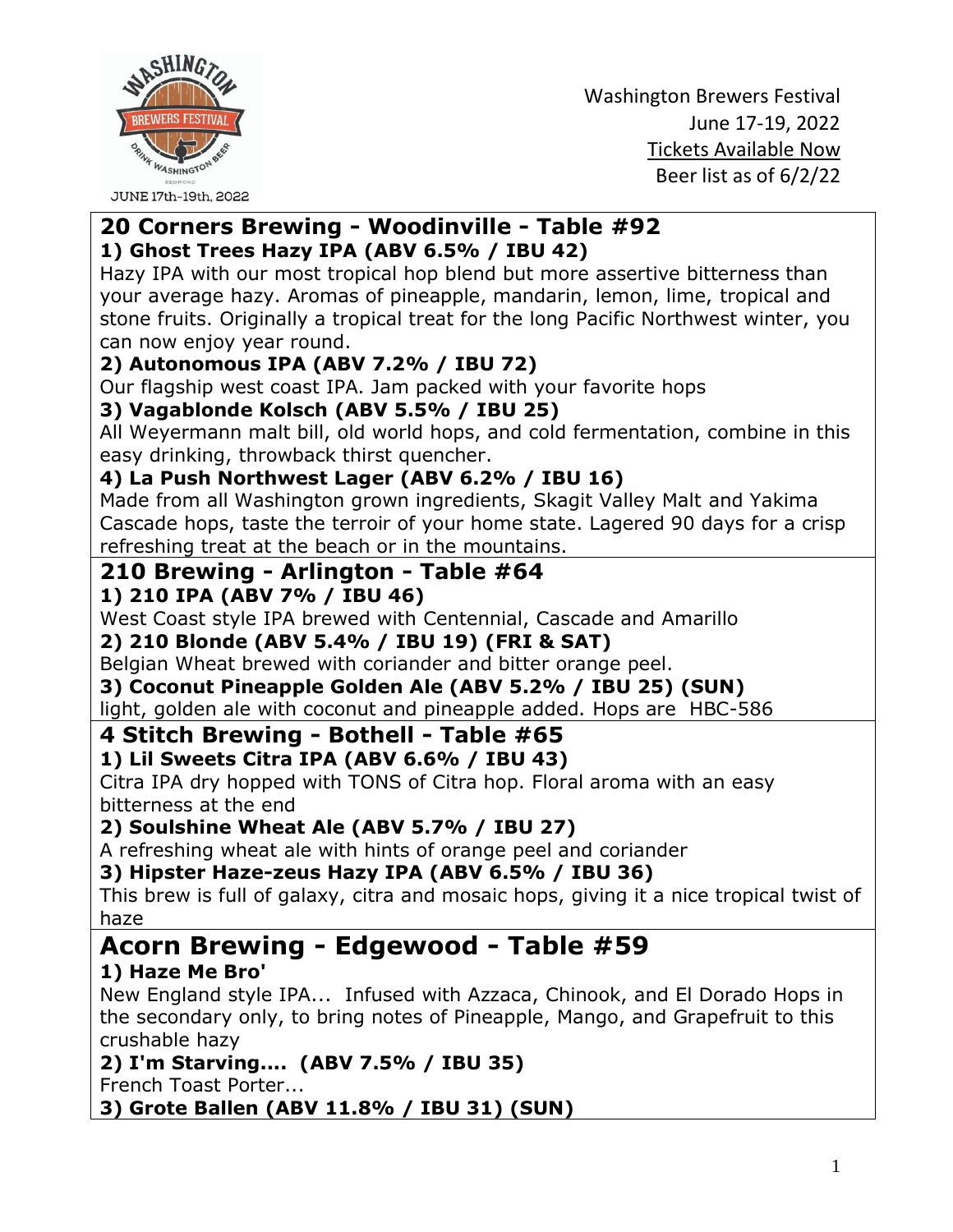

Belgian Dark Strong Ale. Big stone fruit flavor.. big pronounced stones... made with Belgian dark candy sugar

#### **4) Alduin the Black (ABV 7.8% / IBU 59) (FRI & SAT)**

Cascadian Dark Ale with Centennial and Cascade Hops

#### **Anacortes Brewery - Anacortes - Table #18 1) Multiplayer IPA (ABV 6.3% / IBU 80)**

The Anacortes Brewery joined brewers from across the state to produce this beer to benefit the WA Brewers Guild: made with Canadian prairie malt and a touch of Vienna, bittered with Columbus and aggressively dry hopped with Cascade and Idaho 7 for an orange / grapefruitty character.

# **2) Aviator Doppelbock (ABV 9.9% / IBU 40)**

Dark and malty with good hop character from German noble varieties, this bold, big bodied double strong bock is truly a meal in a glass!

## **3) Whistle Lake Weizen (ABV 5.3% / IBU 18)**

Our award-winning Hefeweizen has a cloudy golden color and a full, fruity aroma. Bavarian yeast produces striking banana & clove flavors. This summertime favorite is light-bodied with a flavorful snap and mild tartness finishing relatively dry - the perfect thirst quencher!

#### **4) Cream Bee (ABV 5.6% / IBU 21)**

Brewed with local honey and pilsner malt to give this light ale a straw color then lagered to finish dry and complex. Mt. Hood hops provide just the right amount of balance for a crisp, refreshing finish.

# **5) Cask Conditioned March Point Coffee Porter (FRI & SAT)**

A rich, dark ale named for the northeastern peninsula of our island, this beer features complex flavor from 4 malts and Perle & Cascade hops. Chocolate malt dominates taste with the addition of Moka Joe Porter blend coffee in the cask.

# **Bad Jimmy's Brewing - Seattle - Table #5**

#### **1) Blood Orange Honey American Wheat (ABV 6.7% / IBU 22)**

An american style Wheat Beer brewed with Blood Orange Juice and Organic Honey for a delicious balance. It's the ideal Breakfast Beer!

#### **2) Mocha Princess Mexican Porter (ABV 6.9% / IBU 45)**

A delicious Mexican Style Porter brewed with chocolate and Lighthouse Roasters Coffee.

# **3) Pear Agave Hard Seltzer (ABV 3.8%)**

A Truly wonderful hard seltzer that you will want to sink your CLAWS into. Made with Pear Juice, Agave and love.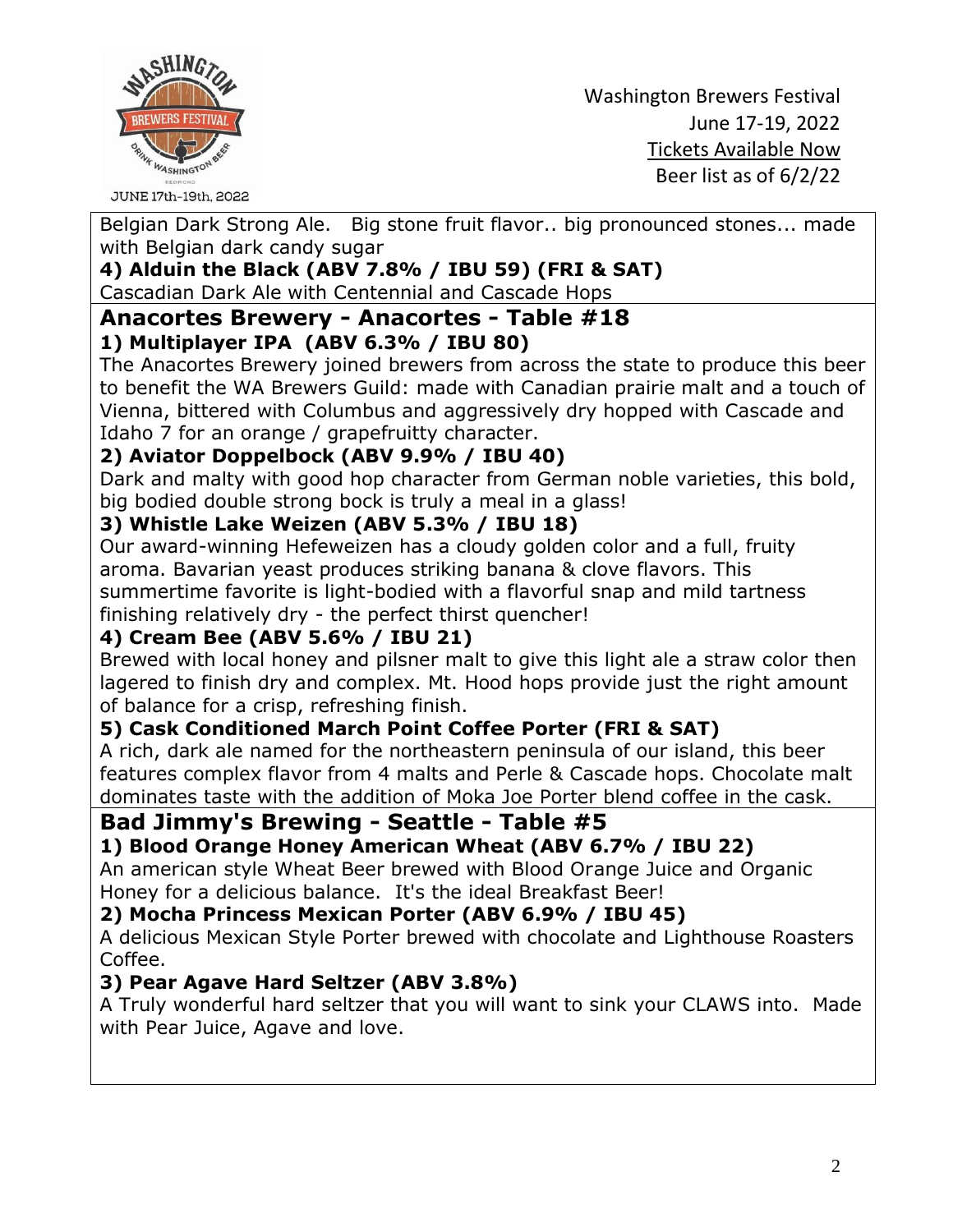

# **Bale Breaker Brewing - Yakima - Table #86**

**1) FRENZ #3 Collab IPA with Fremont Brewing (ABV 7.5% / IBU 70)** Two firsts for us: a collaboration with our new neighbors in Seattle, Fremont Brewing, and our first time brewing with Frozen Fresh Mosaic Cryo from Yakima Chief Hops. This West Coast IPA is the third in Bale Breaker's FRENZ Series, made to share the love between us and our hop-obsessed beer buds.

#### **2) Mount Saint Humulus Triple IPA (ABV 10% / IBU 100) (FRI & SAT)** This Triple IPA smells like a fresh bag of the finest Yakima Valley hops: citrus,

tropical, blueberry, apricot, floral & grassy aromas with smooth bitterness. Be careful, folks.... Mt Saint Humulus might blow your top right off.

**3) Sessiones Del Migrante Mango IPA (ABV 5.9% / IBU 30) (SAT & SUN)** This Mango IPA has a slight haze. Mango, pineapple and citrus on the fruitdominant aroma balanced by subtle ripe mango character. Crisp, dry mouthfeel and lingering malt sweetness. This beer celebrates and support the migrant workers who travel to Yakima to harvest hops for breweries across the globe.

## **4) Imagination Station Limited Release Sour IPA (ABV 7.5% / IBU 50) (SAT & SUN)**

Our brewers imagine it and then they brew it. Our 10BBL Imagination Station pilot system has been busy! Come try our super limited Be Kind, Please Rewind Sour IPA. ONLY AVAILABLE AT SET TIMES/WHILE SUPPLIES LAST.

#### **5) Imagination Station Limited Release Imperial IPA (ABV 7.7% / IBU 90) (SAT)**

Our brewers imagine it and then they brew it. Our 10BBL Imagination Station pilot system has been busy! Come try our super limited Lost Boy Triple IPA. ONLY AVAILABLE AT SET TIMES/WHILE SUPPLIES LAST.

#### **Beardslee Public House - Bothell WA - Table #97 1) Jerry IPA (ABV 7.5% / IBU 74)**

Jerry IPA is a hoppy, juicy, not hazy, over the top India pale ale that is ripe with flavor and aroma. Featuring Columbus, Amarillo, Centennial and Zappa hops.

#### **2) Crosscut Kolsch (ABV 5.2% / IBU 28)**

A German golden ale characterized by a lighty fruity yeast note. Crisp and delicate, and oh so drinkable!

# **3) Julius Fruit & Spice Beer (ABV 5.5% / IBU 26)**

Did you ever melt a creamsickle in a glass and drink it? Julius will remind you of that, or that classic beverage purchased in a mall (remember malls?).Featuring cara oranges and fruit forward hops. [ contains lactose milk sugar ].

# **4) Grapple Tripel / Belgian Abby Ale (ABV 9.3% / IBU 22) (FRI & SAT)**

A Belgian style Tripel ale, immensly quaffable with sweet ethanol and a luscious mouthfeel!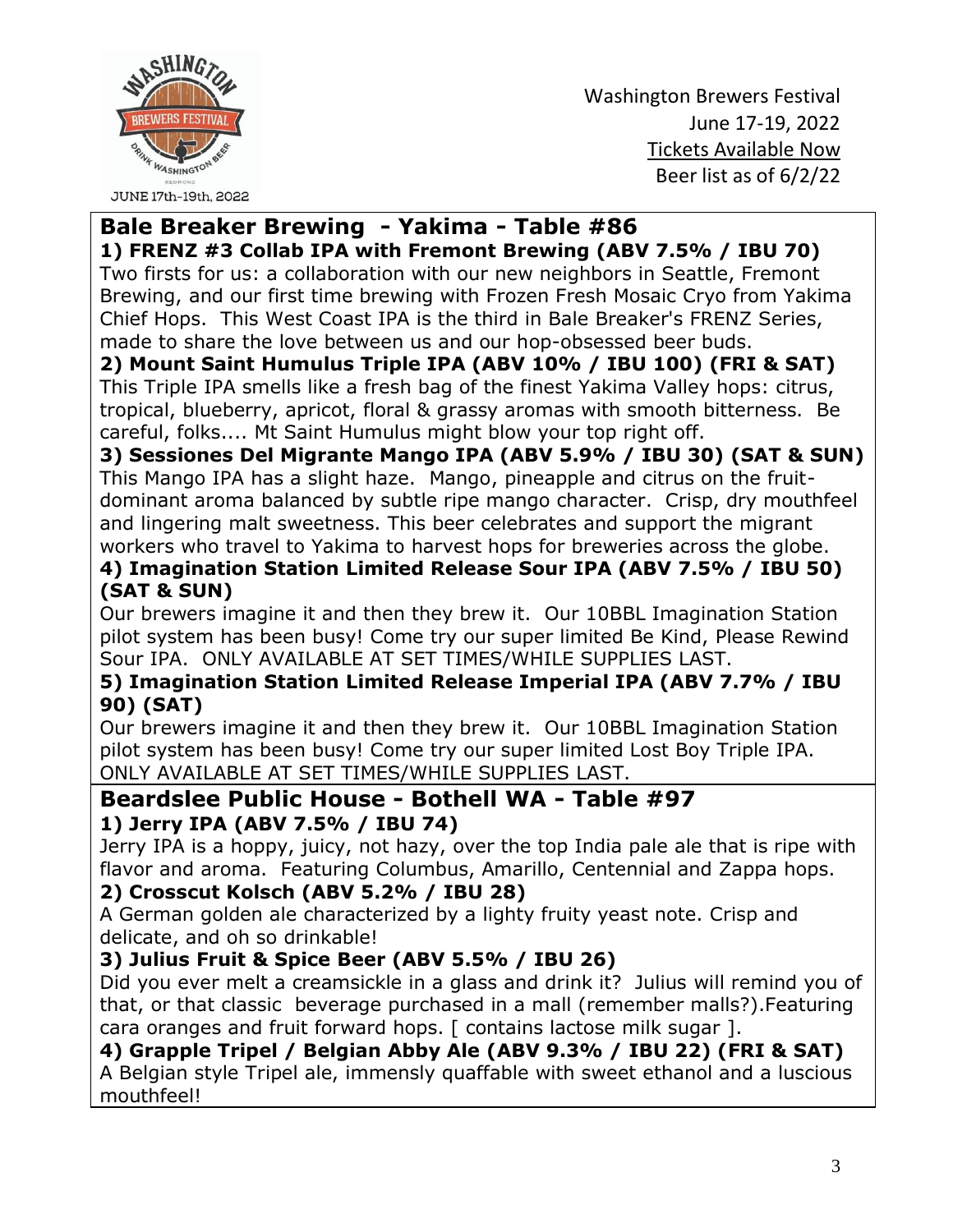

# **5) Belgian Quad (ABV 10.6% / IBU 26) (SUN)**

Have you ever had a Rochefort 10 or a Westvletern 12? This is our attempt at replicating these world renouned Belgian classics. Ruby amber, sweet, spicey, with fruity hints of raisins and figs... a wonderful sipping ale, and a Fathers Day treat! [ only pouring on Sunday ].

## **Best of Hands Barrelhouse - Seattle - Table #34**

**1) The Bar is Open, Easy Street Records House IPA (ABV 7% / IBU 42)**

West Seattle's Easy Street Records house IPA featuring Motueka & Azacca hops. Aromas of lemon and lime with a savory hint of basil. Flavors of lime, melon, & tangerine on a medium-but-refreshing body. Impressions of coconut and pineapple enter before a citrus pith and mildly piney finish.

#### **2) Super Boujie Books Pilsner Lager (ABV 5% / IBU 40)**

Pilsner style lager with a generous amount of Saaz hops and a touch of Azacca.

# **Bickersons Brewhouse - Renton/Ballard - Table #49**

#### **1) No More Day Job West Coast IPA (ABV 7.7% / IBU 80)**

West Coast IPA dry hopped with Simcoe and Amarillo and hopped with traditional C hops

#### **2) Big Hazy Big Hazy IPA (ABV 6.5% / IBU 14)**

Whirlpool and Dry Hop only makes this Hazy IPA drinkable and light with very low bitterness

#### **3) Bickersteins Gin Monster (ABV 6.9% / IBU 30) (SUN)**

A golden Sour aged in Gin barrels for a year.

#### **4) Brett Barrel Aged Blackberry Sour (ABV 5.5%) (FRI)**

Mix fermentation aged in red wine barrels for 15 months with blackberries added

#### **5) Brett Barrel Aged Golden Sour (ABV 5.5%) (SAT)**

Mix fermentation aged in white wine barrels for 15 months

#### **6) Be Lite Summer Lager (ABV 4.5%)**

Light Summer Lager hopped with New Zealand hops for a crisp lager with lime and white wine notes.

#### **Big Block Brewing - Redmond - Table #25**

#### **1) Bourbon Barrel Imperial Stout (ABV 10.8%) (FRI)**

Our Imperial Stout aged 18 months in Buffalo Trace Bourbon barrels

#### **2) Tri Power Triple IPA (ABV 10.2%) (FRI)**

Ekuanot, Amarillo, Centennial and Cascade hops, very smooth

#### **3) Raspberry Blonde (ABV 5.2%)**

Blonde Ale with real raspberries.

#### **4) Passion Fruit Sour (ABV 5.1%) (SAT & SUN)**

Our wheat-based sour with real passion fruit

#### **5) Wine barrel aged Imperial Stout (ABV 10.2%) (SAT & SUN)**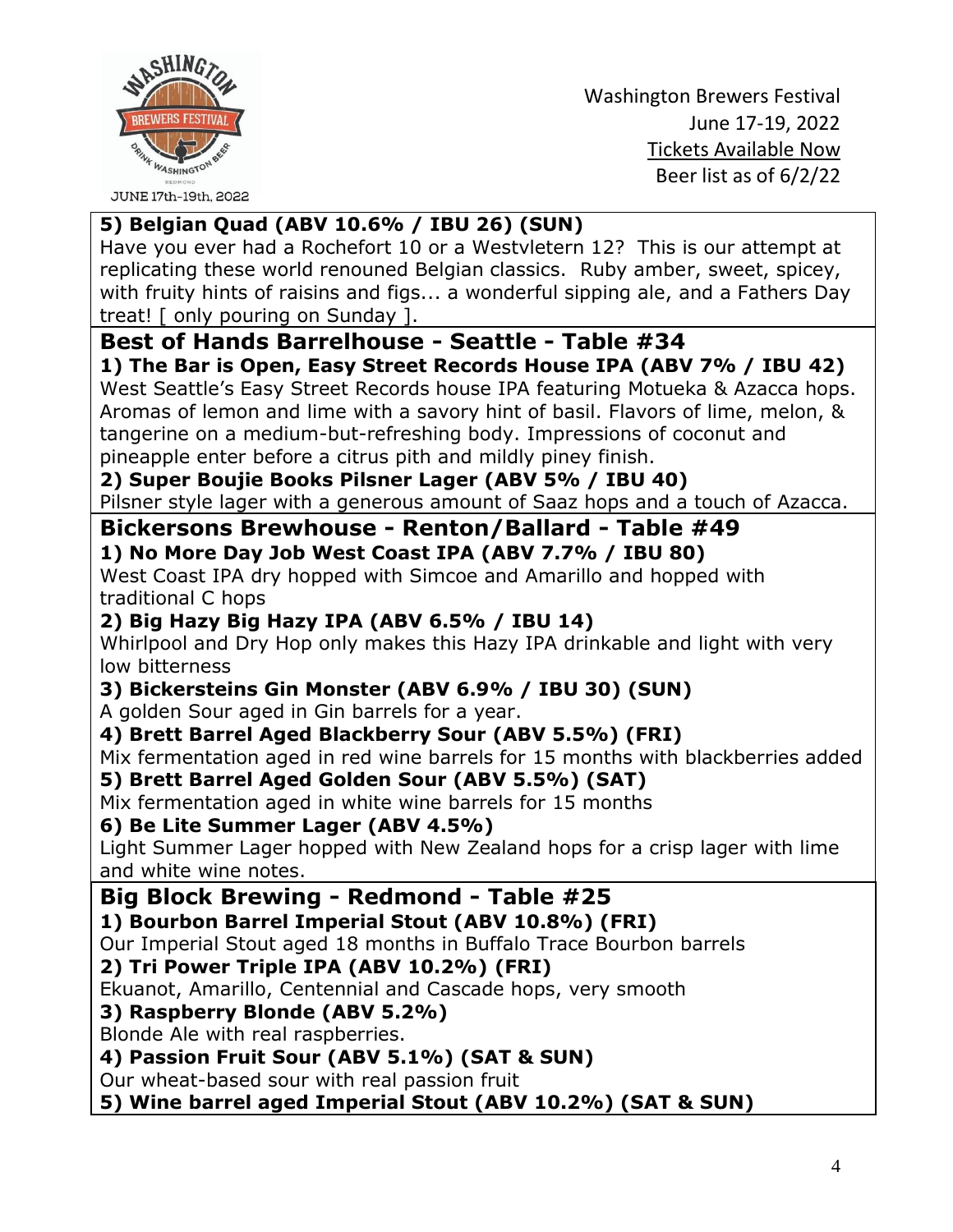

Our Imperial stout aged 18 months in Janiuk Cabernet wine barrels.

# **6) Cascade Hwy (ABV 6.8%) (SAT & SUN)**

Westcoast style IPA

#### **7) Pineapple Habanero Pale Ale (ABV 6.0%) (SAT)**

Real Pineapple added to our pale ale aged for a week on real Habanero peppers. **8) Chocolate Stout (ABV 8.0%) (SUN)**

5 LBS of cacao nibs in a 7 BBLS tank

# **Black Raven Brewing - Woodinville - Table #51**

## **1) Pilsner (ABV 5.2% / IBU 32)**

Classic, clean, and crisp. This traditional Pilsner has a slightly floral twist with Loral hops on top of the Saaz and Magnum backbone.

#### **2) Light Pilsner With Lime (ABV 3.9% / IBU 32)**

This Light Pilsner is infused with real lime puree, giving it a very nice crisp and bright profile. With a clean malt base and light hop character, this beer is supremely sessionable!

#### **3) Samish Haze Hazy IPA (ABV 7.1% / IBU 48)**

A robust Hazy IPA with 2-Row Pale, Wheat, and Oats as a backbone for the fruitforward Azacca, Simcoe, and Citra hops.

#### **4) Squawker IPA (ABV 7.1% / IBU 65)**

This year-round Taproom only release features our brewers' challenge to pack in as much fun hops (Chinook, Mosaic, Citra, HBC342, Comet) to create a big profile and maintain that magical and somewhat legendary Black Raven balance.

#### **5) Grandfather Raven Imperial Stout (ABV 9.5% / IBU 75) (FRI)**

This robust black ale is full with rich dark caramel, unsweetened chocolate, and hints of coffee aromas and flavors. Stately indeed, but at 9.5% ABV, perhaps it is just a vain attempt to encourage the trickster spirit to act respectably.

#### **6) La Mort Rouge BA Belgian-Style Strong Ale (ABV 9%) (SAT)**

Our Belgian-Style Strong Ale, La Petite Mort, aged in red wine barrels. Multiple specialty malts create a rich, complex beer that is balanced by red wine tannins from maturation in barrels.

#### **7) Rum Barrel Coco Jones Porter (ABV 6.6% / IBU 32) (SUN)**

The Toasted Coconut Porter that you know and love, aged in rum barres! Rich and decadent, but not so heavy that it will weigh you down. What else needs to be said?

# **Bosk Brew Works - Woodinville - Table #12**

#### **1) Anniversary Dunkel Lager (ABV 5.2%)**

A traditional style of brew originally from the Northwest region of Germany. Brewed with Munich and Pilsner malts that provides balanced flavors of caramel, bread crust, with soft chocolate notes.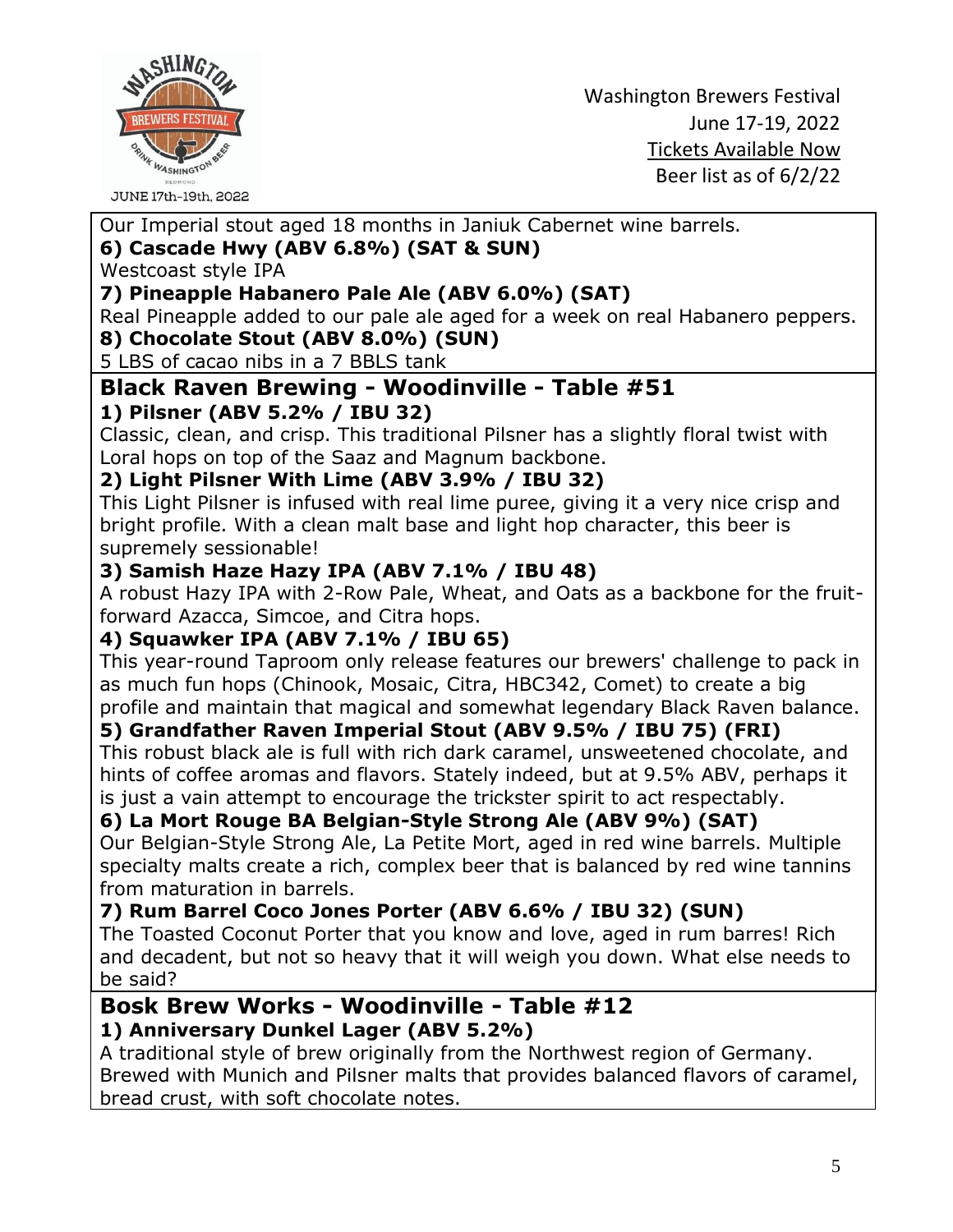

#### **2) Barrel Aged Goth Beach Party Black Lager (ABV 5.0%)**

Picture Robert Smith on the beach. Coffee,, chocolate. and a touch of roast but finishes clean like a pilsner.

#### **3) Barrel Afed Krampus Spice Bock (ABV 6.1%)**

Amber color and sweet with a light tan head. This beer taste like liquid gingerbread! Featuring star anise, cinnamon, cardamom, ginger,allspice, orange peel, and cloves.

#### **BreakThru Brewing - Kent - Table #6**

#### **1) A Million Poses #1 Juicy IPA (ABV 7.2% / IBU 56)**

Double Dry Hopped Hazy IPA with Amarillo and Idaho 7. Fermented on the thiol boosting strain; Tropics from Berkeley Yeast.

#### **2) Do We Have Your Attention? Juicy IPA (ABV 6.8% / IBU 55)**

Double Dry Hopped Hazy IPA with Citra, Citra Cryo, Strata, and Galaxy.

# **Burke-Gilman Brewing - Seattle - Table #57**

#### **1) Pondy VIII: (Not) The Last Pondy**

Piney West Coast IPA - Simcoe, Chinook, Columbus. Mid range ABV

#### **2) Little Paper Umbrellas**

Tropical IPA made with thiolized yeast. Lovely tropical flavors and aromas from Citra, Motueka, Riwaka

#### **3) Sunset In a Cup**

Tropical IPA with Nelson, Stata, little bit of Galaxy

#### **4) Fyodor Russian Imperial Stout (SAT & SUN)**

We'll take some of our RIS and age it on oak. Or Vanilla. Or both. Bring one out Saturday afternoon, another Sunday afternoon.

#### **5) Saison Blanche (SAT)**

Saison aged on white nectarines.

#### **6) Saison Jaune (SUN)**

Saison aged on yellow nectarines

# **Chuckanut Brewery - Burlington -Table #16**

#### **1) Chuckanut Kolsch German Style Alw (ABV 4.8% / IBU 22)**

Chuckanut Kolsch has a light body with a soft malt flavor giving way to a crisp finish. This award-winning ale had undergone cold conditioning, resulting in a slightly fruity aroma, effervescent quality and quenches your thirst all year round. Winner of 2 World Beer Cup and 4 GABF medals!

#### **2) Rauch Helles Lager (ABV 4.7% / IBU 18)**

Helles Munchener Lager is the golden everyday drinking beer in Munich. Less hop flavor & bitterness than Pilsner the main highlight of Helles is its bready, malty character. Chuckanut created a smoky style Helles to capture the unique smoky flavors of the Rauch lager with the gentle easy going nature of the Helles.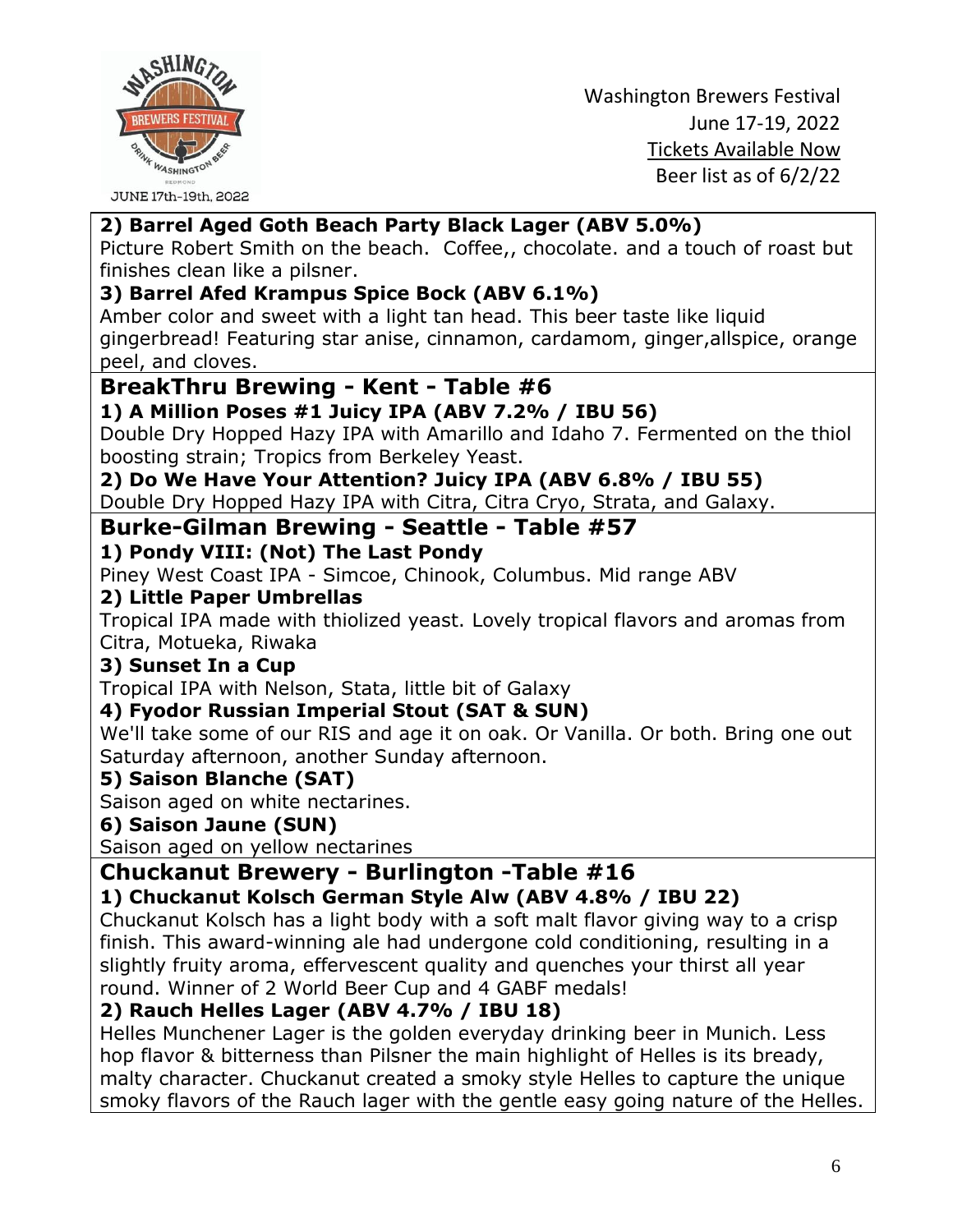

JUNE 17th-19th, 2022

Deep malty flavor spiked with mild smoky overtones make this an unusual and satisfying beer!

#### **Common Language Brewing - Spokane - Table #3 1) Adventure Crew Kolsch(ABV 4.8% / IBU 24)**

LINC pilsner malt and Saaz hops, fermented low and slow, mildly bitter and highly refreshing.

# **2) Betty's Be Flockin IPA (ABV 6.2% / IBU 60)**

Two-row and oats give this IPA a soft mouthfeel. A heavy hand with Citra and Mosiac hops provides a citrusy palette an aroma.

#### **Counterbalance Brewing - Seattle - Table #23 1) Mango Sour Smoothie Ale (ABV 4.6% / IBU 13)**

Mango, mango, mango! We start building this beer with a sour tartness courtesy of the yeast, followed by some sweetness from the lactose and then load it up with a bunch of real mango puree and a touch of vanilla.

#### **2) Didn't we pass a castle back down the road a few miles? Hazy IPA (ABV 6.0% / IBU 45)**

A science fiction double feature of Idaho 7 and Meridian hops with support from Pink Boots Blend and Centennial hops. Will Brad and Janet survive the layers of Pale Malt, Honey Malt, and Flaked Oats?

# **3) Ricenoceros Dry Hopped Rice Lager (ABV 6.4% / IBU 48)**

This classic lager is brewed with barley malt and flaked rice to create a light drinkable beer and then hopped with the special Pink Boots Blend of hops. A final dry-hop addition highlights the citrus, berry, and tropical fruit flavors of the blend. This is a Pink Boots Society Collaboration Brew Day Beer, with a portion of proceeds benefiting the Pink Boots Society.

# **4) Kushetka Imperial Stout (ABV 8.9% / IBU 55)**

A big, bold beer with lots of roasted malts and just the right hop balance. Sip Magazine Best of the NW 2016 & 2020 Gold Award Winner

#### **Crucible Brewing - Everett - Table #62 1) Flintlock IPA (ABV 6.6% / IBU 60)**

Our Year round Flagship Hazy IPA. Made with Mosaic, Amarillo and Mandarina Bavaria Hops. This Hazy has a little extra bitterness to make it more balanced than a traditional hazy.

#### **2) Putin Out (Port Whiskey Barrels) Russian Imperial Stout(ABV 10.5% / IBU 80)**

Our long brewed Russian Imperial stout, Putin Out, is aged is Port Whiskey Barrels from Woodinville Whiskey. This adds a lovely Cherry and dried fruit to the already chocolatey and roasty brew.

# **3) Blood Orange Smith & Weizen Fruited Hef (ABV 5.1% / IBU 14)**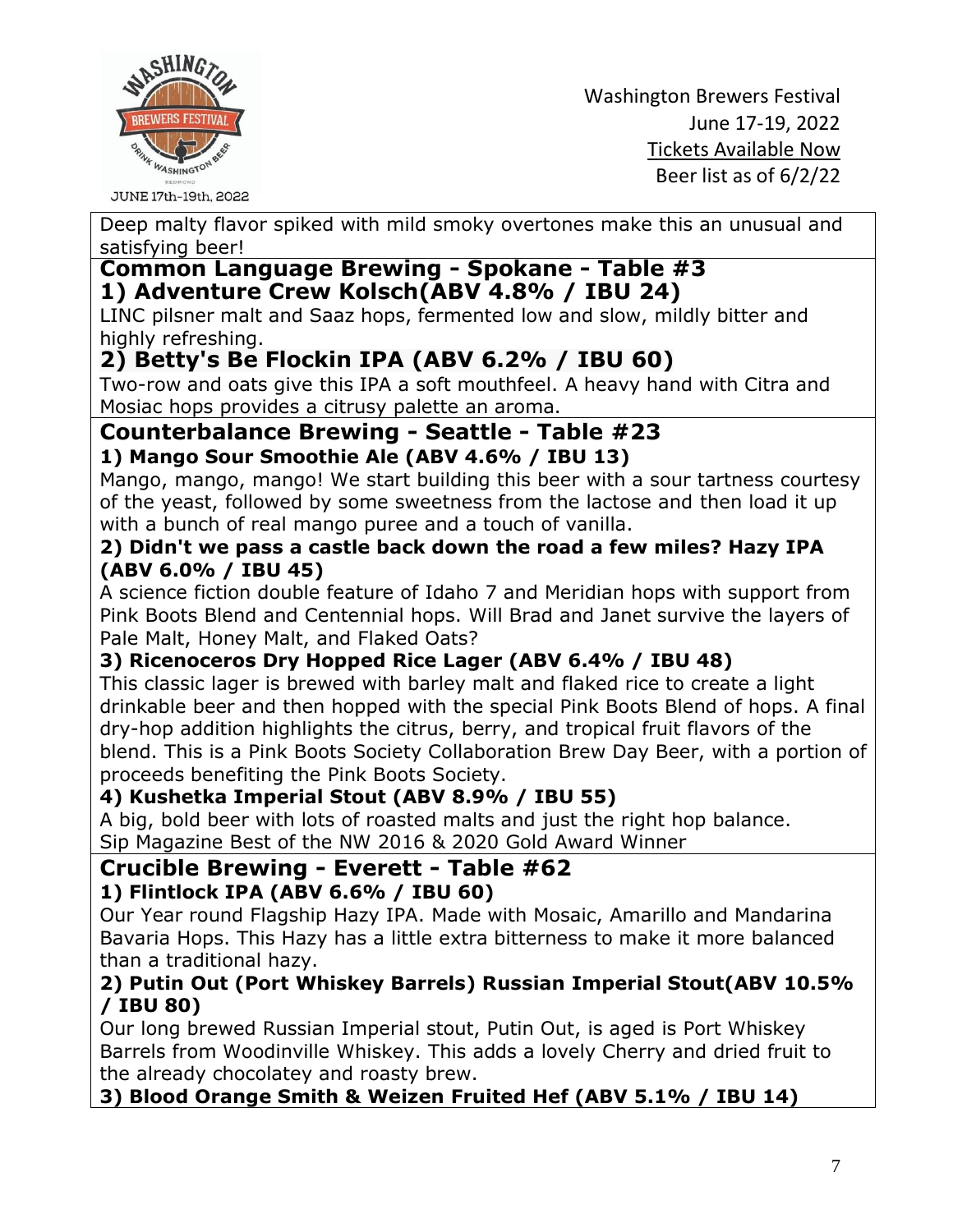

Our year round Bavarian Hefeweizen has the traditional notes of banana and clove. Then we add blood orange puree to make it pop like a shandy.

#### **4) Pink Drink/ Raspberry Sour (ABV 4.5% / IBU 4)**

Our year round award winning Raspberry Sour. This beer is super light and tart and refreshing. Perfect for a hot summer day.

#### **5) Arc Funace German Pilsner (ABV 4.8% / IBU 35)**

A light easy drinking german style pilsner with a moderate bitterness and herbal flowery flavor and aroma.

#### **6) Twice Tempered Double IPA (ABV 9.0%/ IBU 90)**

Bitter Hoppy and dangerously easy to drink. This DIPA is brewed with falconer's flight hops to support the falconers foundation, and comes with a large charge of grapefruit and pine.

## **7) New Beginnings Low Calorie IPA (ABV 4% / IBU 20)**

A Collaboration with Bellevue Brewing. This is a super light and dry Session IPA. Made with Citra and Simcoe hops and Kviek yeast. The most crushable beer you will have this summer.

## **8) Eye of the Beerholder West Coast IPA (ABV 7.0% / IBU 60)**

A Collaboration with Ninkasi Brewing. This is a a traditional West Coast IPA made with Mosaic, Citra and Cryo Columbus (A favorite of Glen Hay Falconer) Hops. A portion of the proceeds from this beer supports the Falconer Foundation

# **9) Polish Pluot Wild Ale with plum and apricot (ABV 6.7% / IBU 10)** A Red Wine barrel aged Wild Ale. This beer is complex and tart and funky. Aged

for 3 years before adding Plums and Apricots.

#### **10) Rotating Barrel Aged Beers. ( Follow us on Social Media for a schedule)**

## **Diamond Knot Brewing Co–Mukilteo-Table #20 1) Lazer Sword Hazy IPA (ABV 6.8%-IBU 35)**

An explosion of mango and citrus fruit aromas greet the nose which stays true throughout the flavor profile**.**

# **2)Cantina Mexican-style Lager (ABV 5.1%/IBU 12)**

Crisp and clear, this Mexican lager has a mild and pleasant noble hop aroma with a full flavor from high quality pilsner malt and maize.

#### **Dick's Brewing Company–Centralia-Table #87 1) Silver Mullet American Lager (ABV 4.2%/IBU 15)**

Silver Mullet is all business in the front, but a party in the back! The mountains don't turn blue and neither will you. This is a crusher for the folks who grew up on other silver macro cans.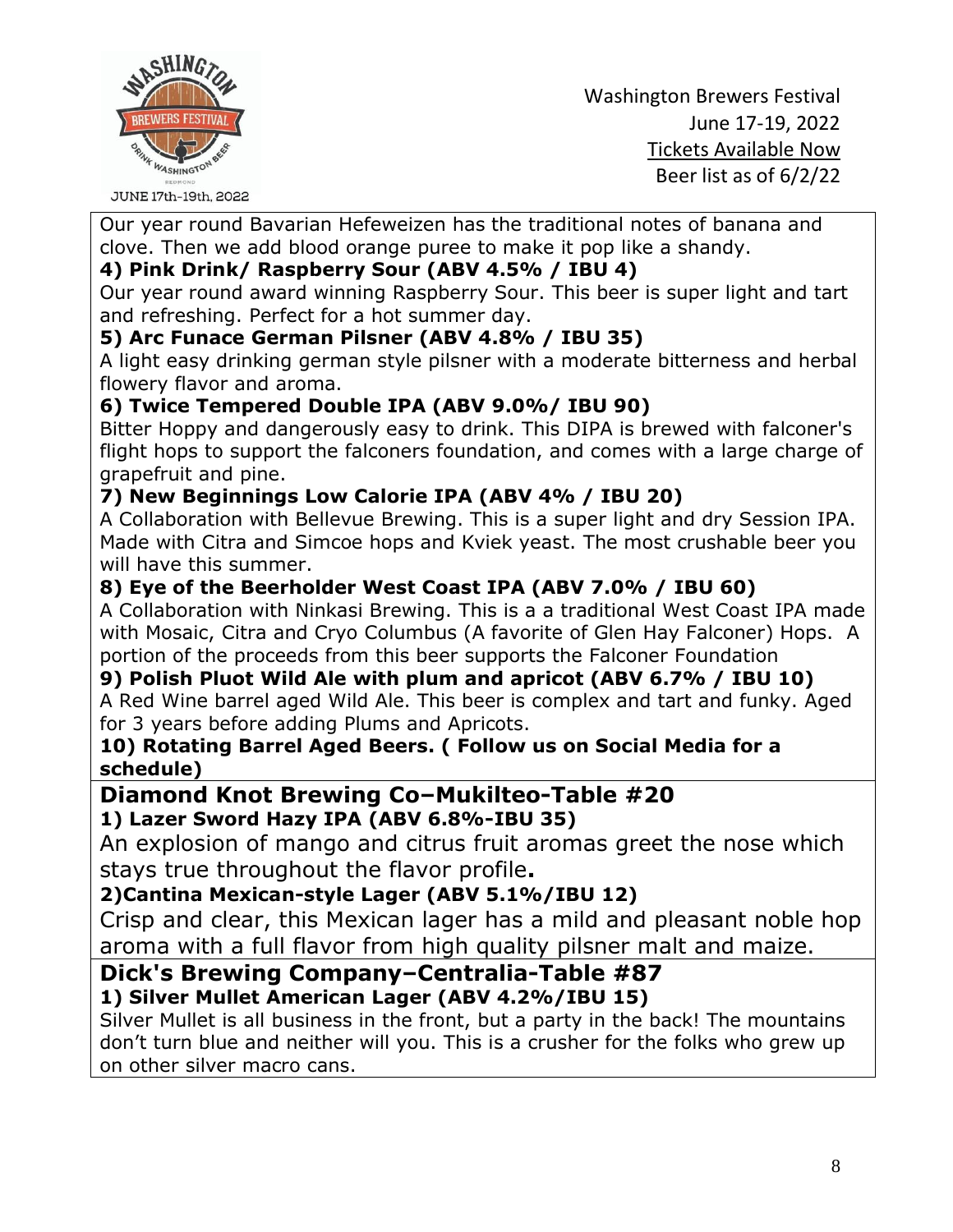

# **2) Dick's Cream Stout (ABV 5.5%/ IBU 18)**

Dark & creamy with flavors of coffee & dark chocolate. Roasted black barley & flaked barley combine to give color, deep flavors and creaminess. With just enough hops for complexity.

## **3) Orange Juice Jewels NW Fruit IPA (ABV 6.8%/ IBU 65)**

Orange Juice Jewels is our NWIPA with an orange twist! A smooth hop forward IPA, with flavors of citrus and mango. It's then kicked into overdrive with a natural orange flavoring. Brewed with Citra, Amarillo & Cascade, and balanced with just enough malt.

# **Dirty Couch Brewing - Seattle - Table #61**

#### **1) Rainbow Goddess IPA**

#### **2) Walambic (ABV 4.9%)**

Walambic is a mix of multiple barrel aged wild ales from 8 to 22 months blended to achieve a balance of acidity and light malt with complimenting stone fruit, straw and bursts of citrus. The yeast culture for this beer is a unique blend of microorganisms harvested from wild strawberries near Mt. St. Helens. The barrels this beer lived in were previously used for red wines from Cadence Winery and Chatter Creek Winery.

#### **3) Rampant Sour Red (ABV 6.8%) (FRI & SAT)**

Rampant Red Sour Ale is a Flanders-style barrel aged red ale. Bold red fruits such as cherry, raspberry, and strawberry meet a complex barrel character and a mouth-watering sour level. This one is a sour-lover's dream and we think this batch is even better than ever.

# **Dog Days Brewing - Bremerton - Table #52**

# **1) Saison (SAT & SUN)**

Belgium Saison with hints of clove and banana

#### **2) Caribbean Stout (SAT & SUN)**

Stout with blackstrap molasses and toasted coconut

#### **3) IPA (SAT & SUN)**

# **4) Earl Grey Ale (SAT & SUN)**

Ale with Earl Grey Tea

# **Dru Bru - Snoqualmie Pass - Table #77**

# **1) Dru Bru Kolsch (ABV 5.0% / IBU 24) (FRI & SAT)**

An award-winning German-style golden ale. German grown pilsner and wheat malts give it a nice bready aroma, subtle honey flavor, and provide for a delicate but complex finish. It's crisp and refreshing, not hoppy. Prost!

# **2) Dru Bru Blackberry Sour (ABV 4% / IBU 4)**

A refreshing and tart wheat beer that is soured using Lactobacillus bacteria. German-grown wheat malt provides a mild white bread flavor that allows the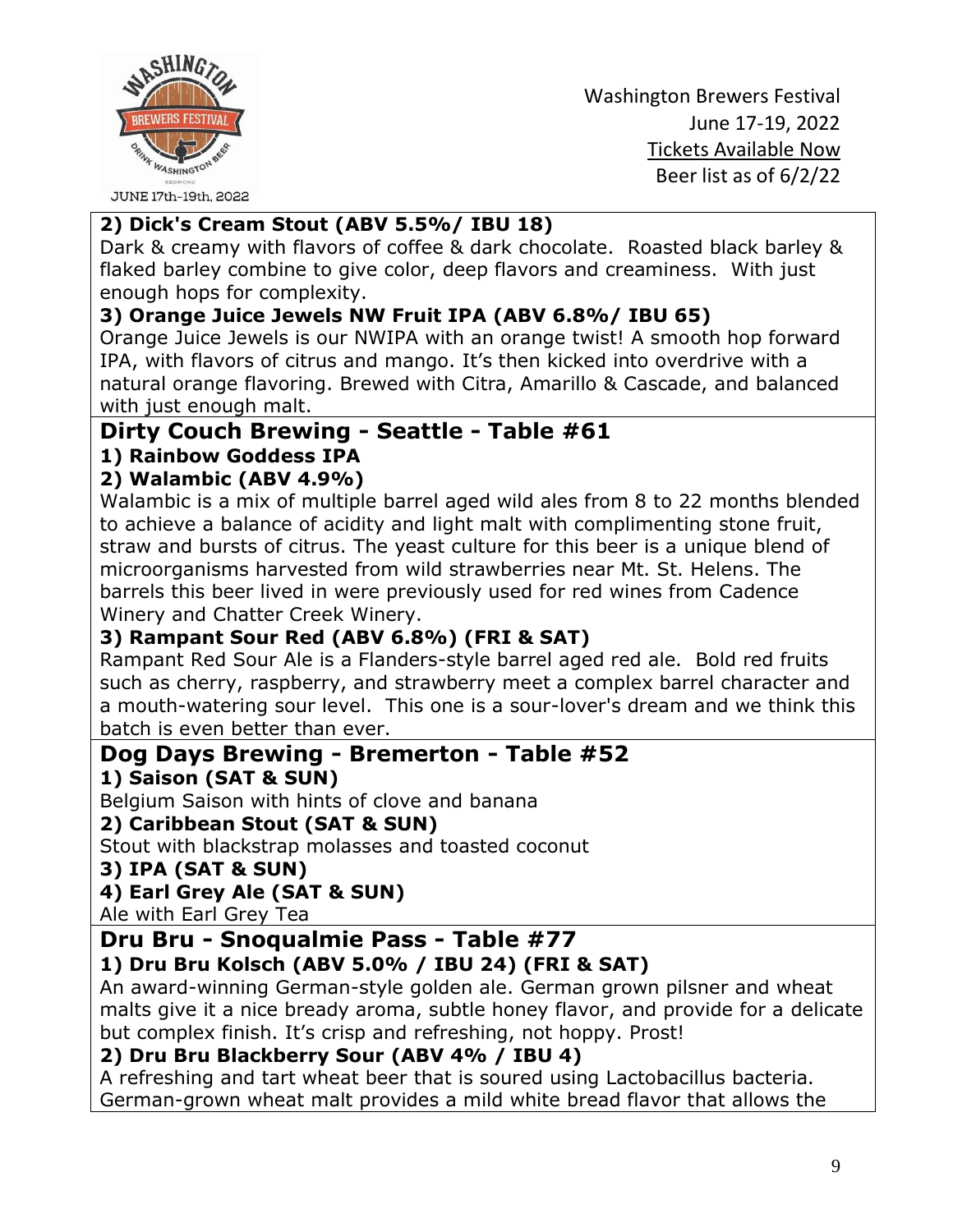

crisp acidity to shine through. Brewed with blackberries; you'll find it tart, crisp and fruity.

# **3) Dru Bru Hefeweizen (ABV 5.1% / IBU 13) (FRI & SAT)**

An award-winning German-style wheat ale. Bavarian "Weissbier" yeast offers its aromatic notes of clove and banana, while German-grown wheat and barley malts provides for an array of bready flavors. It's fragrant, balanced and drinks smooth.

# **4) Dru Bru Pacific Crest Pale (ABV 5% / IBU 56) (FR & SAT)**

An award-winning hoppy golden ale brewed with Ekuanot and Mosaic hops. Locally grown malt and oats provide for a sturdy malt backbone and allow berry, melon, and citrus hop aromas to shine through. It's fruity, crushable, and perfect for a day on the trail.

#### **5) Dru Bru Barrel Aged Whiskey Sticke Alt (ABV 9.5%) (FRI & SUN)**

A dark roasted ale that boasts rich malt flavors of caramel, chocolate, and coffee with piney hop undertones. Brewed the previous year aged for 8-12 months in Whiskey barrels to pick up notes of vanilla, oak, and bourbon.

#### **6) Dru Bru Pilsner (ABV 4.8% / IBU 30) (FRI & SAT)**

An award-winning German-style light lager. Fresh, unfiltered mountain water from Snoqualmie Pass, Bohemian Pilsner malts, and Czech Saaz hops create a super-smooth lager with a complex maltiness and soft bitterness. It's refreshing, light and crushable.

# **7) Dru Bru Multi-Player Brute IPA (ABV 6% / IBU 28) (FRI & SAT)**

In the spirit of the WA brewing community, brewers from across the state came together to produce Multiplayer Guild Collab, an IPA benefiting the WA Brewers Guild. This IPA is a reflection of a connected and collaborative industry, working together to brew another day and pour another pint.

#### **8) Dru Bru Guava Dry Cider (ABV 6%) (FRI & SAT)**

A blend of freshly pressed apples fermented to create a tart and highly carbonated cider. This unfiltered cider is available only in our tap room.

#### **9) Dru Bru Amber (ABV 4.9% IBU 28) (SAT & SUN)**

A German-style Vienna lager. German-grown Vienna malt pull in a toasty sweetness, while delicate noble hops add a gentle spice overtone that finishes perfectly. It's refined, delicious and refreshing. Prost!

# **10) Dru Bru Hazy IPA (ABV 5.1% / IBU 53) (SAT & SUN)**

A hazy ale showcasing citrus, tropical, and stone fruit notes. We add Yakima grown Citra, Mosaic, and Sabro hops along with wheat malt and rolled oats to create a "juicy" character to the beer. You'll find it silky and hop forward.

# **11) Dru Bru Angel Dust Glitter Pale Ale (ABV 5% / IBU 56) (SAT)**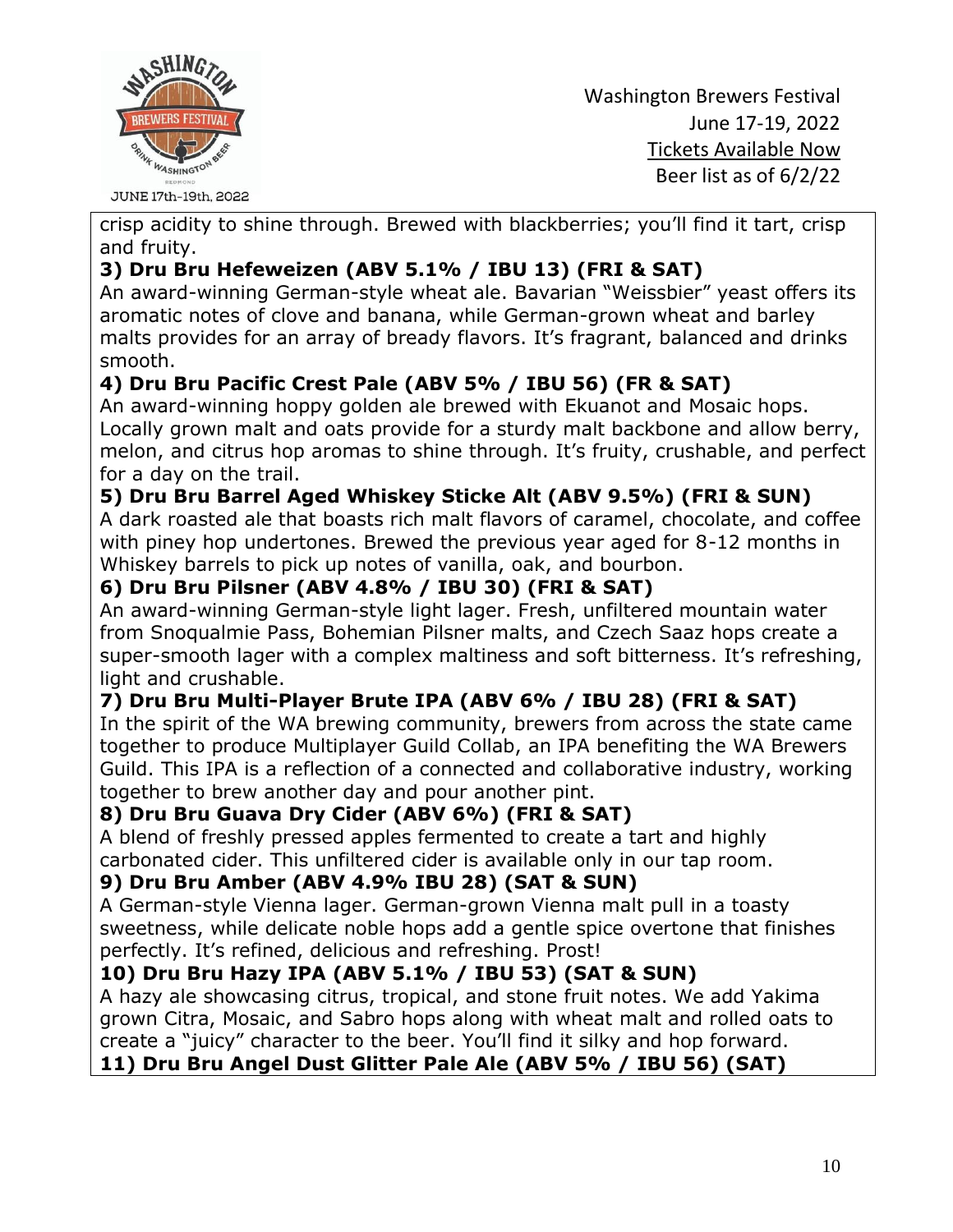

# **Echoes Brewing Company - Poulsbo - Table #94**

## **1) M.O.A.T. (ABV 11.0% / IBU 39)**

Light, fruity, strong. The "Mother of all Tripels" is a single pilsner malt and Motueka hops from New Zealand to lend a new world flair to this modern classic. Hints of apricot, melon, and citrus will make you wonder where this beer hides it's substantial ABV.

## **2) The Ripple IPA (ABV 7.0% / IBU 60)**

Hoppy, light, citrus . Light in body and packed with the best hops from Yakima Valley and New Zealand. Hoppy notes of citrus and earthy pine make this beer crisp and refreshing.

## **3) Rauchbier (ABV 5% / IBU 20)**

Smokey, balanced amber. Have a little taste of Bamberg with this mildly smokey German Dunkel. Rich caramel and chocolate malts with German beechwood smoked malt create a balanced, drinkable Rauchbier that's intriguing and easy to drink.

## **4) Golden Blonde (ABV 7.4% / IBU 25)**

Coriander, estery, low bitterness. A one of a kind Belgian Blonde ale with rich notes of coriander and white pepper. The late additions of Styrian Goldings hops add complexity and balance to this golden beer.

# **Elliott Bay Brewing - Seattle - Table #14**

#### **1) Organic Boat Beer Dry Hopped Lager (ABV 5% / IBU 23)**

Crushable session lager dry hopped with El Dorado and Moasaic

#### **2) Organic Elliott Bay IPA (ABV 6% / IBU 31)**

Big Simcoe hop flavor shines in this balanced, double dry hopped IPA.

# **3) Rotating BBL aged sour**

De Rode Duivels-Flanders red, Sour Bourbon Cherry Stout, Spontaneous Syrah-Syrah grapes in a wine bbl with wort, naturally fermented, vinous and sour.

#### **4) North Atlantic Haze Hazy Pale (ABV 5.1% / IBU 35)**

Hazy Pale brewed with Norwegian Kveik yeast. Tropical fruit, lemon, balanced, refreshing.

#### **5) Surprise**

We like to keep secrets

# **Elysian Brewing - Seatte - Table #10**

#### **1) Diamond Hands (ABV 7.2%)**

A highly tropical and drinkable IPA

#### **2) Meadowlark Lemon (ABV 5.4%)**

A zesty Saison made with Pale malt, White Wheat and Lemon zest.

#### **3) Arctic Surge (ABV 6.9%)**

Frosty IPA with notes of lemon-peach, mango, and citra hops.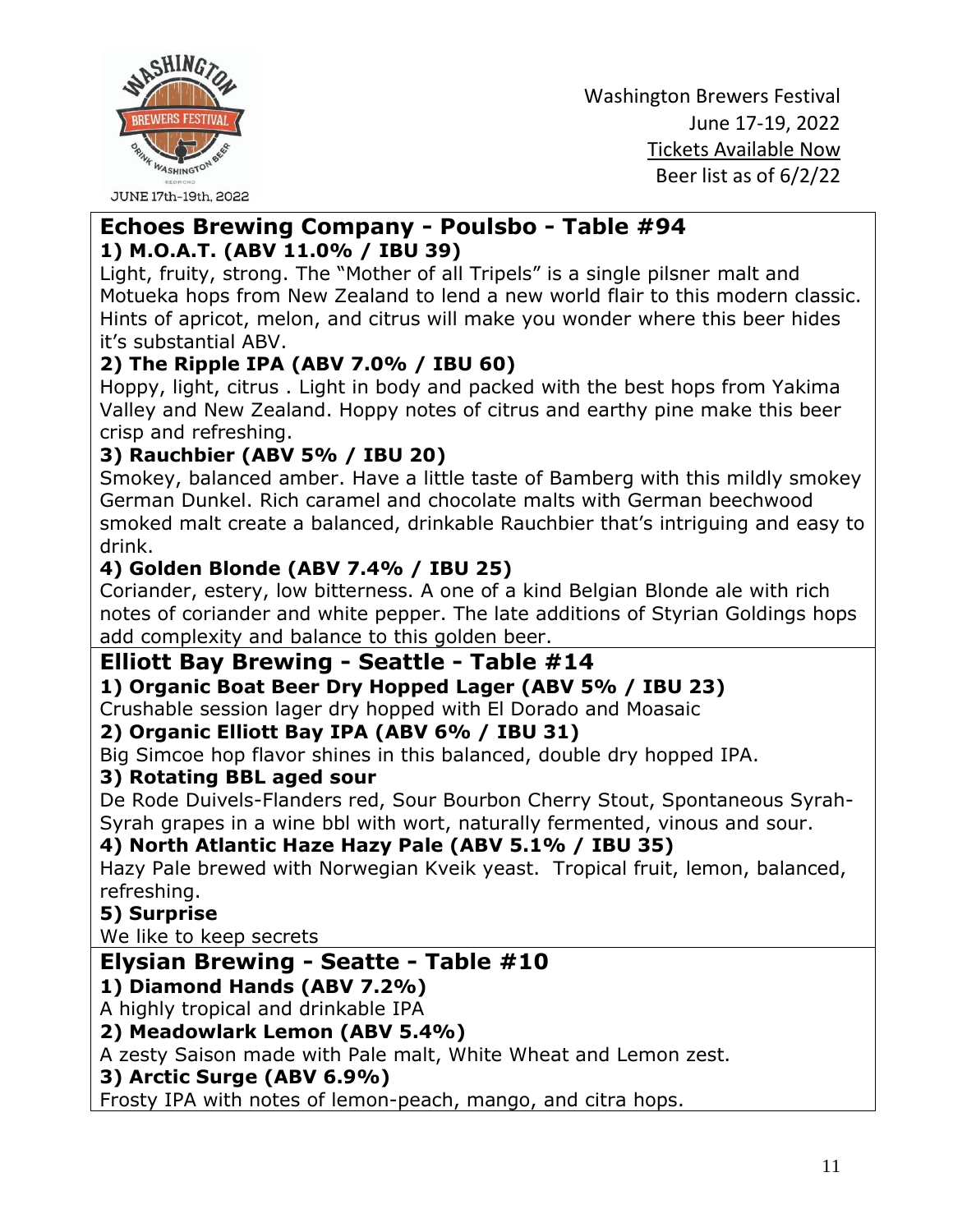

# **4) Pomace Ring (ABV 4.6%)**

Piquette-style sour ale brewed atop a bed of second-use raspberries.

# **Fair Isle Brewing - Seattle - Table #45**

#### **1) Madame R. Galle Saison (ABV 6.2%)**

Inspired by saisons in the Wallonian region along the border of Belgium and France. Madame is a dry saison brewed with barley and wheat from Skagit Valley, setting a stage for our house yeast culture to thrive and produce notes of meyer lemon, apricots followed by a soft bitterness from German hops.

#### **2) Lora Piquette-Inspired Farmhouse Ale (ABV 5.2%)**

A light, lean grisette provides an ideal backdrop for the delicate fruit character to shine. The raspberries and boysenberries, once jammy and rich on the first pass, are now bright and sparkling on the palate along with hints of fresh herbs.

#### **3) Alicel Saison (ABV 5.3%)**

Alicel is an exploration of the elegance of the noble hop, Hallertau Mittelfrüh, with beautiful floral notes of honeydew melons and cucumbers and aromas that transport you to an early spring herb garden.

#### **4) Bobbi Hoppy Saison (ABV 6.1%)**

Bobbi is a saison with new world hops – Citra and Mosaic. Brewed with barley and wheat grown in the Skagit Valley.

#### **5) Sadie Farmhouse Ale (ABV 5.4%)**

Farmhouse Ale brewed with 50% Pelton Pils and 50% Shaniko Winter Wheat gives a rounded doughy and earthy quality. The addition of Loral hops adds subtle floral characteristics with a gentle tropical finish.

# **Flying Bike Cooperative Brewery - Seattle - Table #44**

#### **1) Margarita Gose**

Tequila-barrel aged sour with all the Margarita fixin's

**2) Too Many Puppies Hazy Pale (FRI & SAT)**

Featuring Mosaic and El Dorado hops

#### **Flying Lion Brewing - Seattle - Table #37 1) Rye Stout (ABV 6.0% / IBU 37)**

This is a classic American Stout, full of flavor and character, and with the spicy, crisp addition of Rye. The clean, roasted, flavor finishes dry and drinks well yearround. USA Gold Winner - World Beer Awards (2019, 2020, 2021)

#### **2) Velvet Uppercut Belgian Strong (ABV 9.0% / IBU 37)**

There I was, enjoying the complex blend of fruity esters and subtle spice, ready to have another of this extraordinarily smooth beer when, POW! I got that Velvet Uppercut. To be continued....

#### **3) Apricoty, We Like to Party! Apricot Hefeweizen (ABV 4.5% / IBU 13) (FRI & SAT)**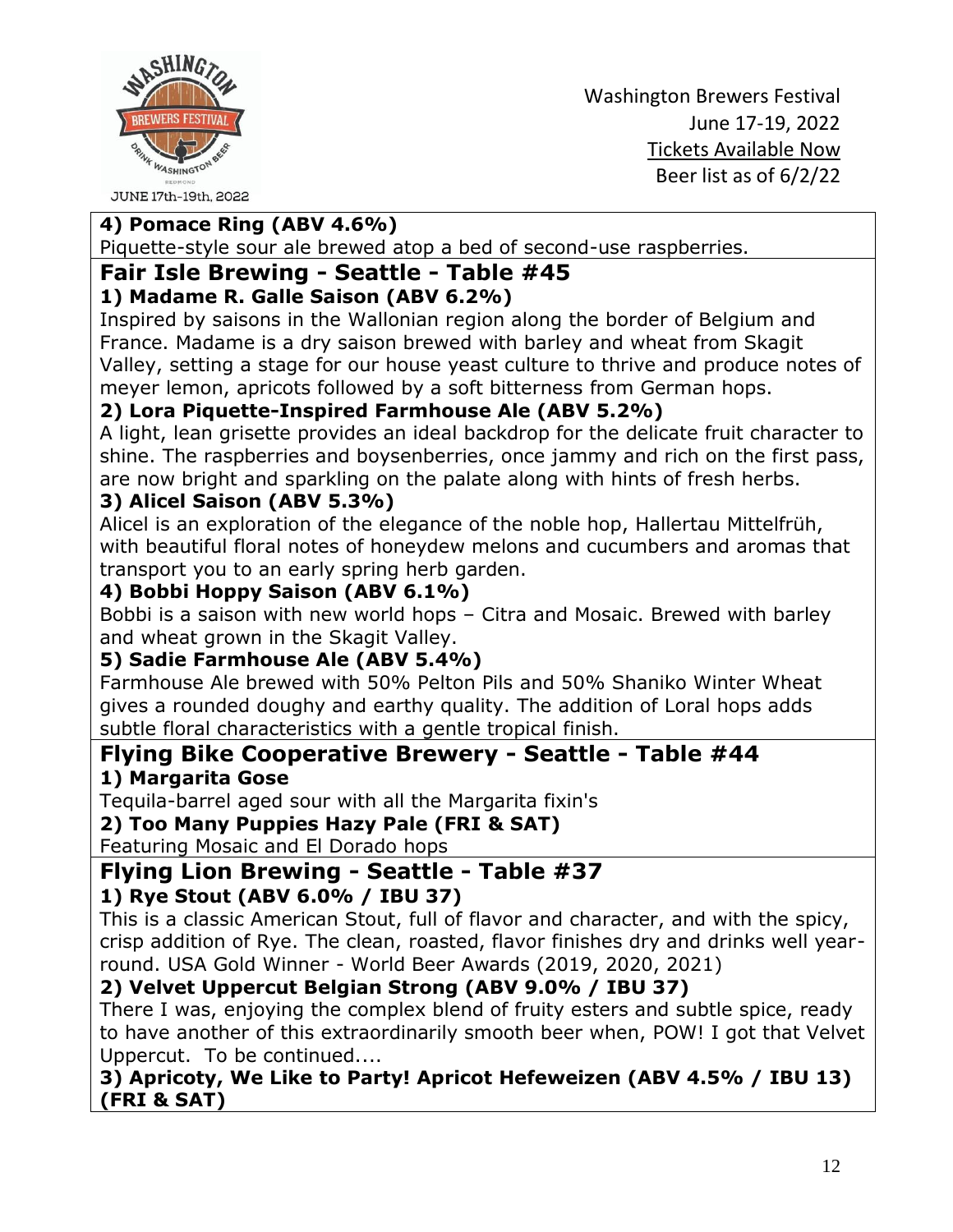

Rock the mic, party people! Dance to this summer-loving hefeweizen smelling of banana, clove, and stone-fruit. The refreshing, citrusy aftertaste will have you settling in for the weekend ASAP!

#### **4) Larry, Curly and Moesaic Pale Ale (ABV 5.1% / IBU 43) (FRI & SAT)** You are no victim of soicumstance, this beer is soitenly poifect! Fragrant and refreshingly dry, Mosaic hops bring blueberry and starfruit aromas, finishing with HOTCHACHACHAA!

## **5) Express Lane Blood Orange Red IPA (ABV 8.0% / IBU 68) (SUN)**

Centennial is one of our favorite hops so, every summer we pair it with blood orange in a big, hoppy red. Life is short, take the Express Lane!

## **6) Sunday Gold Lager (ABV 5.0% / IBU 18) (SUN)**

Having a Sunday Funday? Drink this. Brewed with only British Maris Otter malt, the clean, bready grain pairs wonderfully with the black currant notes of Cluster hops. Crisp yet bold, this beer is easy like Sunday morning.

# **Formula Brewing - Issaquah - Table #76**

#### **1) Formula 5 West Coast IPA (ABV 6.8% / IBU 40)**

Big citrus nose with fruity esters. Light malt body with a crispy snap finish.

#### **2) Special Stuff Helles Lager (ABV 4.8% IBU 14)**

Classic Munich lager. A bread forward malty brew. Easy to enjoy.

#### **3) I Love This Imperial Stout with Coconut and Almonds (ABV 10.12% / IBU 40) (FRI & SAT)**

Big decedent stout. Rich coca, coffee meets deep toffee. Toasted coconut and almonds bring all the candy bar feels without being to heavy.

#### **4) Kolsch (ABV 5.0% / IBU 12)**

Classic interpretation of the major beer style made in Cologne, Germany. Subtle esters and wheat grainy character. A great conversation beer

# **Fortside Brewing - Vancouver - Table #31**

#### **1) Orange Whip**

Sometimes you just need an Orange Whip. Doesn't matter if you're at the end of an epic police chase or if you're just at the end of the bar, order an Orange Whip (or better yet three Orange Whips). This delightfully approachable yet complex hazy sings an eloquent and deep tune, rooted in citrus and tropical hop flavors but is expansive in it's full throated and soulfully creamy mouthfeel. Brash but nonetheless smooth, Orange Whip predicates a juicy hipness not bound by convention or style, neither hype nor hysteria, just smooth and sultry deliciousness that borders on the criminal.

#### **2) Fortside Pilsner**

Nobody really likes rough, let's be honest. When it comes to beer, even rough around the edges is too much. With this in mind, we crafted an authentic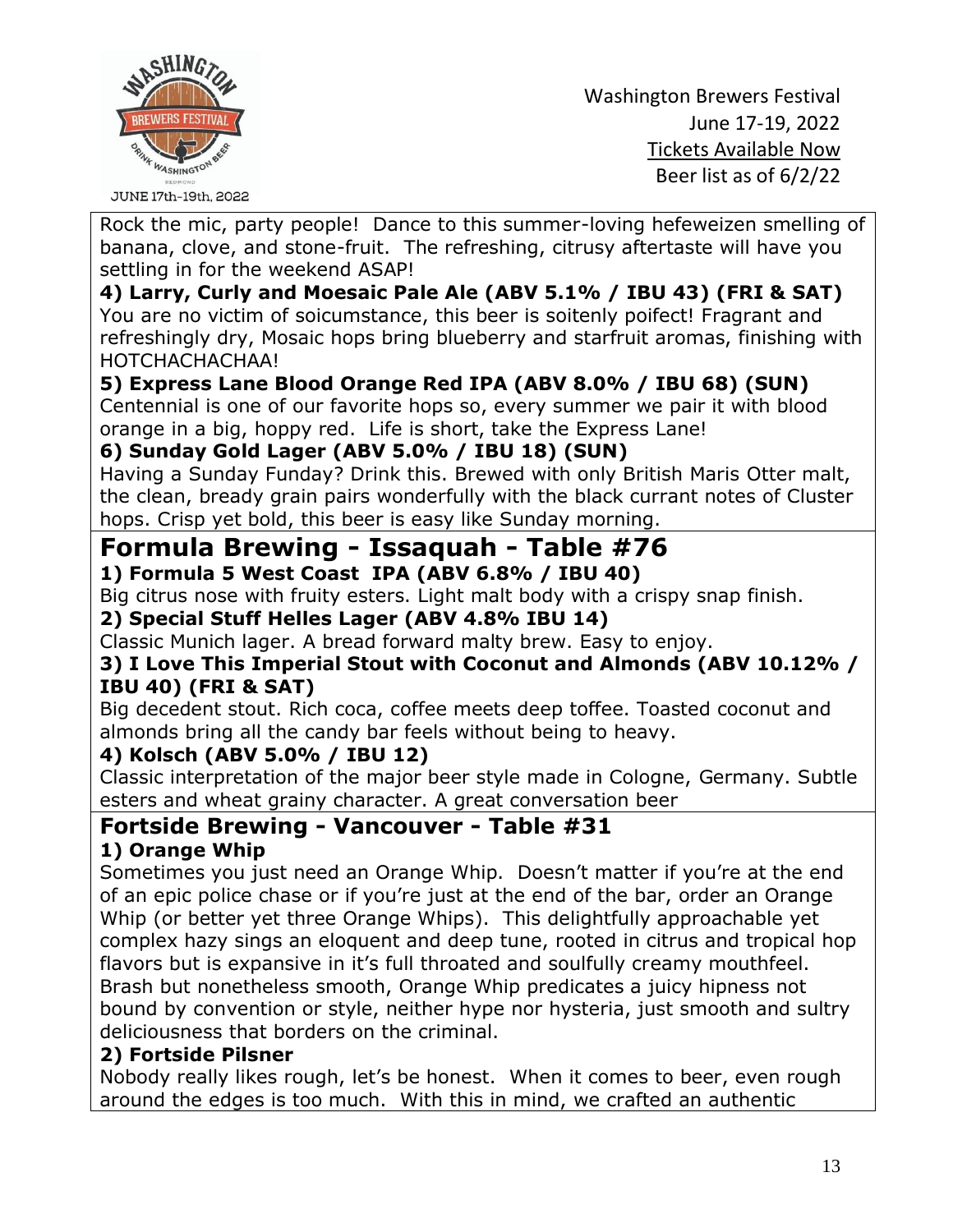

German-style Pilsner to be the epitome and the culmination of SMOOOOOOOOOTH. Aromas of refined European pilsner malt and floral and spicy German hops flow effortlessly into the olfactory, wafting through the air like a silky jazz flute riff. Bright and refreshing flavors glide over the tongue, led by the elegant tones of noble German Hallertau Mittelfruh hops and traditionally floor malted European pilsner malt. When life forces you to make a decision and proceed forward, heed this advice: don't be harsh, don't be coarse, don't be rough. Be smooth.

#### **3) Crispy Regazzo**

Bello Uomo!! This handsome beer is brewed in the fashion of new-style Italian pilsners, which is to say that it's lightly dry hopped and emphatically refreshing. A smooth pilsner base serves as the perfect canvas for a combo of German noble hops, Hallertau Mittelfruh and Saphir, to combine with a squeeze of lemon juice to paint a masterpiece of exceptional depth and nuance. Nonetheless, honoring its Pilsner heritage, Crispy Ragazzo is also, umm, hella crispy. So sit back, savor, and drink it all in. La vita e' bella!

#### **4) The Pale GOAT**

The GOAT, long a symbol of traditionally brewed bock lagerbiers, has recently come to mean something seemingly different via acronymic adaptation. This beer, however, proves these two meanings are NOT mutually exclusive. A historically crafted beer with elite and universal staying power, this hugely malty and satisfying bock strives to rank amongst the greats, and succeeds. A pale copper colored hue understates the ass kicking malt power of this beer, with a depth of caramelly melanoidins that leaves most beers ruefully shaking their heads as the Pale GOAT blows them off the bartop. With just enough bitterness to balance and an ultra smooth and clean lager profile in spite of the strength, this beer has it all- and isn't shy about letting you know.

#### **5) Baby Come Bock**

Every once in a while a perfect union is stumbled upon, and serendipity's sublime smile smooths the soul and satiates the body. After the marriage is consummated, it can be all but impossible to let that feeling go. You'll find yourself yearning deeply for that sense of fullness and totality that only true love can bring. Lucky for you, Fortside crafted Baby Come Bock, a chocolate cherry dark lager whose smoothness, depth, and lusciousness is so mind blowing, it will complete you. Remember, love is where you find it. Like in this can.

#### **6) Bramble Bomb**

Bramble Bomb is, well, the bomb. Exploding with a bouquet of bright blackberries and lively tartness, this special brew features 400 pounds of juicy blackberries. A touch of clean malt and a smidgen of jammy sweetness balances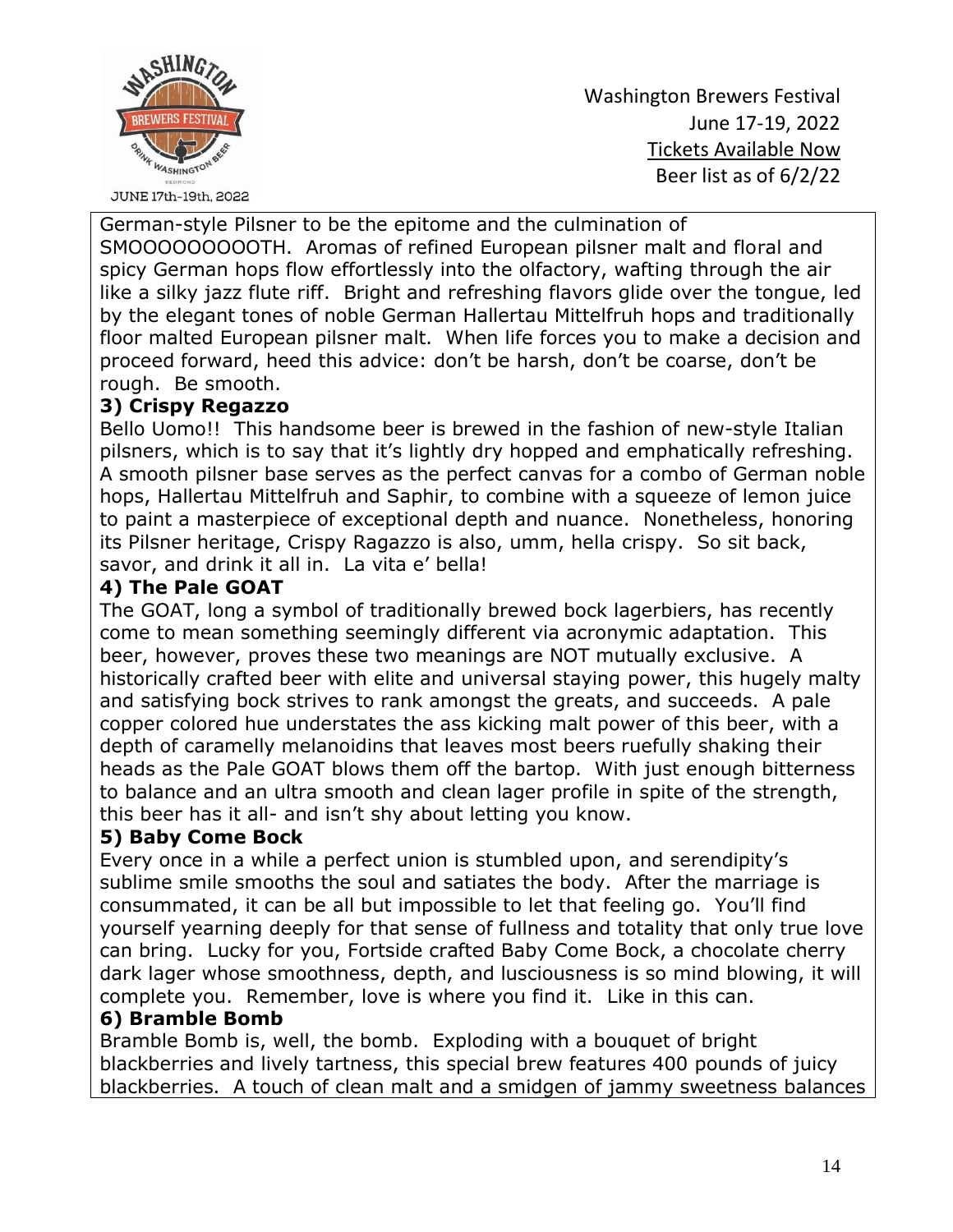

the all consuming eruption of flavor, engulfing the senses before settling into a bright, clean, and reincarnating finish.

#### **7) Latest Experimental IPA**

Fermented with our house wine yeast strain and a bucket of grape skins, this IPA is everything that you don't get to try all the time. And of course we dry-hopped it.

#### **8) 2021 BBA Night King**

That's what she said...

#### **9) Rosé Gone Wild**

Admit it- sometimes you just want something that's crushable and refreshing and pink. Now there's a way to do that without sacrificing nuance and artisan production- Rosé Gone Wild! A gluten reduced and craftily concocted hybrid wine/beer that drinks more like a Rosé Spritzer -or, if you prefer, a delightfully complex and fruity hard seltzer- Rosé Gone Wild greets the drinker with a fine effervescence that explodes with aromas of blackberry and pink peppercorn. The first sip dances with flavors of melon, meyer lemon, and a light and refreshing tannic character that confirms the presence of wine grapes, if you weren't already convinced by the gorgeous blush color. Finishing super clean and light bodied, this splurge of flavor engulfs the senses before disappearing into clean and pure refreshment. You'll go "aaahhhhhh" without even meaning to, and wonder why you've been looking elsewhere for your thirst quenching needs. But before you can answer your own question, you'll have taken the next sip and dove right back into the purifying pink wave of revitalization.

#### **10) Act Like Ya Know**

Fortside - Vice Beer collaboration IPA fermented with Omega's Star Party and Gewurztraminer grapes to blow up the Thiols and maximize biotransformation.

#### **Fremont Brewing - Seattle - Table #50**

#### **1) Legend Cold IPA**

Legend Cold IPA is our new Year-Round beer! This isn't your regular IPA. It's a Cold IPA! Cold IPAs are engineered to be a crispier IPA without dipping too far into being a lager-style.

#### **2) Lush IPA**

We bring this tropical treat to you as a gift from the Pacific Northwest. Lush is brewed with a hand-selected blend of malts and lush, tropical hops reminiscent of lime, mango, and guava.

#### **3) Summer Ale**

Summer Ale is back and better than ever! Bursting with citrus and melon flavors, refreshing and imminently drinkable, it's the perfect beer for any Summer day.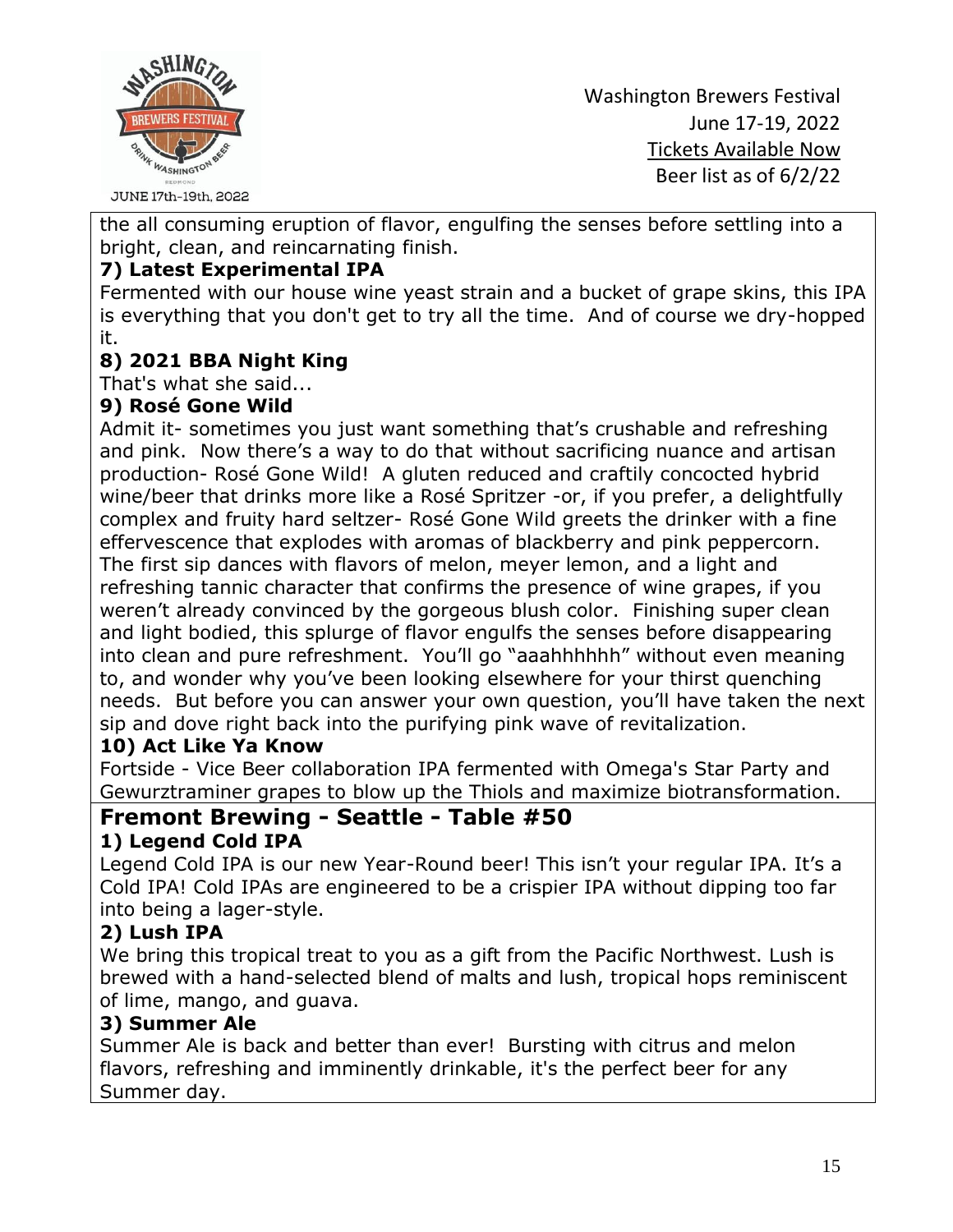

#### **4) Pride Kölsch**

Pride, it's not just about the rainbows, unicorns, and glitter; it's about celebrating queerness and standing up for the safety and self-determination of the LGBTQ community. Really, it's all about love. Our goal with this beer is to create and foster a community for LGBTQ people and friends in the craft beer world. Be proud of who you are, who you like, and what you drink. A portion of the proceeds of this beer goes to the Pride Foundation fighting for the LGBTQ community.

#### **5) Mr. Sun 11**

We joined forces again with Great Notion to bring you Mr Sun II. Mr Sun II came out in 2019, and we couldn't resist experimenting with a new recipe. Mr Sun II first draws you in with its tropical, floral, and woody aromas.

#### **6) Trail Magic**

We bring you the ultimate trail beer, collaborating with REI and the Washington Trails Association. This is the taste of the PNW in a can!

#### **7) Fruited Sour Weisse**

Fruited Sour Weisse (beer has not been made yet)

#### **8) Magnetic Cosmos**

Coffee Porter

#### **9) Rotating Limited Tap**

- Friday: Brew 6k 1/6 bbl, Rusty Nail '21 1/6 bbl
- Saturday: Rusty Nail '21 1/6 bbl, CCBOMB '21 1/6 bbl, BBADSSW '21 1/6 bbl, Brew 6k
- Sunday: Brew 3k 1/6 bbl, La Bonne Vie 1/6 bbl

#### **Fringe Brewing - Ferndale - Table #33**

#### **1) Jam IPA (ABV 6.8% / IBU 40)**

A clear west coast ipa with tropical notes and nice piney/resiney finish.

#### **2) Husker Brew Kentucky common (ABV 4.2% / IBU 18)**

A steam beer based off of a 1869 Kentucky common recipe. Amber in color, this old style is a easy drinker with notes of malt and corn which is added to the grist. Clean dry finish.

#### **3) Project Stardust Berlinerweisse (ABV 3.3% / IBU 5.2)**

This raspberry Berliner Weisse is both tart and refreshing. We make this beer every year with our good friends at Northfork brewing. 200lbs of fresh Lynden raspberries give this beer its amazing red color.

# **Genus Brewing - Spokane -Table #54**

#### **1) Sour Milkshake IPA (ABV 5.8%)**

OURRRRR MILKSHAKE IPA BRINGS ALL THE FOLKS TO THE YARD... You better try it, before the keg's gone...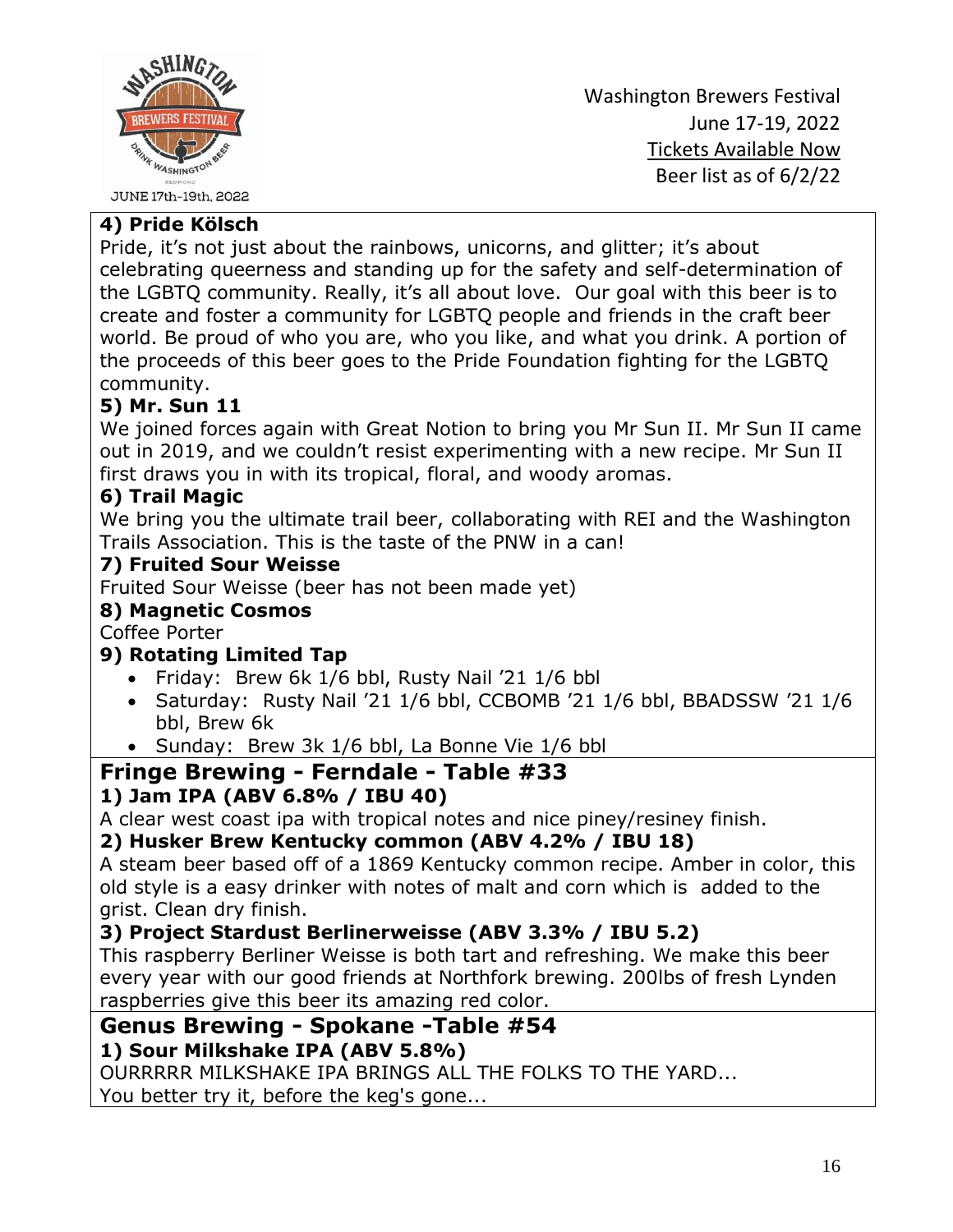

JUNE 17th-19th, 2022

## **2) Belgian Brett Pale (ABV 6%)**

As funky as Peter during an 8am YouTube livestream.

#### **3) Castor Muncher Coffee Kolsch (ABV 6.2%)**

Kolsch-style beer made with locally-roasted coffee beans and Warren's beaver kisses.

#### **4) Cotton Candy Unicorn Dust Hard Seltzer (ABV 5%)**

Tastes like drinking a rainbow. Your mouth will explode with pleasure.

#### **5) Erinaceous Wit (ABV 5.5%)**

A little witty, a little funky - Tim's Wit Dream

#### **6) Sass My Frass Hard Root Beer (ABV 5%)**

Sassafras is the genus of the plant commonly used to make root beer. This is the beverage you wish you could be drinking at your next sportsball game.

#### **7) Bloobasaur Blueberry Sour (ABV 4.8%)**

A kettle-soured ale brewed with blueberries. Named after the Pokemon character Bulbasaur because this brewery is essentially run by dorks who drink good beer.

#### **8) Jerry's Red Ale (ABV 6.8%)**

A medium-bodied red ale brewed for and quality tested by Jer-Bear himself, so you know it must be dank AF.

# **Georgetown Brewing - Seattle - Table #30**

#### **1) Bodhizafa IPA (ABV 6.9%)**

This IPA gets its light silky texture from rolled oats. The flavor and aroma both express mandarin and citrus all around. Over five pounds of hops per barrel makes this IPA truly Bodhilicious. Gold medal winner in the American Style IPA category at the Great American Beer Festival in 2016!

#### **2) Johnny Utah Pale Ale (ABV 5.6%)**

With heavy grapefruit, citrus and resin in the nose, this light colored ale has minimal malt interference, giving the beer a clean finish without a cloying bitterness. Pronounced grapefruit and pine flavors with a faint verdant note. American-style Pale Ale gold medal winner at 2019 GABF.

#### **3) Lily IPA (ABV 6.5%)**

A refreshing, bright and super drinkable IPA with hints of tropical fruit.

#### **4) LA Woman (ABV 5.2%)**

A crisp, refreshing and balanced ale topped with a soft white head, LA Woman has a light bitterness with delicate fruity and sweet flavors. The finish shows off malt undertones with aromas and flavors of floral spice from late addition noble hops. Contains wheat.

#### **5) Blackberry Flanders Forever (ABV 6.4%)**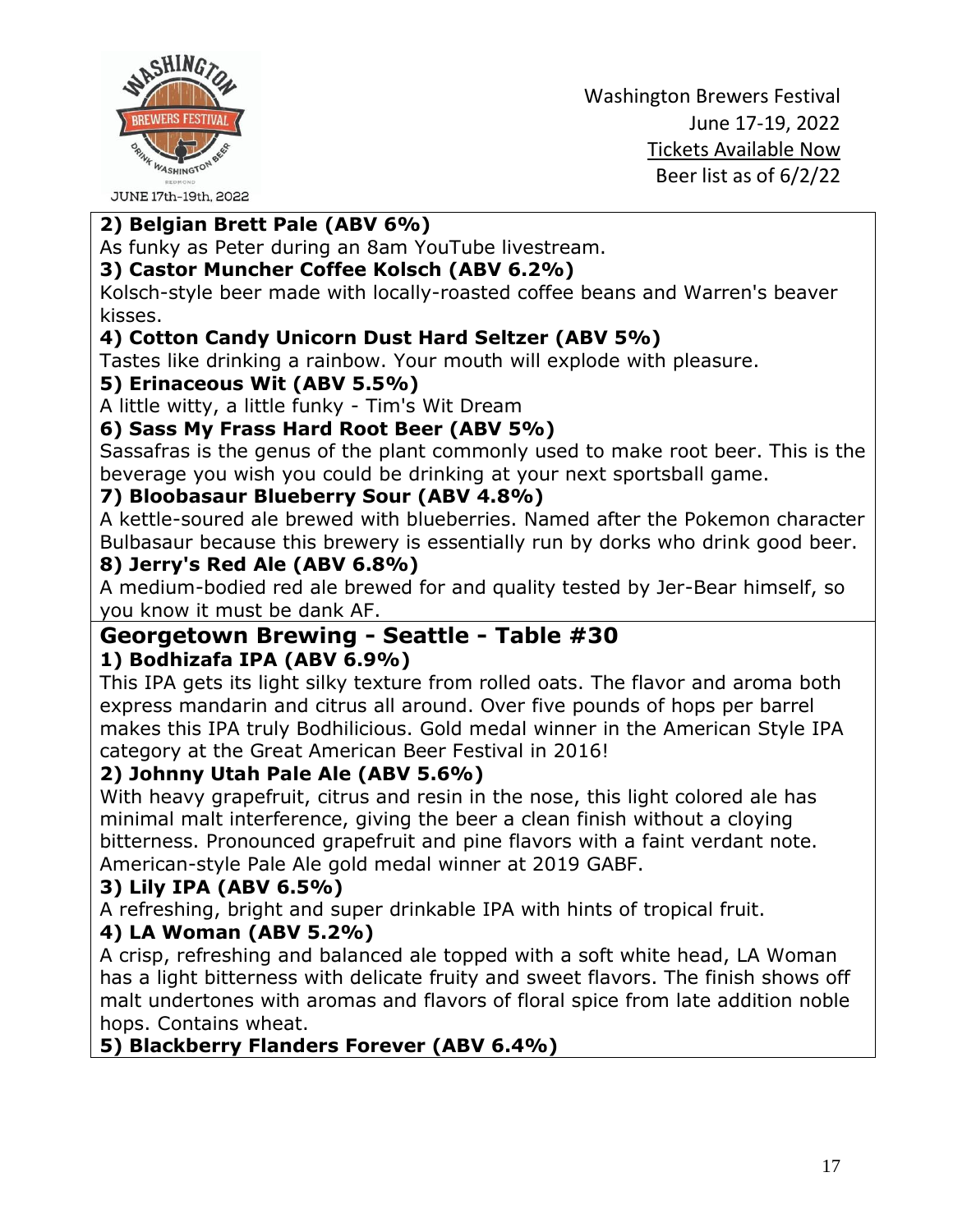

A Flanders-style red ale fermented with brettanomyces and lactobacillus in neutral red wine barrels was aged 12 months, then re-fermented on blackberries, and conditioned an additional 3 months.

### **6) 18lb Imperial Porter (ABV 13.5%)**

This imperial version of our 9lb Porter is a blend of beer aged in Westland Distillery and Heaven Hills barrels. Bourbon and vanilla notes from barrel aging intensify the plush roasted and chocolate notes and aromas, making this a winter sipper sure to please.

# **Ghostfish Brewing Company - Seattle - Table #96**

**1) Luminescent Eye Mixed Fermentation (ABV 7% / IBU 8)** Brett lacto mixed fermentation ale

**2) It Came From The Haze Hazy IPA (ABV 6% / IBU 28)**

Hazy and super juicy!

#### **3) Resilient/Tart IPA (ABV 5.5% / IBU 55)**

Ales for ALS dry-hopped tart IPA

**4) Shrouded Summit Belgian White Ale (ABV 4.8% / IBU 20) (FRI & SAT)**

A sharp lime edge plays against softer tropical notes in the nose, with only faint spicy notes. Bold orange with a zesty herbal back - no orange slice required.

**5) Meteor Shower Lager (ABV 4.5% / IBU 18) (FRI & SAT)**

Light, crisp and easy drinkin'! No lawnmower required.

#### **Good Brewing - Woodinville - Table #68**

#### **1) Jester IPA (ABV 6.8% / IBU 68)**

Flagship IPA featuring Citra, Mosiac and Nugget

#### **2) Aloha Hazy IPA (ABV 7.2% / IBU 58)**

Hazy IPA Infused with Hibiscus with mild bitterness.

**3) Good American Pilsner (ABV 4.4% / IBU 17)**

**4) Something Darker Bourbon Barrel Aged Imperial Stout 1(ABV 10.5% / IBU 60)**

**5) Hell Yeah, Man Double IPA (ABV 9% / IBU 30)**

**6) The Good Sour (ABV 5% / IBU 10)**

**7) Windish Alt (ABV 5% / IBU 45)**

# **Half Lion Brewing - Sumner - Table #67**

# **1) Half Lion Pilsner**

A classic style redefined, Half Lion Pilsner has a solid foundation of premium pilsner malt and a clean bitterness from cascade and sterling hops. Leaning towards earthy, spicy and a citrus finish.

#### **2) Strata Pale Ale**

A Northwest Pale Ale with flavors and aromas of tangelo, orange and grapefruit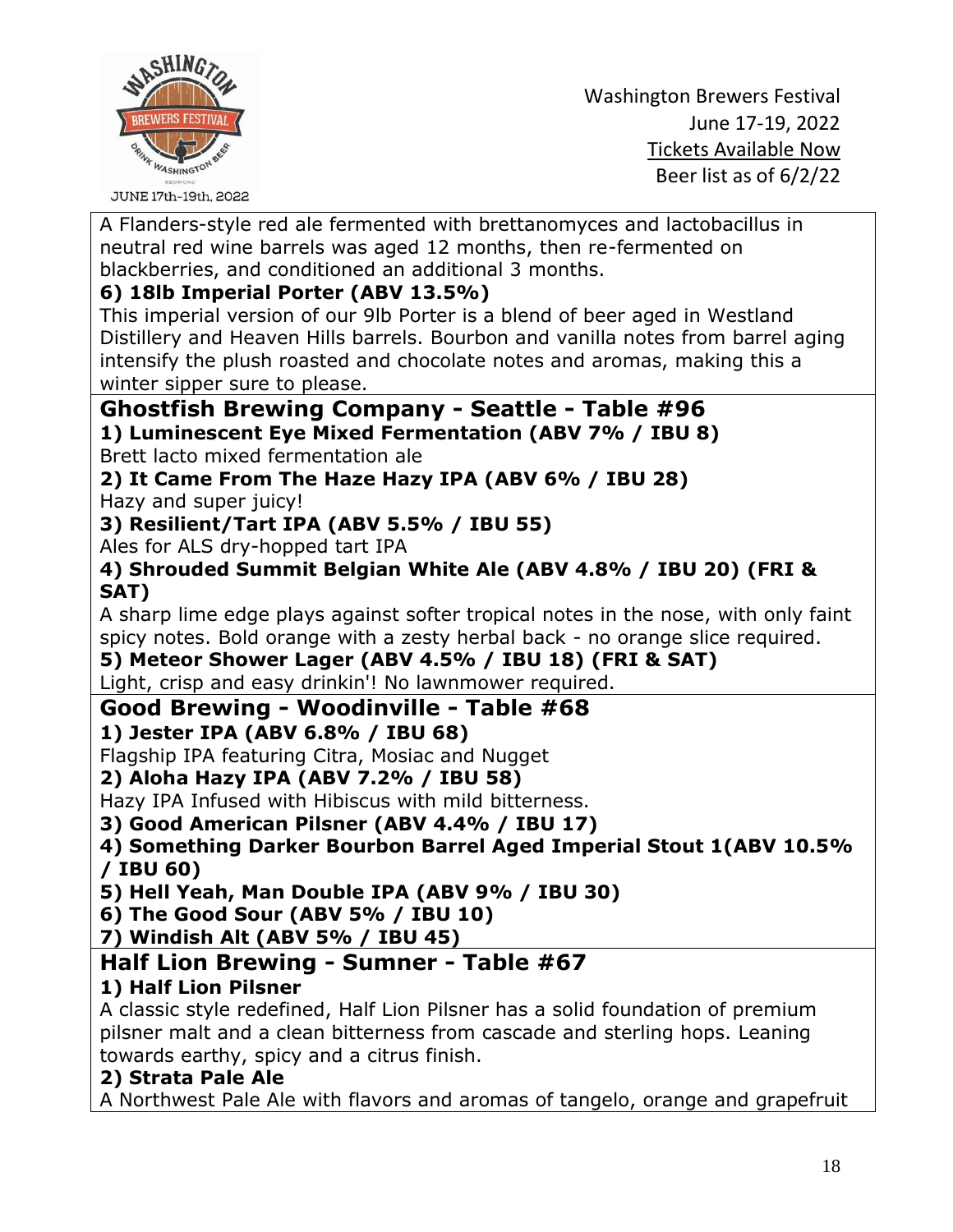

along with a malty profile from mostly Washington-grown barely. Mildly sweet dried fruit and toasty caramel flavors and a light bitterness on the finish, round out this limited release Pale Ale.

# **Heathen Brewing - Vancouver - Table #43**

#### **1) Pagani Italian Pilsner (ABV 5.2% / IBU 20)**

This crispy Italian-style Pilsner goes down easy and will have you feeling like a Heathen in no time.

# **2) When In Stout, Add Peanut Butter Pastry Stout (ABV 10.8 / IBU 56)**

Pastry Stout with Peanut Flour, Cacao Nibs, Vanilla, and Cinnamon.

#### **3) Merchant of Menace Hazy IPA (ABV 7.5% / IBU 12)**

Do you know what "nemesis" means? A righteous infliction of retribution manifested by an appropriate agent. Personified in this case by the Merchant of Menace! The merchant has traveled all over the world and has many different weapons. In order for us to avoid unnecessary physical violence that could lead to physical damage or even death… A partnership was formed. One could say we sold our soul… The Merchant of Menace has graced us with an ungodly amount of Citra and Mosaic hops that we used in a menacing way in this New England IPA.

#### **4) Raspberry Rhubarb Fruited Sour Ale (ABV 6.4% / IBU 10)**

American Kettle Sour made with delicious raspberries and rhubarb. Tart, slightly sweet with strong notes of fruit. Beautiful crimson hue and an even more amazing taste.

#### **5) Tiki Time Fruited Sour (ABV 6.1% / IBU 10)**

American Kettle Sour fruited with Pink Guava, Pineapple, Passion Fruit, and Dry Hopped with Mosaic Hops.

#### **6) Tribal Jam: Mai Mai Mai Smoothie Style Sour (ABV 7.1% / IBU 10)**

Mai Tai inspired Smoothie Sour with Cara Cara Orange, Sweet Cherry, Lime, Almonds, Vanilla, and Sea Salt. This is a cocktail in a glass!

#### **7) 2020 Bourbon Barrel Aged Highland Charge Scottish Wee Heavy (ABV 11% / IBU 26)**

Named after the Scottish shock battle tactic when the Scots would drop their plaid kilts and full charge into battle, weapons hot with nothing but a shirt on. In that same fashion, this Wee Heavy Scottish ale packs a big malty assault that exposes light caramel and toffee notes that volley to a subtle hint of black cherry that will blow your kilt off.

#### **8) 2020 Bourbon Barrel Aged Reindeer Tears / Barleywine (ABV 12% / IBU 94**

There won't be any reindeer games around Santa's workshop this year. The jolly old man has gone rogue, collecting tears for this inaugural bourbon barrel-aged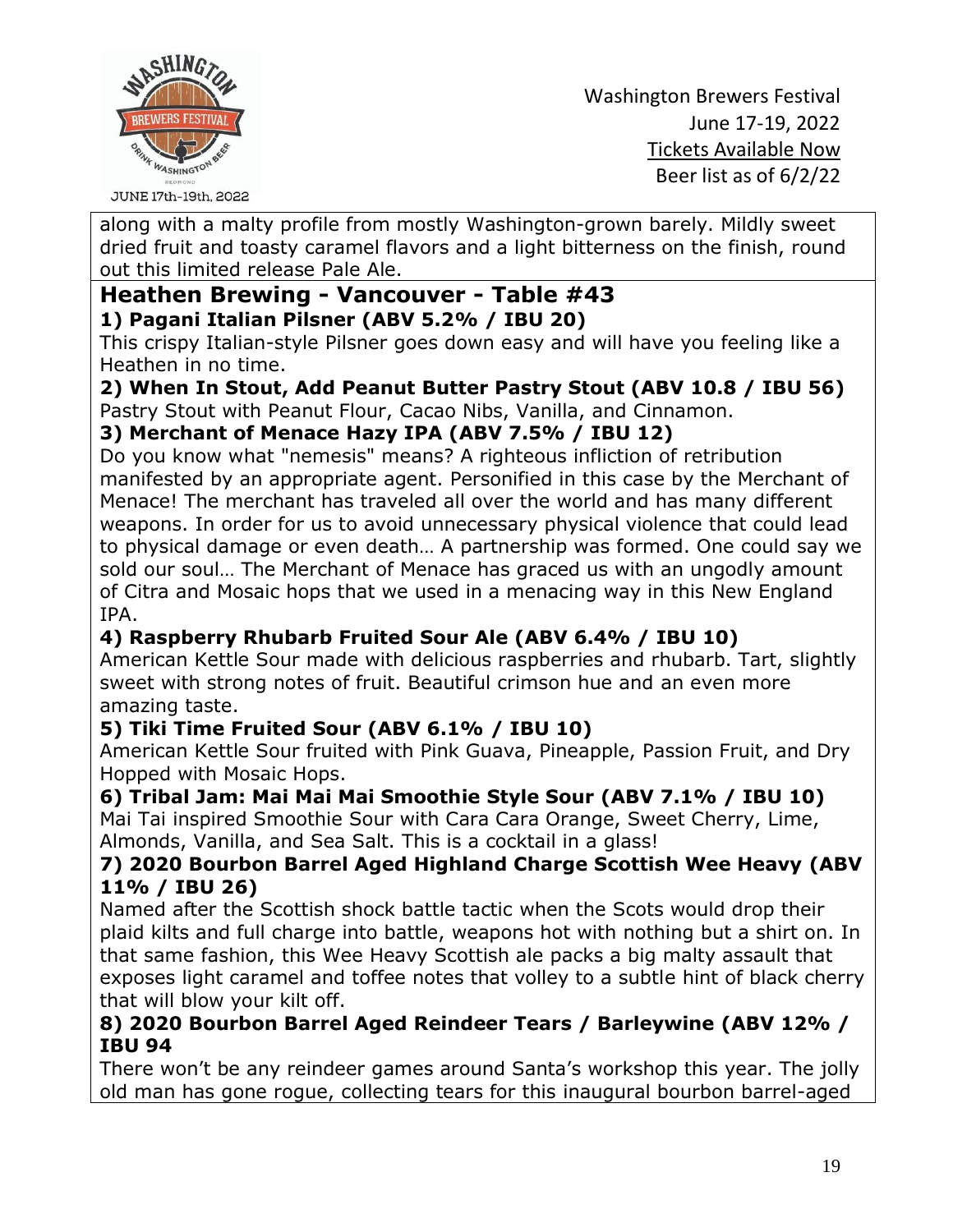

barley wine release. The deranged elves were hard at work throughout the summer months crafting this seasonal holiday ale for your enjoyment. Don't bother trying to make the nice list. You're sure to get coal in your stocking for this one.

# **The Heavy Metal Brewing - Vancouver - Table #73**

**1) Metal Meltdown English IPA (ABV 7% / IBU 75)**

**2) For Whom The Pils Tolls Pilsner (ABV 5.4% / IBU 20)**

**3) Heavy Metal IPA HAZY (ABV 6% / IBU 50)**

**4) Nuttin Else Matters Peanut Butter Brown Ale (ABV 6.5% / IBU 25)**

**5) Presumptive Logic 6th Anniv Barley Wine (ABV 14.5% / IBU 50) (SAT)**

## **Hellbent Brewing - Seattle - Table #24**

**1) Bourbon Barrel Aged Imperial Brown/Imperial Brown (ABV 9.8% / IBU 33)**

Layers of malty, roasty, caramel decadence.

#### **2) Junkyard Cat Hazy IPA**

A hazy IPA so fresh that we don't even have stats yet.

#### **3) Anniversary West Coast IPA (ABV 7% / IBU 60)**

# **4) Helles/Lager (ABV 4.5% / IBU 16)**

Our Helles Lager is light pale lager brewed with North American two row malt and lightly hopped with Hallertau Mittelfruh and Czech Saaz. It's extremely easy drinking with the classic lager flavor, crisp maltiness and grassy/herbal noble hop character. So kick back and start enjoying your backyard.

#### **5) Red Patina American Red (ABV 5.3% / IBU 22)**

This ale is well balanced, rich and malty with a dark auburn color and an airy toffee finish. Hopped with Mt. Hood and Cascade Hops.

# **Hoh River Brewing - Tumwater - Table #82**

**1) Hawk Pineapple Hefeweizen (ABV 5.6% / IBU 17)**

Pineapple Hefeweizen

#### **2) HoConut Porter (ABV 7.1% / IBU 29) (FRI & SAT)**

Chocolate - Coconut Porter. A rich Porter with toasted coconut and Ghirardelli chocolate. A bit like drinking a Mounds candy bar. A little sweet for some, but heaven for coconut and chocolate fans.

# **3) Frostbite IPA (ABV 5.6% / IBU 69) (SAT & SUN)**

Refreshing IPA is made with English Marris Otter malt along with biscuit and crystal malts. A step mashing process to fully attenuate into a light bodied, easy drinking beer. Galina and Amarillo hops for the initial bittering hops, later additions of Amarillo, Cascade and plenty of Citra hops, then dry hopped with two pounds per BBL of Citra-Cryo hops for a great, fruity aroma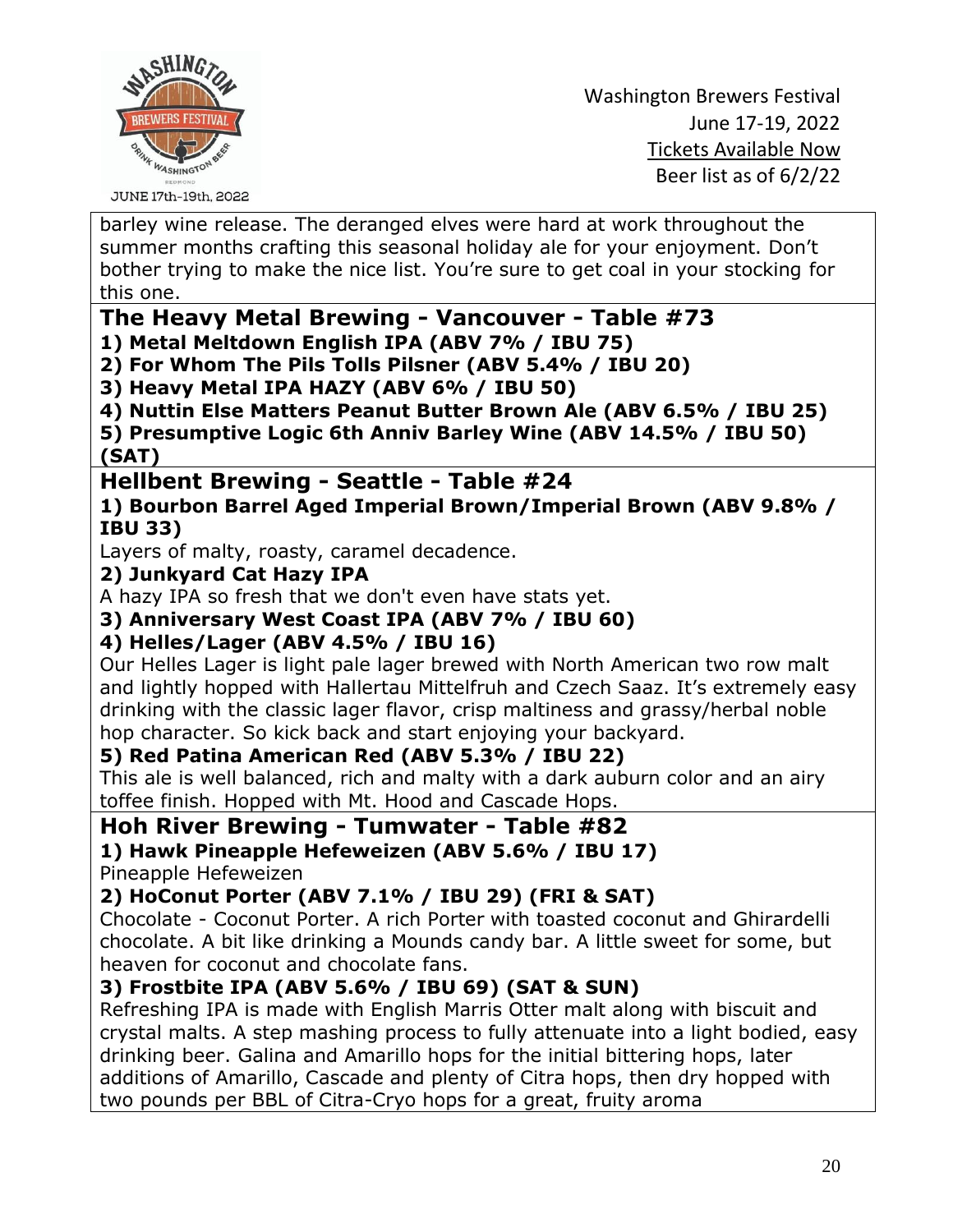

#### **Hops & Seed Brewery - Snohomish - Table #74 1) Sunglow Pilsner (ABV 4.9% / IBU 35)**

Bright citrus and tangerine notes shine through a light straw body on this crushable unfiltered pilsner-style beer.

# **2) Big Mitch Imperial IPA (ABV 8.2% / IBU 70)**

This Imperial IPA is generously hopped with Citra, Chinook, El Dorado, and Galaxy Hops for big beer that is a fruity hop bomb.

# **3) Multi Guild Collab Hazy IPA (ABV 6% / IBU 35)**

Soft-bodied hazy IPA made in the dryer style. Citrus and light pine base supports big waves of tropical fruits from Galaxy and Motueka hops.

#### **4) Anniversary 1 Barrel-Aged Imperial Stout (ABV 11.7 / IBU 50) (SAT & SUN)**

Decadent Imperial Stout aged for 10 months in JP Trodden bourbon barrels accented with additions of toasted coconut and vanilla bean.

#### **Hopworks Urban Brewery - Vancouver - Table #89 1) Giggle Nuggets Dank IPA (ABV 7.5% / IBU 70)**

Giggle Nuggets Dank is a golden hued IPA. It features aromas of bright pine sap, grapefruit zest, backed by a hint of honey biscuit. The flavor is of dank, resiny hops.

# **2) Tree Frog Organic Pale Ale (ABV 5.4% / IBU 40)**

Fueled by Citra, Mosaic, and Amarillo hops, our organic Pale Ale bursts with juicy, floral notes that deliver the perfect amount of dank hop aroma.

# **3) Cactus Attactus Prickly Pear Sour Ale (ABV 5.3% / IBU 3)**

This delightful Kettle Sour is packed with ruby red prickly pears and balanced with bright melon and lemony citrus notes.

# **4) Golden Hammer Organic Helles Lager (ABV 4.8% / IBU 35)**

Organic NW and German ingredients come together for a new take on Germany's most popular beer: the Munich-style Helles. Notes of honey malt aroma and flavor greet herbaceous and floral hops at the castle door. Golden Hammer is crushability with a conscience.

#### **5) Bourbon Barrel Abominable Barrel-Aged Winter Ale (ABV 11.3% / IBU 5) (FRI)**

Abominable slumbered in Kentucky bourbon barrels for nine months to create this strong, seasonal classic with complex notes of vanilla, spice, and citrus.

# **6) Ace of Spades Imperial IPA (ABV 8.6% / IBU 95) (SAT)**

This assertive Imperial IPA is a hop flavor bomb, rich with dank ripe pineapple, grapefruit, pine resin, and hints of dried apricots. Each sip is an exciting hop adventure!

# **7) Velvet ESB Organic Extra Special Bitter (ABV 5.2% / IBU 40) (SUN)**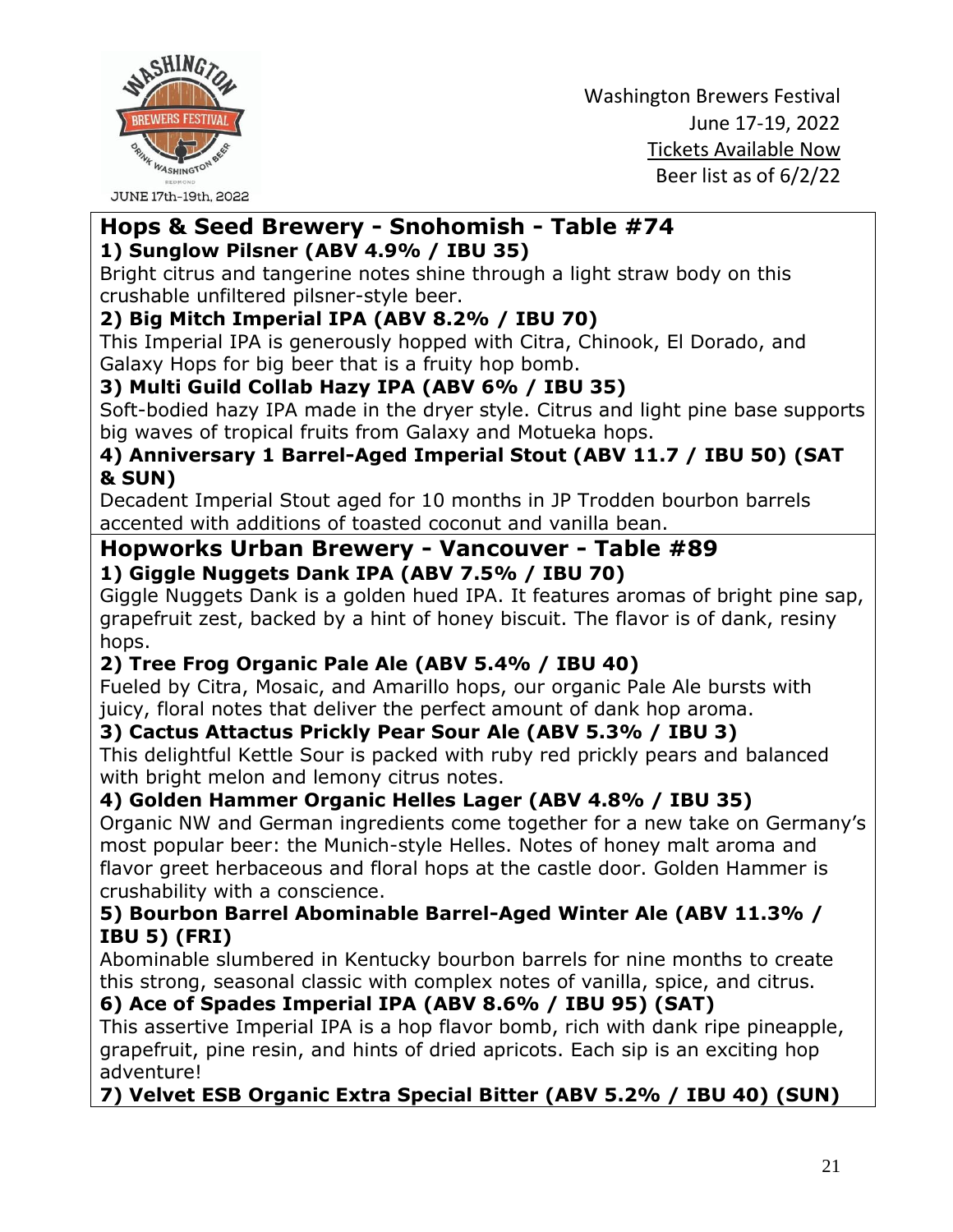

This ESB balances floral flavors with organic chocolate and caramel malts and oats, giving this beer a beautiful mahogany color and velvety texture.

#### **Icicle Brewing - Leavenworth - Table #91 1) Alpenhaze Hazy IPA (ABV 6.3 / IBU 30)**

Our signature hazy is a bright, tropical and juicy IPA with Mosaic, Citra, El Dorado and Simcoe hops, giving it notes of mango, pineapple, tangerine and apricot that excite the nose and palate. The malt profile provides a body that ends each sip with a light and pillowy mouthfeel.

# **2) Dragontail IPA (ABV 6.7% / IBU 60)**

Dragontail is a modern take on the West Coast IPA, with a blend of hops that bring out notes and aromas of juicy citrus, sweet peach, and honeydew melon. The malts provide a smooth mouthfeel while letting the character of the hops shine through.

# **3) Enchantments - Temple Hazy IPA (ABV 6.7% / IBU 30)**

In the 11th edition of our Enchantments Hazy IPA series, we used plentiful hop helpings of experimental HBC 586, Mosaic, Citra and Simcoe. Expect wildly tropical notes and aromas of mango, papaya, orange and guava.

# **4) Peak Seeker - Rainbow Double IPA (ABV 7.8% / IBU 70)**

A tasty Double IPA straight from the pristine waters of the Icicle River! This juicy double weighs in at 7.8% ABV and features Talus, HBC 630, Mosaic, Citra and Simcoe hops. You can expect fresh tropical notes and aromas of grapefruit and a medley of other tropical fruits.

# **5) Break The Bias Fruited Sour (ABV 5.8% / IBU 13)**

This sour ale with prickly pear and hibiscus is a collaboration with the Pink Boots Society. This beer incorporates Philly Sour yeast and the Pink Boots Blend of hops from Yakima Chief Hops. Expect a refreshing tartness that has notes of tropical fruit and brings to mind sour candy.

# **6) Brewers Limited Release**

Every day we will feature a new, small batch, limited release beer chosen by our brewers.

# **Iron Goat Brewing - Spokane - Table #63**

# **1) Sheep go to Heaven IPA (ABV 6.2% / IBU 33)**

Sheep Go To Heaven is a slightly hazy IPA with citrus and tropical fruit aromas and flavors. It has the perfect balance between bitter and sweet and is extremely refreshing. Made with Cascade and Zamba hops, and a light dry hop of Cascade, Citra, and Mosaic. The mouthfeel is fluffy and light like the clouds in the heavens, but don't you worry there's just enough goat to send you back down to hell.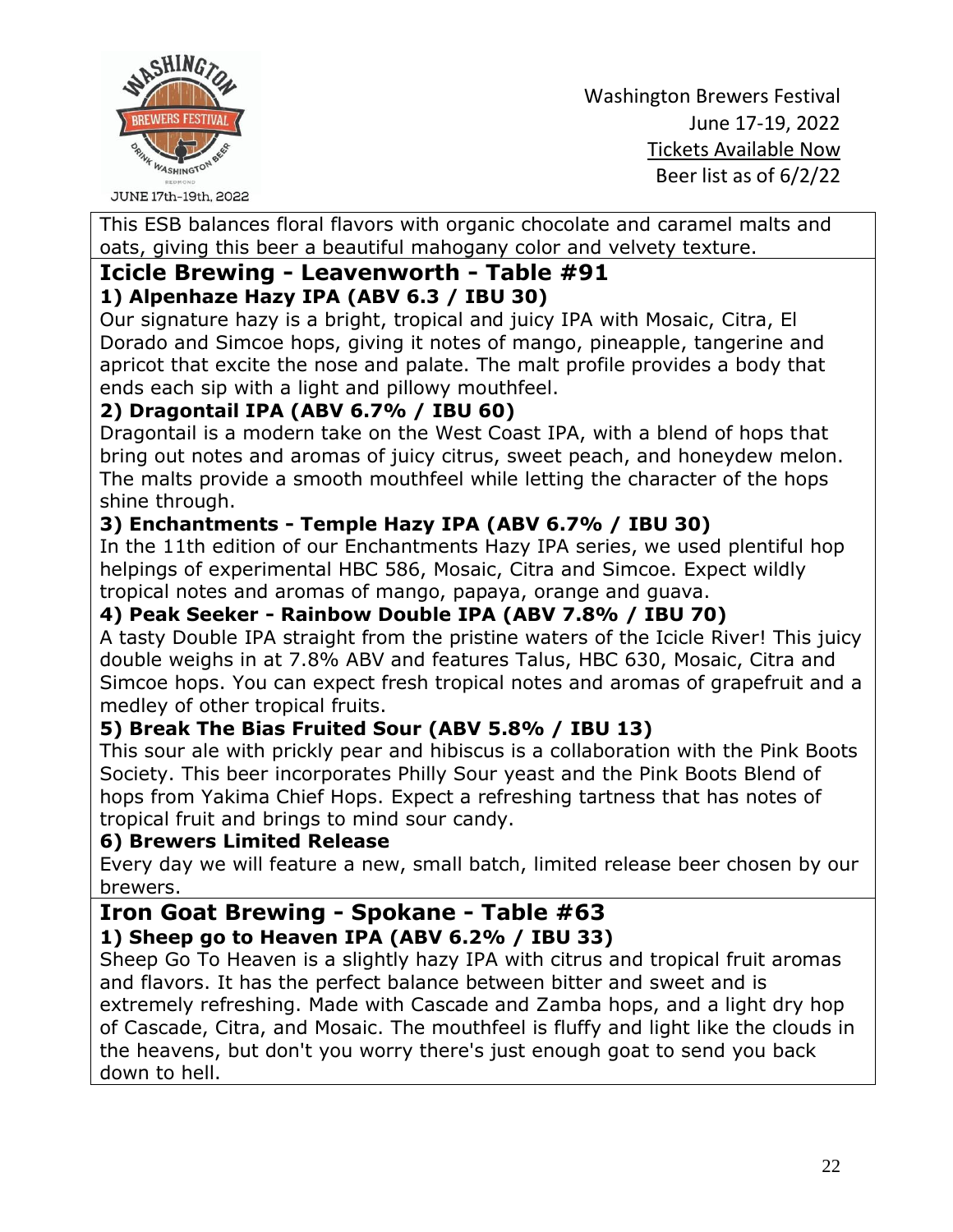

# **2) Blackberry Apricot Sour (ABV 6.3% / IBU 16) (FRI & SAT)**

An American Style Sour with Blackberry and Apricot. It finishes crisp and clean with a subtle hint of fruit.

# **3) Passionfruit Guava Sour (ABV 5% / IBU 16.5) (SAT & SUN)**

This American style sour ale is a beautiful bright orange color and has notes of tropical fruit with a hint of citrus and herbaceousness. The acid comes at you like a spider monkey but soon mellows to a nice balance of fruity and sour. Tasting notes include tropical fruit along with tangerine followed by a balanced crisp finish.

#### **4) Foeder Pete's Pseudo Kriek Mixed Fermentation Sour (ABV 5.7%) (SAT & SUN)**

The sixth beer from our Goatworks project, This Pseudo-Kriek was aged in Pete, our first foeder, and finished with cherries. It pours a dark pink and opens with tart cherry on the nose, a gentle sourness. Notes of vanilla and oak follow for a clean finish.

#### **5) Geschenk van de engelen American Lambic Style Sour (ABV 6.2%) (FRI & SAT)**

Geschenk van de engelen or Gift from the Angels is a mixed fermentation Lambic style sour made from borrowed yeast strains from some of the most no-Table breweries in Belgium.

# **6) Hazer Quest Double IPA (ABV 8.4% / IBU 30)**

Hazy DIPA features tropical, juicy pineapple flavors from the Galaxy hops and a light sweetness.

**7) Barrel Aged Goatnik Russian Imperial Stout (ABV 10.5% / IBU 90)** Aged in Dry Fly Wheat Whiskey barrels this Russian Imperial Stout has a deep, dark, roastiness with hints of coffee and chocolate matched with generous late kettle hop additions.

#### **Island Hoppin' Brewery - Orcas Island - Table #22 1) Old Madrona Imperial Red (ABV 8.3% / IBU 80) (FRI)**

Undefined by style guidelines, this exceptionally smooth strong ale has a full malt and hop body. It's ruby red color is reminiscent of the Madrona tree's bark. Dried fruit aromas lead the way to a palate of a strong, sweet, and malty beer that is dangerously drinkable. A full, and very round mouthfeel is brightened up by the Zythos hops. Boozy, delicious, and a nice sipper; but not to be messed with!

# **2) Feel the Burn - Chili Blonde Ale (ABV 5.8% / IBU 15) (FRI)**

Because we still feel Bernie was the best candidate, this beer keeps coming back by popular demand. Freshly roasted Jalapeño, Habanero, Serrano, Anaheim, and Poblano go into the boil for a pleasant aroma, while adding bunches of all the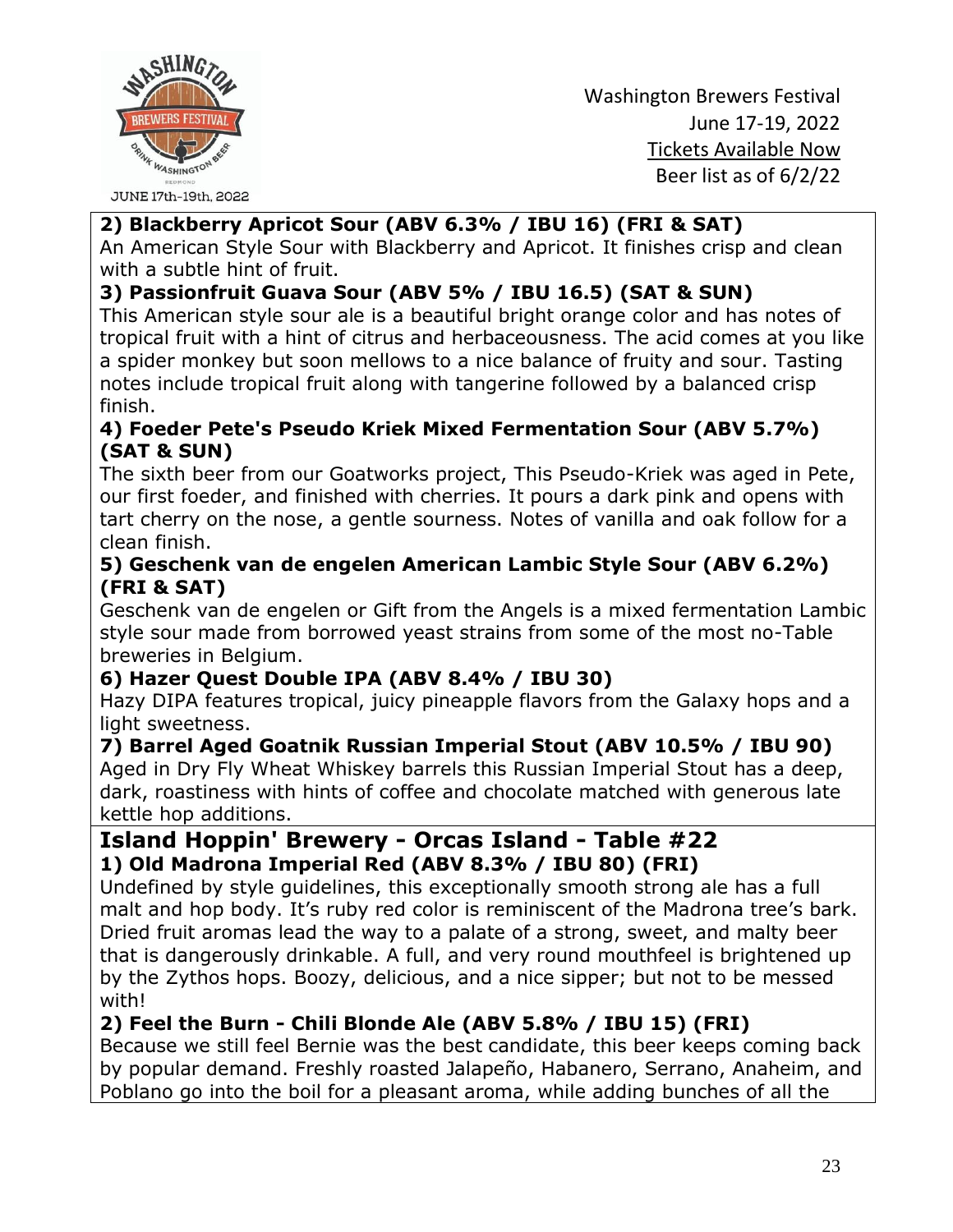

different kinds of spicy peppers we could find at the market into the dry hop for a spicy finish. We're still feelin' the Bern.

# **3) White Cap - American Whit (ABV 5.8% / IBU 18) (SAT)**

This American take on a traditional Belgian Wit has the light wheat body with orange and coriander notes. Using an excessive amount of fresh oranges, this light beer helps you stay hydrated through the hot summer days.

# **4) Bouy Bay ISA (ABV 5.5% / IBU 60) (SAT)**

This seasonal Session IPA is bright and refreshing with just a little lower alcohol content making it an easy summer time drinker.

# **5) Sunrise Amber (ABV 6% / IBU 35) (SUN)**

Early mornings in the brewery mean we often witness the spectrum of color from the beautiful island sunrises over Mt. Baker. Like the morning sky, this beer is a blend of amber and red. With nutty aromas and flavors, the favorite is a smooth, sweet awakening that finishes dry.

# **6) Elwha Rock IPA (ABV 6.3% / IBU 100) (SUN)**

Floral, citrusy, earthy with a crisp finish. Bright and zippy hop presence that crashes into a grounded earthy body. The malt foundation allows the high IBU an equal standing in this well balanced, classic Pacific Northwest style India Pale Ale.

# **Jellyfish Brewing - Seattle - Table #69**

# **1) Beer Salad - Healthy Saison**

Our French Saison with additions of cucumber, grilled lemon, basil & peppercorn. It drinks dry and crisp with a generous aroma of 'fresh green salad'.

# **2) Slip N' Slide - Summer Lager**

Our Helles-style lager is perfect for these Summer days. A soft, biscuity malt character accented with floral, Mandarina Bavaria hops.

# **3) Sir Hugs-A-Lot - Hazy IPA**

Bring it in! Our Hazy IPA is highlighted by assertive, tropical hops, including Ekuanot, El Dorado & Cashmere. It's time for a Hugs!

# **Kulshan Brewing - Bellingham - Table #17**

# **1) Greenwood Summer Ale (ABV 5% / IBU 40)**

Whether out on a hike, crushing trails on a mountain bike, or mowing the lawn, Greenwood Summer Ale is the perfect beer for our (mostly) sunny summer months. Juicy notes of mango, grapefruit and papaya blend enticingly, with a light malt presence. This refreshing beer is bursting with bright flavors.

# **2) Heliotrope IPA/(ABV 7.3% / IBU 83)**

Named after the popular ridge trail that leads to the base of Mount Baker's Coleman Glacier, Heliotrope IPA is a mouthwatering fusion of classic West Coast IPA characteristics, and new-school fruity, juicy hop flavor. Apricot, tangerine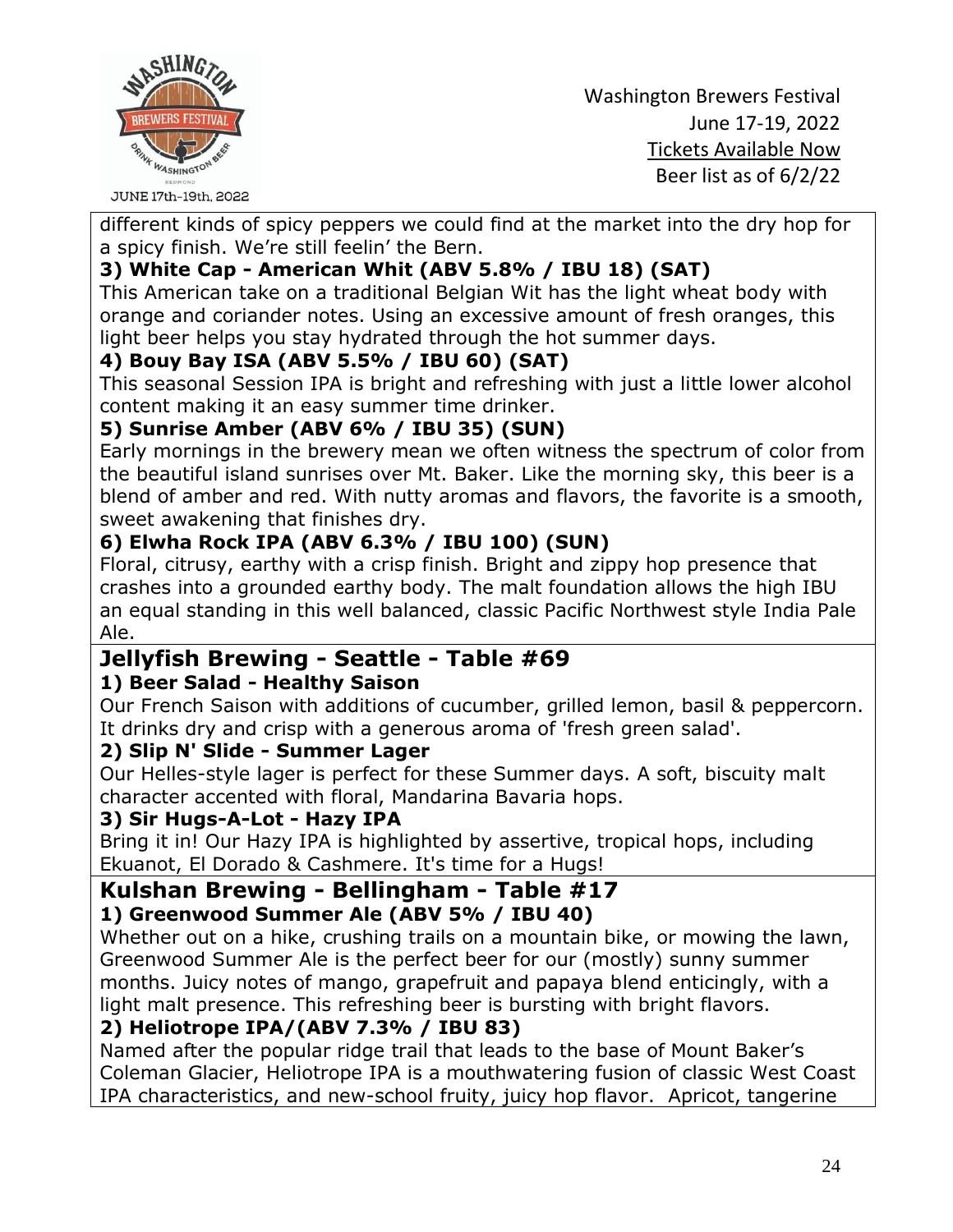

and grapefruit dominate in both aroma and flavor, accented by milder notes of pineapple and black tea. Balanced yet fun, smooth yet flavorful, Heliotrope IPA is truly a delicious creation.

## **3) Into The Haze Hazy IPA (ABV 6.5% / IBU 45)**

Into the Haze is the newest addition to our family of core beers, and the first hazy in that lineup. It is an easy drinking beer with lush tropical fruit and citrus hop notes.

## **4) Sun Clouds German-Style Maibock (ABV 7% / IBU 30)**

A deeply satisfying beer, Sun Clouds has beautiful bready and toasty malt notes and a warming alcohol presence. Delicate floral hop character and a mild sweetness blend delightfully, creating an exquisitely balanced beer that finishes clean and dry. A truly noble beer, we are proud to offer you our take on this renowned style.

## **5) Helles German-Style Lager (ABV 5% / IBU 15)**

A style born in Southern Germany, Helles is an elegant and refreshingly simple beer style. Soft and smooth with low bitterness, this beer is predicated around German malts that impart full bready notes and slight lingering sweetness. Noble german hops provide a bit of floral and herbal accents, balancing out the sweet malt notes to create a highly drinkable beer that was designed to be consumed by the liter.

#### **6) Raspberry Gose (ABV 4.5%)**

Bright and highly sessionable, this Raspberry Gose pays homage to Northwest Washington's unbea-Table long summer days and the hardworking raspberry farmers of Whatcom County. Slight tartness melds perfectly with notes of fresh raspberries creating a delicious experience that will appeal to any palate.

#### **7) Barrel Aged Black is Beautiful Barrel Aged Imperial Stout (ABV 13.7% / IBU 80) (FRI & SAT)**

This is spectacularly decadent beer -- a dessert beer no doubt. High in alcohol, but deceptively

smooth, it is packed full of complexity; particularly notes of dried cherry and raisin, dark chocolate and vanilla, and more than a hint of whiskey. This beer was aged in single malt whiskey barrels from Westland Distillery.

#### **8) Barrel Aged Kitten Mittens Barrel Aged Winter Warmer (ABV 11% / IBU 30) (SAT & SUN)**

BA Kitten Mittens is smooth, complex and warming. Big notes of chocolate, cherry and dark stone fruit dominate in both the flavor and aroma, along with accents coffee, toffee and vanilla. This year's vintage is a blend of barrels filled from Stein Distillery in Joseph, Oregon.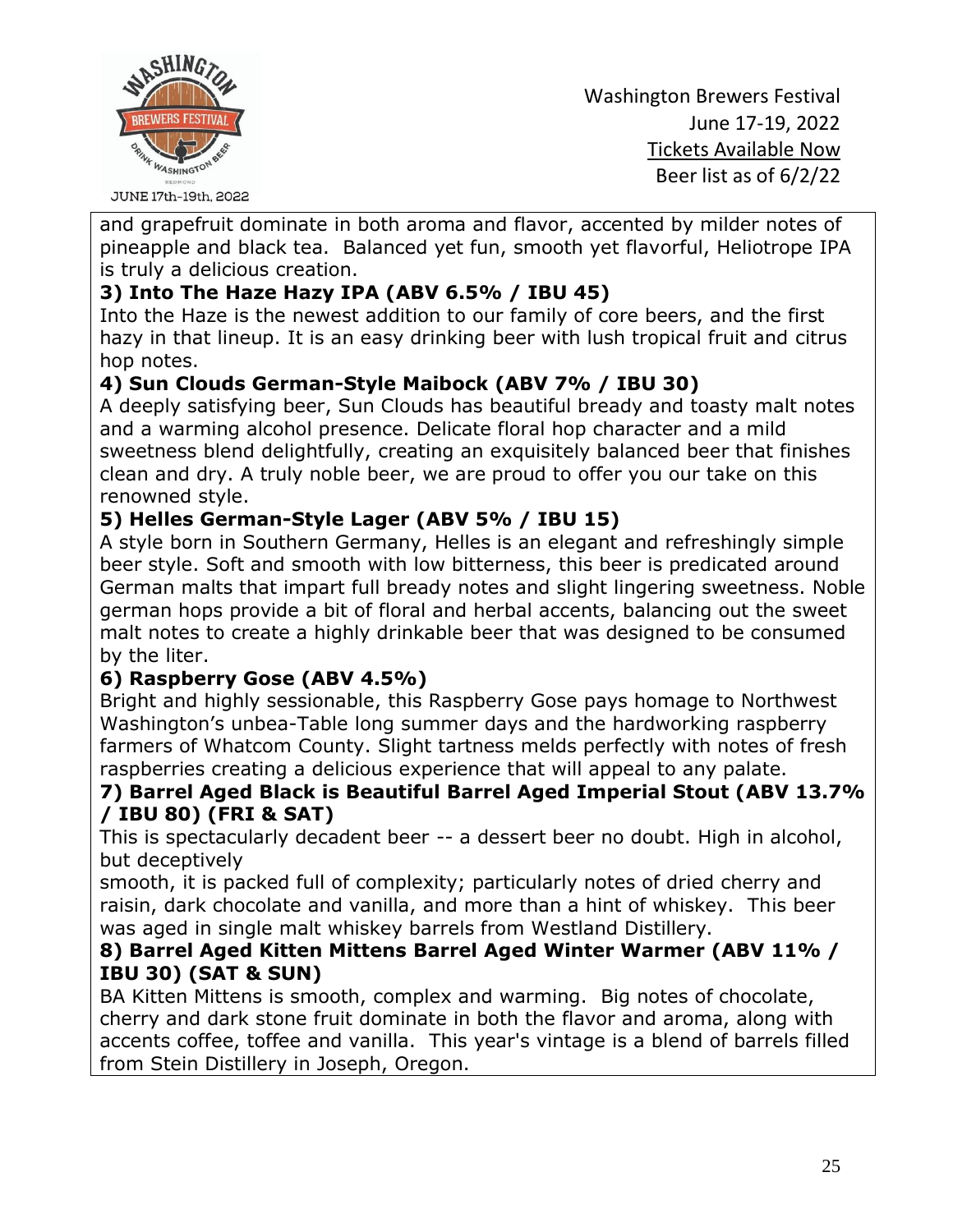

#### **Ladd & Lass Brewing - Seattle - Table #35 1) Funky Teri Saison (ABV 5%/ IBU 26) (FRI & SUN)**

A one-off version of the petite saison we brewed for Pink Boots Society Collab Brew Day, Funky Teri was funkified with our house-mixed culture. Expect overripe fruit that harmonizes with the nuanced dry hops from the 2021 Yakima Chief Pink Boots blend, producing a delicate bouquet that manages to be both soft and incredibly complex.

#### **2) Deprived of Light Imperial Stout w/ Cacao, Coconut, Vanilla (ABV 12% / IBU 80) (SAT)**

This gnarly imperial stout may be deprived of light, but radiates with intense flavors of cacao, coconut, and vanilla. We took our decadent imperial stout and confectionized (TM) it—blasting your palate with a depth of flavor that saturates your taste buds while still managing to finish short of typical pastry stout cloyingness.

#### **3) Blossom Hunter Cherry Ale w/ Vanilla & Lactose (ABV 4.9%) (FRI & SUN)**

Brewed in celebration of the inaugural U District Cherry Blossom Festival, Blossom Hunter features over 250 pounds of tart and sweet cherry puree. To round things out, the beer was aged on Madagascar vanilla beans and balanced out with just a hint of creamy, milk sugar. Slightly sweet, slightly tart, and completely delicious.

# **4) Comet Sunset West Coast IPA (ABV 6.8% / IBU 40) (FRI & SUN)**

Comet Sunset, our take on a modern West Coast IPA, features 100% Estate Grown Comet from Crosby Farms, an OG public hop varietal that expresses its unique terroir. Expect the unexpected with notes of melon, cantaloupe, and light tropical fruit.

# **5) Fractal Sunset Double IPA (ABV 8.5% / IBU 54) (SAT)**

Fractal Sunset shows us exactly why Citra and Mosaic have become the banger hops we've all grown to love. This big double IPA was hit hard with Cryo Citra and Cryo Mosaic—leaving an aftermath of overripe mango, pineapple, and tropical fruit flavors in its wake.

# **6) Tweed Jacket English Dark Mild (ABV 3.5% / IBU 16) (FRI & SUN)**

Toasty malt character, a touch of roast, and a kiss of toffee! Yup, this session beer boasts a ton of personality in a petite package. Tweed Jacket is designed to be your faithful companion during an evening at the pub. Just don't ask Tweed Jacket to play shuffleboard—Tweed Jacket does not do Shuffleboard.

#### **7) Czech in the Dark Czech Dark Lager (ABV 5% / IBU 22) (SAT)**

From the depths of darkness emerges a surprisingly clean and crisp lager perfect for spring and summer sipping. Look for a soft, bready malt character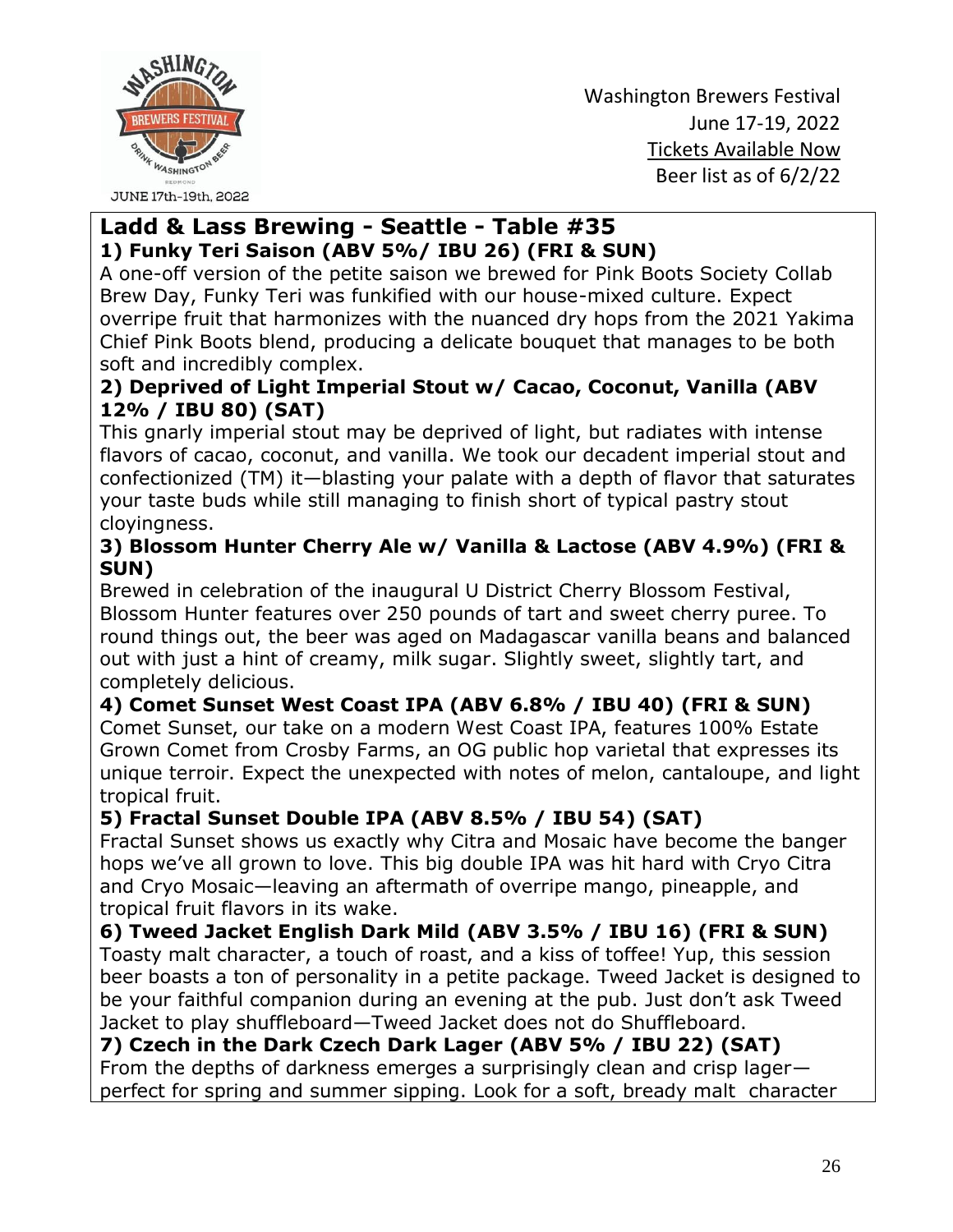

set against a beguiling roast note with elements of baker's chocolate, rustic bread crust.

# **8) Ver Sacrum Vienna Lager (ABV 5.6% / IBU 19) (FRI & SUN)**

Brewed with classic German malts and fermented cold, Ver Sacrum is lovingly layered for maximum crushability. Soft, bready malt with hints of rustic bread crust and just a touch of rich caramel. An elegant, complex malt profile that finishes dry, begging your palate for another sip.

# **Lake Stevens Brewing - Lake Stevens - Table #26**

**1) Galactic Kraken IIPA (ABV 9% / IBU 85)**

All galaxy dry hopped IIPA.

**2) Shameless Girth Maple Bar Imperial Oatmeal Stout (ABV 8.5% / IBU 25)**

Maple bars added to a smooth imperial oatmeal stout.

#### **3) Altered Mental Status West Coast IPA (ABV 6.6% / IBU 41)**

Azzaca, mosaic and strata dry hopped

#### **4) Snuffelhopagus NEIPA (ABV 6.4% / IBU 38)**

Nelson Sauvin, Moteuka and citra dry hopped.

### **5) Regatta Guava Wheat (ABV 5.2% / IBU 17)**

American Hefeweizen meets Cascade Beer Candy's guava infusion. Smooth, juicy guava flavors meld with a refreshingly light and sensible hef.

**6) Carolina Creeper Chili Pepper Beer (ABV 4.8% / IBU 15)**

Dried Carolina Reaper infused blonde ale. Reigning king of the hottest peppers in the world. 1.1 million scoville. Crafted to allow one to enjoy a pint, not to fry your taste buds!

#### **Logan Brewing - Burien - Table #85**

#### **1) Green Hill Zone Hazy IPA (ABV 6.5% / IBU 35) (FRI & SUN)**

Hazy straw color, citrus aroma, juicy orange & grapefruit flavor hopped, with Simcoe Amarillo & Mosaic

**2) Easy Mode Blonde Ale (ABV 5% / IBU 15) (FRI & SUN)**

Straw color, brilliant clarity, floral aroma, bready flavor, easy drinking, 2021 WA Beer Awards Silver Medal Winner

**3) Metagama V5 West Coast IPA (ABV 7% / IBU 45) (SAT & SUN)**

Clear golden color, tropical aroma, coconut & pineapple flavors, hopped with Sabro & El Dorado

# **4) Mage Masher Margarita Sour (ABV 6% / IBU 10) (SAT & SUN)**

Orange color, fresh citrus aroma, sour citrus and salt finish, brewed with Blood Orange & Key Lime Puree and finished with chili and tamarind

#### **5) Mind on Midnight Cascadian Dark Ale (ABV 6.2% / IBU 64) (SAT & SUN)**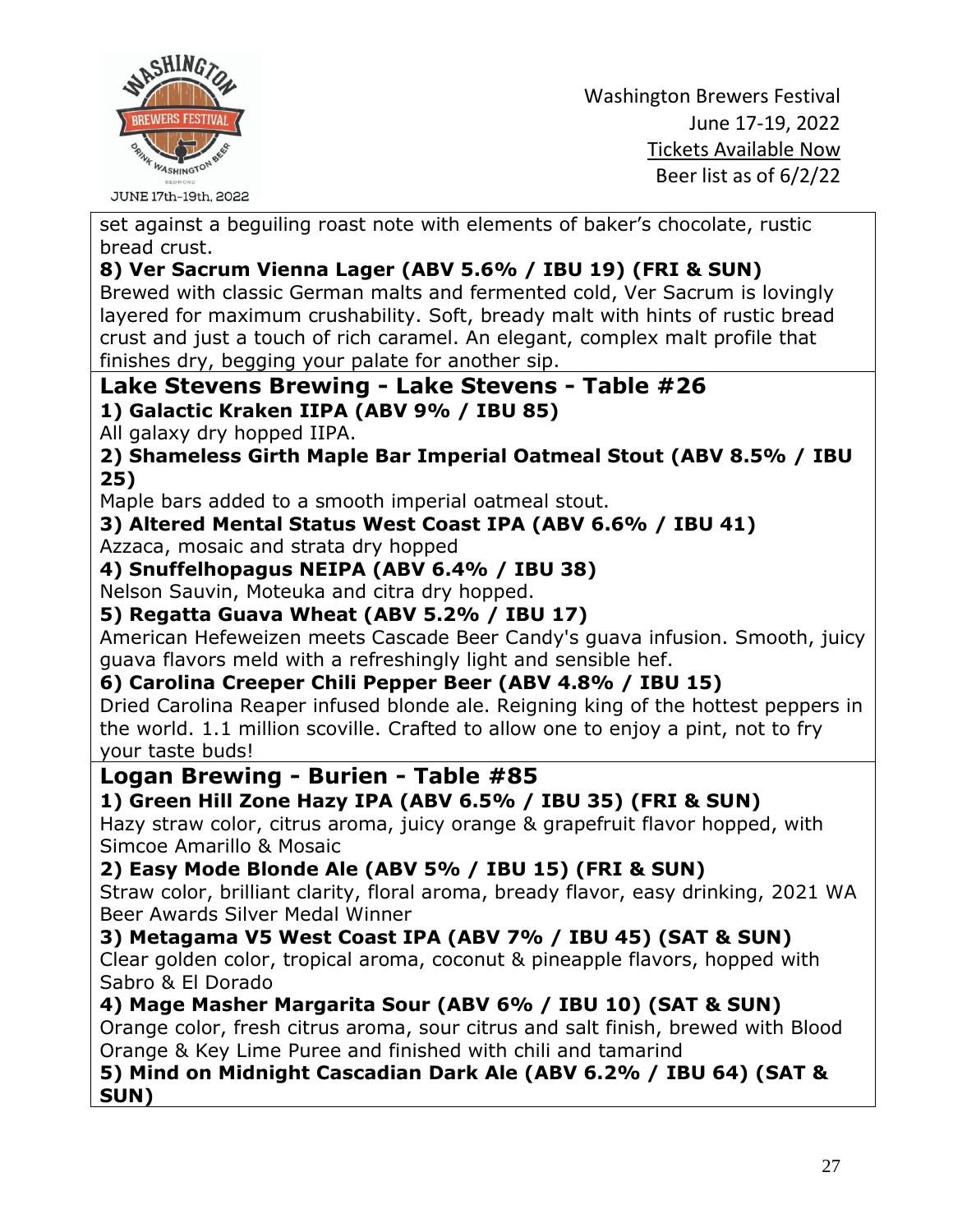

Dark brown color, pine and citrus aroma, chocolaty coffee and piney citrus flavor, brewed with cold brew coffee, 2021 WA Beer Awards Silver Medal Winner

## **Loowit Brewing - Vancouver, WA - Table #41**

#### **1) Warp Rider IPA (ABV 6.9% / IBU 64)**

West coast IPA with notes of citrus.

#### **2) Players Handbook Series: Ranger Hazy (ABV 7.5% / IBU 25)**

The 10th release of our experimental Players Handbook series of IPAs.

#### **3) Grimlock Porter (ABV 5% / IBU 31)**

Award winning rye porter.

#### **4) Loowit Lager**

Loowit's signature American light lager.

#### **Mac & Jacks Brewing - Redmond - Table #28 1) African Amber (ABV 5.8% / IBU 30)**

Unfiltered and dry hopped Amber Ale. Floral, hoppy taste with a well rounded malty middle.

#### **2) Log Boom Pale (ABV 5.3% / IBU 30)**

Light, refreshing golden malt body packed with aromatic notes of sweet citrus.

## **3) Resolution IPA (ABV 6.8% / IBU 80)**

A west coast style IPA generously hopped with Citra, Chinook and Nugget hops.

#### **4) Pacific Expedition IPA (ABV 6.3% / IBU 72)**

A refreshing light bodied IPA with hints of guava, papaya and pine.

#### **5) Stand Still Imperial Stout (ABV 14% / IBU 50) (FRI)**

A smooth and complex imperial stout aged in Horse Heaven Hills bourbon barrels for 12 months.

# **Magnuson Brewery - Seattle - Table #48**

#### **1) Post Coastal IPA (ABV 6.4%)**

Flagship West Coast IPA brewed with Amarillo, Chinook, CTZ, Ekuanot, and Simcoe. For those of you who haven't made it to our gorgeous hideaway on the shore of Lake Washington (you're really missing out), you need to get some of this IPA, we have a feeling it won't be your last.

# **2) Sand Point Pilsner (ABV 4.5%)**

Our house German Pilsner, brewed with Mittelfrüh and Czech Saaz for a floral, spicy aroma and the perfect bitterness that demands to be drank.

#### **3) Buzz the Tower Hazy IPA (ABV 6.8%)**

Hazy IPA brewed with Cascade, CTZ, El Dorado, and Strata. This IPA brings a little of everything to the -Table; dank, sweet citrus, passion fruit, and melon. "Sorry, Goose, but it's time to buzz the tower."

#### **4) Surprisin' Weizen Hefeweizen (ABV 5.4%)**

What's so surprisin' about a Hefeweizen you ask?! We dry hopped it! With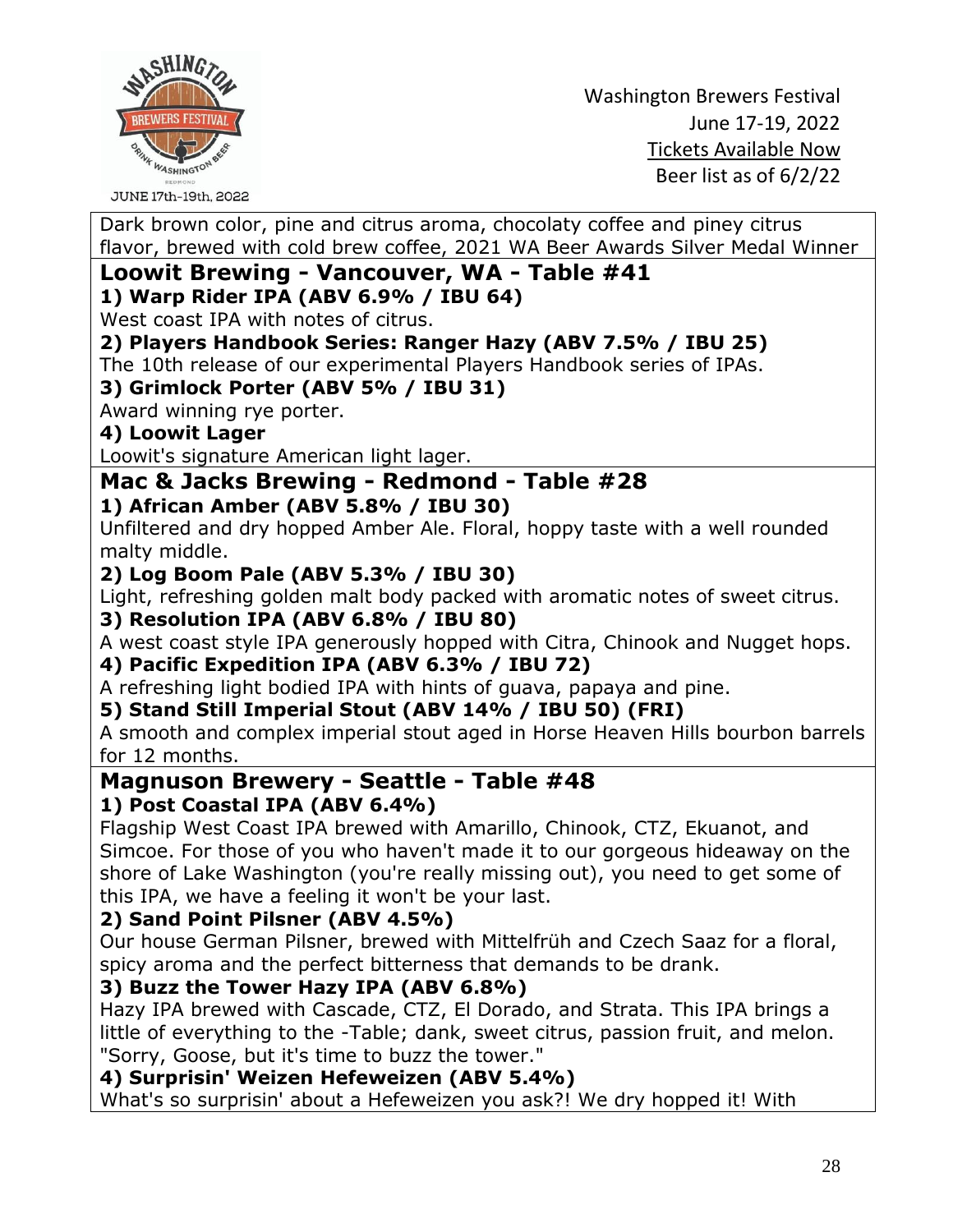

Mandarina Bavaria! So you don't even need the orange slice! Oh, that's not wild enough for you these days? Well, it seemed pretty wild to us.

# **Meatheads Beer Works - Lake Stevens - Table #60**

#### **1) Moose and Squirrel Rauch Lager (ABV 7.2% / IBU 45)**

Smoked lager brewed in traditional German style.

#### **2) Sunset Red Lager (ABV 6% / IBU 42)**

Red lager with honey and rye malt. Complex and dry finish.

#### **3) Hazy Brina Hazy IPA (ABV 6.6% / IBU 55)**

Just one more hazy to add to the craze!

**4) Rusty Roof IPA (ABV 7.5% / IBU 60)**

Bold, hoppy flavor with a full bodied maltiness.

# **Metier Brewing - Woodinville - Table #9**

## **1) Blackstripe Coconut Porter (ABV 5.5% / IBU 32)**

Infused with toasted coconut, this Porter is silky smooth, rich and robust, with a touch of sweetness on the finish.

#### **2) Chasing Days Hazy IPA (ABV 6.4% / IBU 30)**

Double dry hopped and bursting with Citrus and Tropical Flavors. Chasing Days IPA shows of the flavorful combination of Citra, El Dorado, and Lotus hops.

#### **3) Kolsch (ABV 4.9% / IBU 25)**

Light, refreshing German-style ale with mild hop bitterness. Dry flavored and highly sessionable.

# **4) Horizon IPA (ABV 7.5% / IBU 80)**

Sweet Orange peels paired with Azacca, Amarillo, and Idaho 7 hops provide bright citrus aromatics with notes of Tangerines.

#### **Mule and Elk Brewing - Cle Elum - Table #71 1) Warrior 2.0 IPA (ABV 6.3% / IBU 65) (FRI & SAT)**

Named after the local school mascot, Warrior 2.0 is a modern, juicy take on America's favorite craft beer. This pale yellow IPA smacks you in the face with an aroma of grapefruit, peach, mango, and a dank resinous pine.

#### **2) Mule and Elk Amber (ABV 5.6% / IBU 60) (SUN)**

An American-style Amber with British roots, this brick red beer has an enticing aroma of dark caramel, fig, and notes of pine. The flavor is more caramel and dried fruit, backed up with a bready maltiness that is complimented by a spicy, slightly citrusy hop character. The smooth body gives way to a slightly dry, clean finish.

#### **3) Dark Mild (FRI & SAT)**

English Mild

**4) Ellie's Blonde (SUN)**

Blonde Ale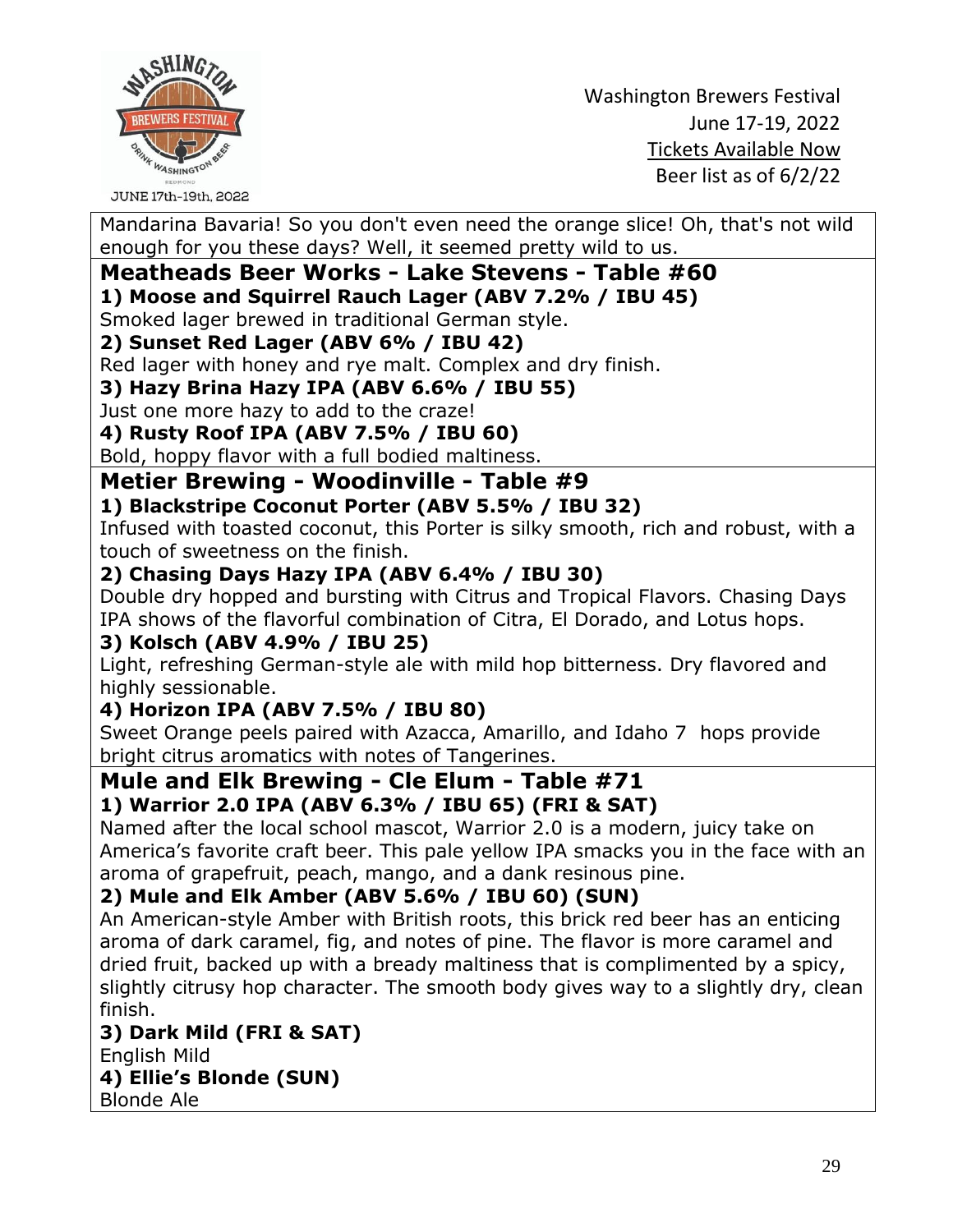

#### **No Boat Brewing - Snoqualmie - Table #15 1) Farmer Soldier Pilsner (ABV 5.2% / IBU 15)**

Traditional, unfiltered domestic Pilsner with grassy notes from a light latehopping of Hallertau Blanc.

# **2) Spanish Harlem Mona Lisa DDH DIPA (ABV 8.2% / IBU 20)**

Massively-tropical double dry-hopped hazy DIPA with Freestyle Farms Nelson Sauvin.

# **3) Mozzie West Coast IPA (ABV 6.2% / IBU 35) (SAT & SUN)**

Lavishly dry-hopped with Mosaic and Amarillo, our go-to IPA has the crispness of West Coast with the aromatics of a new-age hazy.

# **4) Kingmaker Mixed Culture Sour (ABV 6% / IBU 20)**

Kingmaker is an expression of our mixed culture and wild fermentation programs, showing off the malt-complexity of our Munich Dunkel base. We brew a lager in stainless steel, and move it into red wine barrels on a mixed, wild culture.

# **5) A Big, Fat Imperial Stout from our cellar (FRI)**

Come see what thiccboi we found in the depths of the cellar.

# **No-Li Brewhouse - Spokane - Table #21**

# **1) Cascade Fog Hazy IPA (ABV 7.5% / IBU 35)**

This beauty was born on our three-barrel pilot system, with Citra and Mosaic hops and a delicious, juicy yeast strain. The result is a super-tasty hazy that delivers notes of citrus and tropical fruit aromas, with a bit of sweetness and subtle hop.

# **2) Squatch Fog Hazy IPA (ABV 5.8% / IBU 30)**

This Juicy Haze IPA explodes with tropical fresh flavors of mango & papaya. An overwhelmingly refreshing & tasty Hazy IPA

# **3) Squatch Tang Wheat (ABV 5.3% / IBU 20) (FRI & SAT)**

No-Li Ten "X" Year anniversary collaboration beer with the Spokane Indians Baseball Club. Vibrant & fresh tangerine with a hint of grapefruit, all while maintaining the smoothness of a classic wheat beer

# **4) The Mule (ABV 7%)**

The light, bright punch of natural lime and ginger & a touch of huckleberry sweetness.

# **5) The Colada (ABV 7%)**

Pineapple and coconut mix with juicy peach for a sweet spin on a tropical favorite!

# **North Jetty Brewing - Seaview - Table #70**

## **1) Taco Beer**

Mexican-style dark lager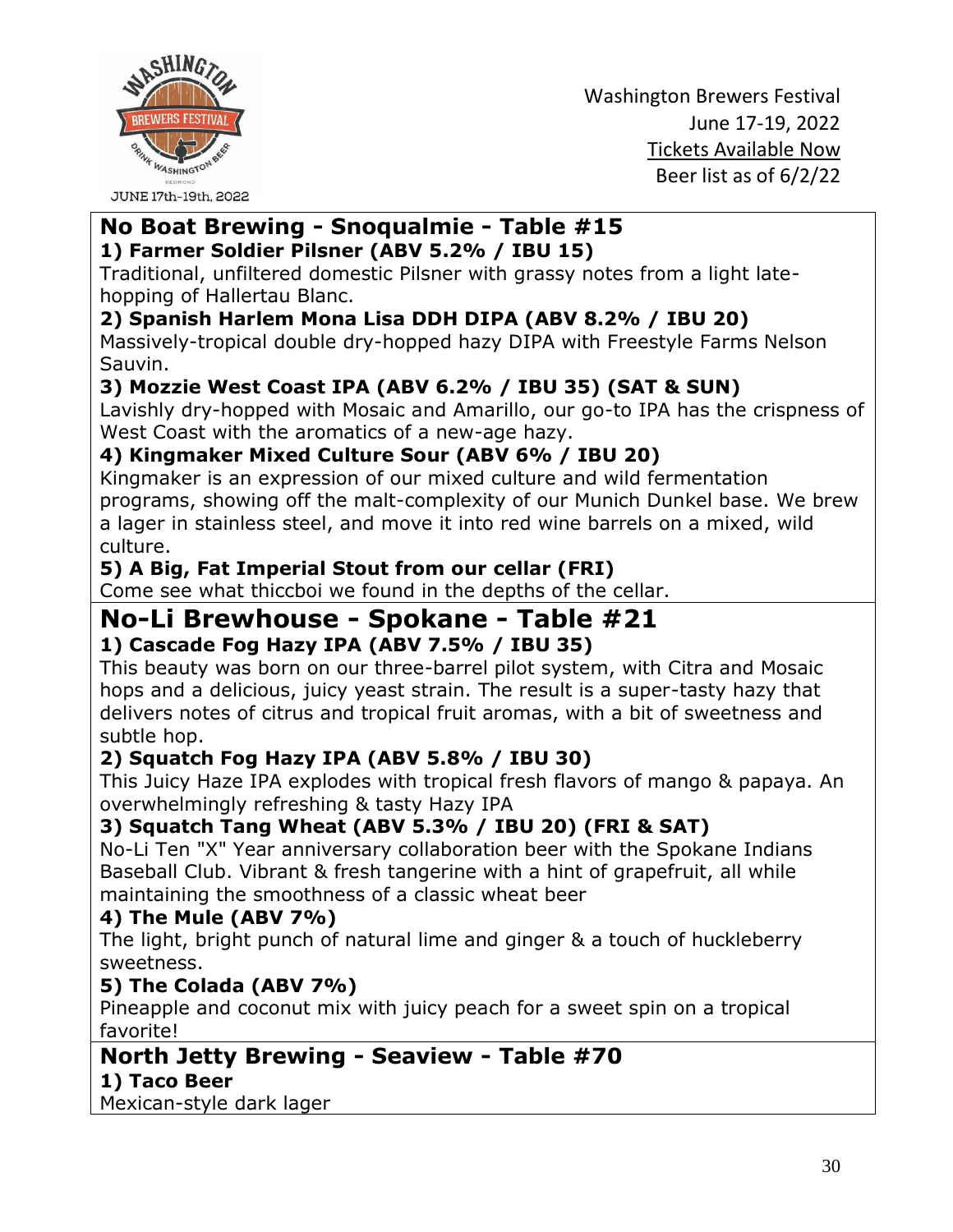

#### JUNE 17th-19th, 2022 **2) Another F'ing Raspberry Hef** Hef with natural raspberry purree **3) Leadbetter Red Scottish Ale** 80 shilling export Scottish Ale **4) Grapefruit Gose (FRI & SAT)** Gose with natural grapefruit purree **5) Brave Man's Death IPA (FRI & SAT)** West Coast IPA **6) Hazy Jones Locker IPA (SAT & SUN)** Hazy IPA **Old Schoolhouse Brewery - Winthrop -Table #53 1) Ruud Awakening IPA (SAT & SUN)** Big, bold American IPA. **2) Stowaway Pale Ale (SAT)** Crisp, fruity and refreshing **3) Daydrinker Pilsner (SUN) 4) Blazing Barrels Barrel Aged Stout (FRI) 5) Iron Scofflaw IPA (FRI) 6) Misty Mountain Hop (SAT) Paradise Creek Brewery - Pullman - Table #19 1) Huckleberry Pucker Fruited Sour (ABV 4.6%)** Our Berliner Weisse is a wheat beer with tartness achieved by traditional souring. The addition of huckleberry in just the right amount does the trick of adding fruitiness making this a bright, refreshing and pucker-worthy beer! **2) Huckleberry Pucker Shandy (ABV 4.4%)** We took our Huckleberry Pucker and added in a bit of Lemonade for a delicious summertime beer. **3) The Arbiter American IPA (ABV 6.7% / IBU 45)** Generously dry hopped with Citra, Galaxy, Mosaic, and Sorachi Ace giving this beer a massive punch of pineapple, passion fruit, orange, and lemon. **4) Blackberry Pucker Fruited Sour (ABV 4.6%)** We took our Berliner Weisse and blended it with Blackberries to give you that summertime fruit vibe. **Penn Cove Brewing - Coupeville, WA - Table #58 1) Madrona Way West Coast IPA (ABV 7% / IBU 70)** A remarkably well-balanced Northwest style IPA with a solid malt backbone that supports the hoppy punch of citrus and pine. Pale amber-red in color with ample

hop flavor, bitterness, and aromas of citrus zest and pine resin; yet enough malt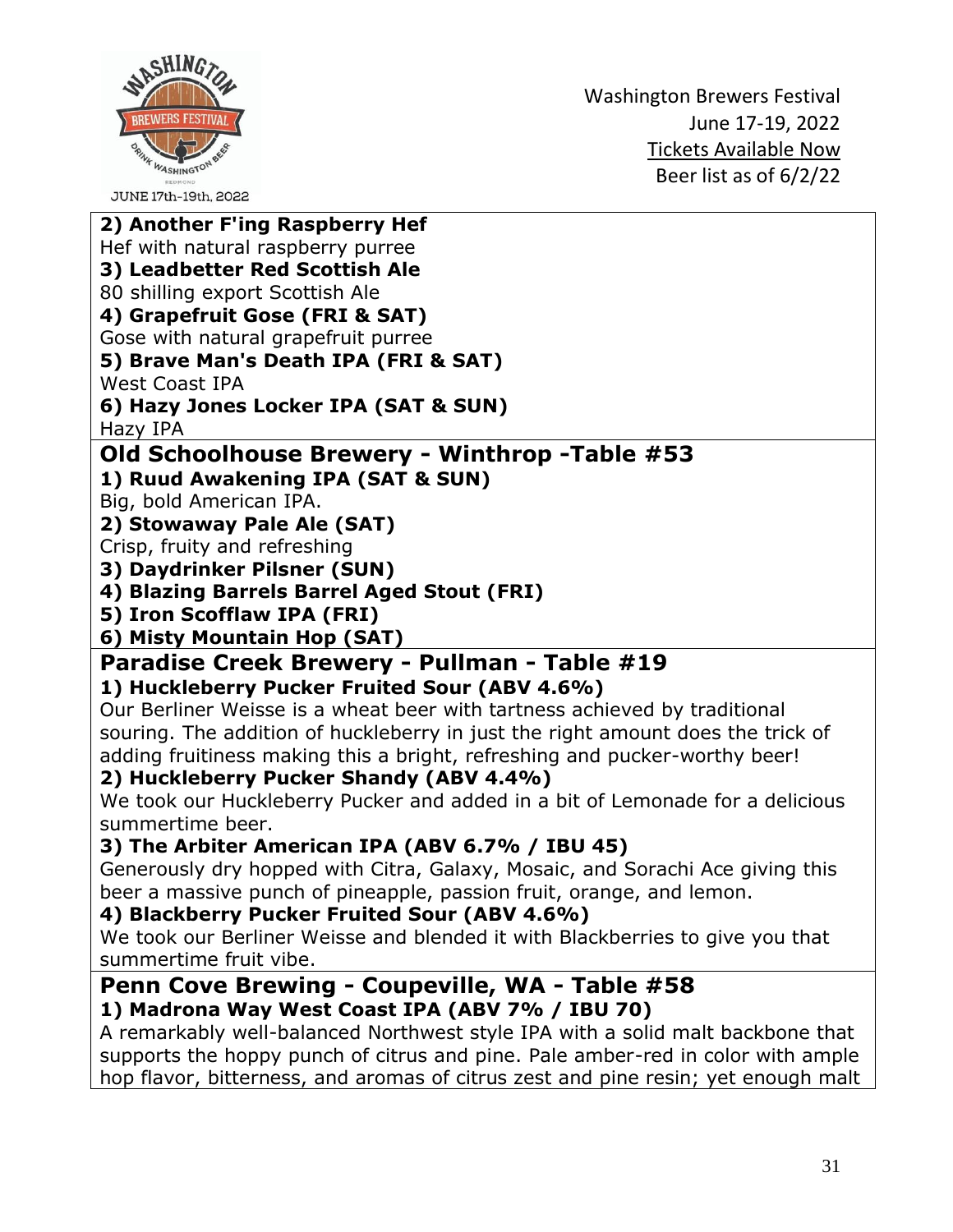

character to stand up to hops and provide a complexity not found in many west coast IPAs

# **2) Rocky Point Pilsner/Bavarian Pilsner (ABV 6% / IBU 38)**

This brisk, Bavarian style pilsner is crisp and easy drinking with soft aromas of noble hops and a pure barley malt flavor. Light-bodied, pale straw yellow in color and slightly malt forward, with flavors of biscuit, water cracker and subtle earthy spice notes imparts from noble hops with a clean, crisp finish.

#### **3) Cedar Hollow Hazy IPA (ABV 6% /IBU 48)**

This easy-drinking New England IPA is pale yellow and hazy with massive aromas of orange, pineapple, lemon zest, mango, stone fruit, and more accompany a rich, juicy flavor with a long, smooth finish.

#### **4) Patmore Porter (ABV 6.2% / IBU 38) (FRI & SAT)**

This Porter is a dream come true for fans of dark beers. It's powerful chocolate aroma quickly gives way to an undercurrent of espresso. The color is nearly black, with no-Table deep ruby-red hues in the sunlight. The flavor on the tongue contrasts the savory coffee aromas with a jolt of black pepper and leather, providing a sharp edge to the flavor, which mirrors well with the lingering CO2 bite. Finish is long and bold, which reveals smokey elements on the nose after the first taste.

#### **5) Honeymoon Pale Ale (ABV 5.5% / IBU 39) (SAT & SUN)**

Honeymoon Pale Ale is a dry, light-bodied ale brewed with locally sourced honey. Deep amber color with complex aromatics of honeyed biscuits and grassy, floral hop character. Reasonably full-bodied and mercifully, not too sweet, this pale ale starts malt forward, but finishes with a slightly lingering hop bitterness that whets the palate for more.

# **Perihelion Brewery - Seattle - Table #47**

#### **1) Dark Matter, Black Saison**

Dark Matter has a light dark maltiness without the astringency of some dark grains. Hints of stone fruit with a clean sharp finish.

#### **2) Daedalus, Rye Saison**

Daedalus drinks smooth with a creamy mouthfeel but finishes with a sharp peppery bite from the rye.

#### **3) Rye Barrel aged Cherry Braggot (SUN)**

This beer was aged 1 year in a rye whiskey barrel. It drinks smooth, oaky and boozy. Finishes with hints of cherry and honey.

#### **Pike Brewing - Seattle - Table #72**

**1) Double Hazy IPA (ABV 8.2% / IBU 35)**

Big, bold and fruity. Pike's newest beer.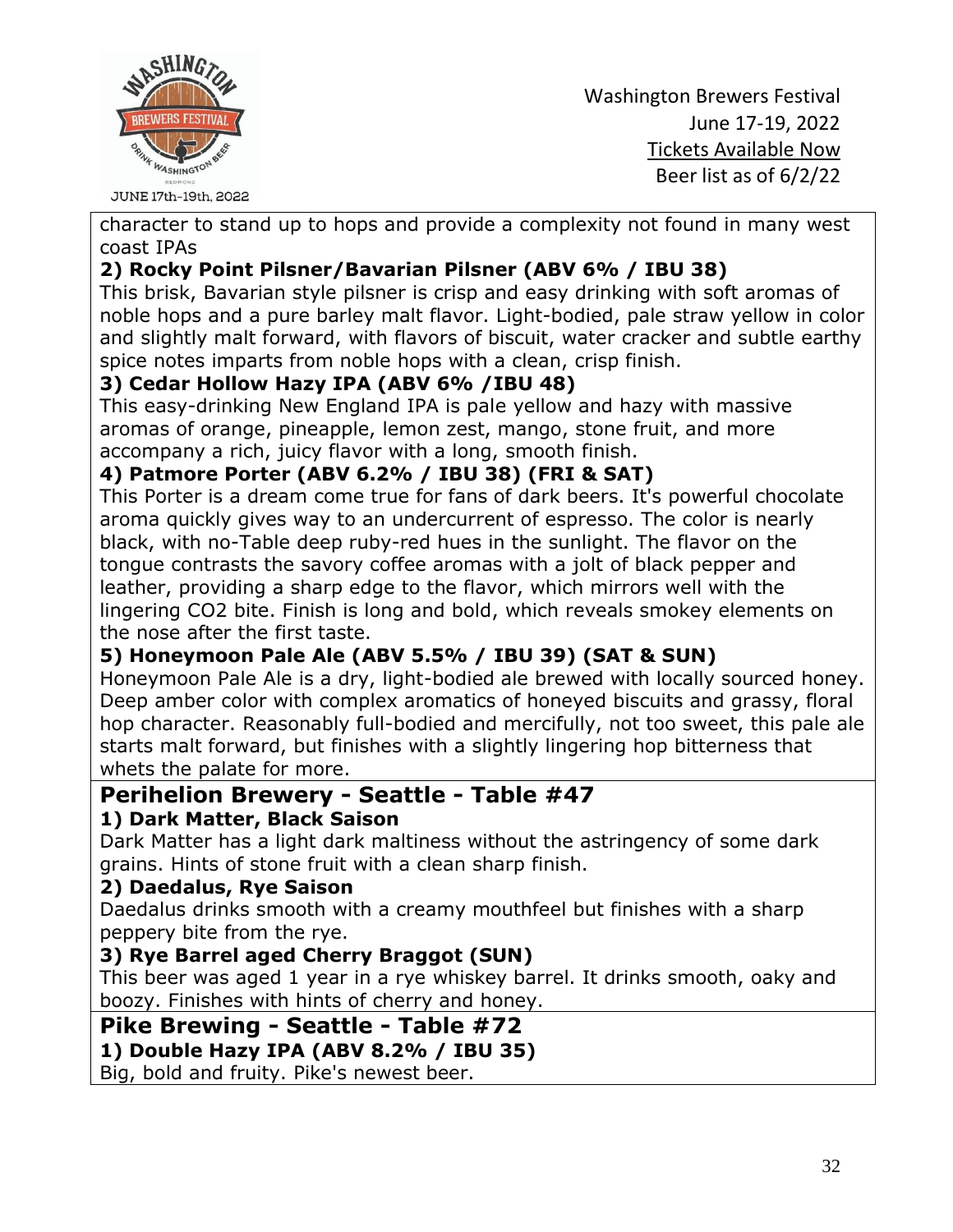

**2) Pike Pride Raspberry Wheat (ABV 5% / IBU 16)**

This years Pike Pride benefits the GSBA. Light and bright wheat beer with raspberry puree.

# **3) NEW Pilsner (ABV 5% / IBU 25)**

Light, clean and crisp German style Pils.

# **Postdoc Brewing - Redmond - Table #40**

**1) Rotating Hazy IPA (ABV 6.5% / IBU 25)**

TBD

## **2) Alpha Factor IPA (ABV 6.8% / IBU 64)**

Although named for a yeast mating pheromone, this beer is stuffed full of hops just the way we like it! Clean fermentation and light malt let the hops shine brightest. Cascade, Centennial, Simcoe and Amarillo.

#### **3) Rice Lager (ABV 5.2% / IBU 20)**

TBD

#### **4) Studying Abroad Fruit Ale (ABV 4.1% / IBU 10)**

Inspired by the refreshing Agua Fresca drinks of Mexico we combine a crushable base beer with a kiss of strawberry, pineapple, and key lime. Berry and fruit aromas mingle with tropical citrus and quench the thirst.

#### **5) Cheat Day Dessert Stout (ABV 9.3% / IBU 50)**

Rules were meant to be broken, right? At least that's what we told ourselves when brewing up this luscious Dessert Stout. Brimming with sweetly aromatic vanilla and loads of warm spicy cinnamon, a bit of lactose makes it all come together in one smooth sip. You deserve it – you've earned a Cheat Day!

#### **6) Fruitful Findings Blueberry Pineapple Fruited Sour Ale (ABV 7.2% / IBU 10) (FRI)**

We blended a couple of our barrel aged mixed culture stocks together and introduced them to fresh blueberry and pineapple for secondary fermentation in stainless. The blueberry not only imparts a lovely red plum color, but accentuates the earthy dark fruit character of the base beers. Pineapple leaps

from the glass and lends a tropical citrus note, elevating the natural acidity from the mixed cultures.

#### **7) L.A.B. Partner Cherry Fruited Gose (ABV 4.6% / IBU 20) (SAT & SUN)**

This version of L.A.B. Partner teams up with the super fruity cherry. With a bright cherry and fruit character, this Gose finishes with a fresh sourdough tang. Both intensely refreshing and satisfyingly sessionable.

#### **8) Tangerine Quiz Milkshake IPA (FRI)**

TBD

**9) More Love IPA (ABV 6.2% / IBU 48) (SAT & SUN)**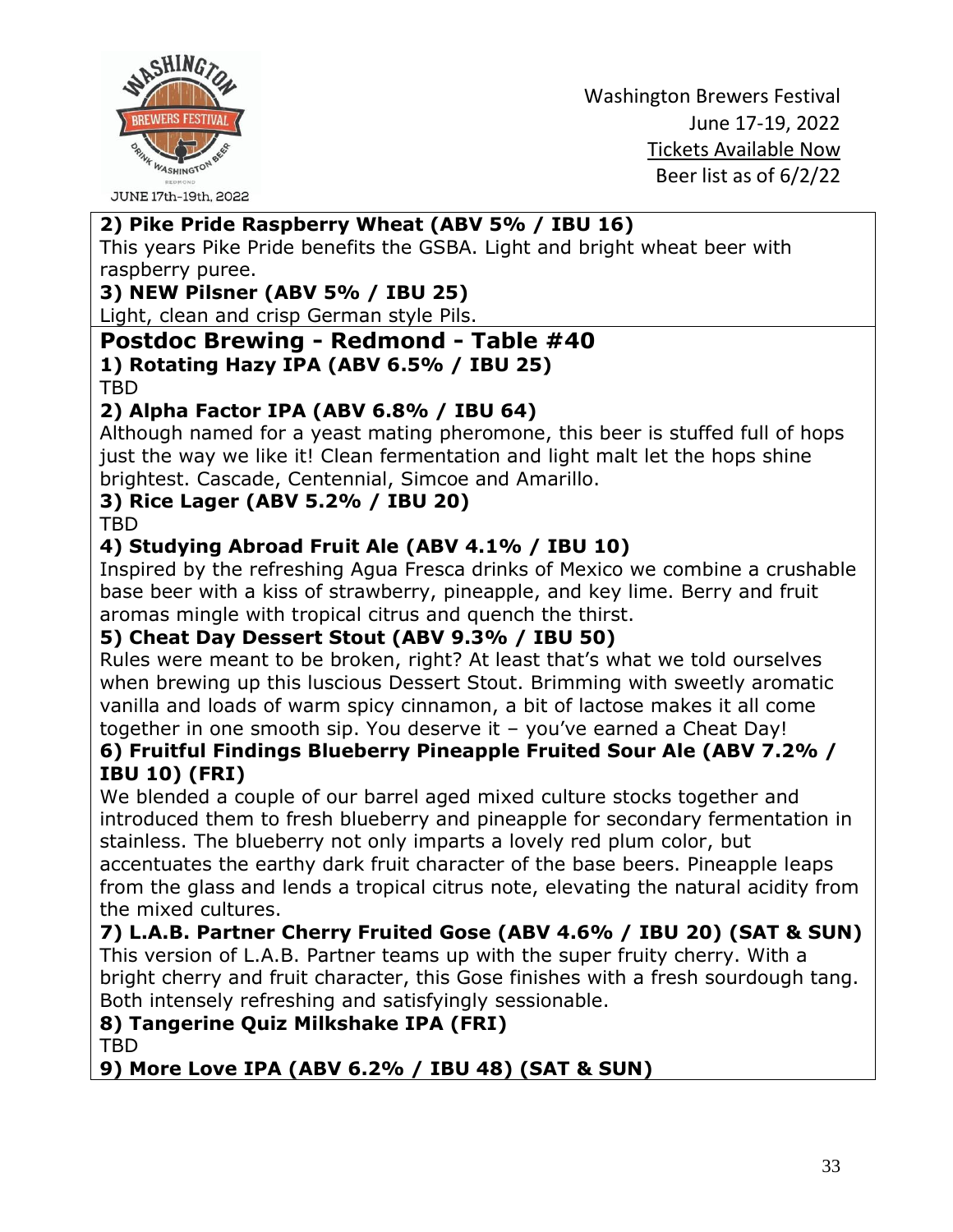

This IPA was brewed to celebrate Pride Month and to support Pride Foundation. They are building a better, safer, and more equi-Table world for LGBTQ+ people and their families in the Northwest. Both of our organizations value the right to live safely, openly, and genuinely in all the places we call home. The world needs More Love!

#### **10) Hogus Maximus Extremis 2022 Strong Ale (ABV 16.4% / IBU 50) (FRI)**

The legend of Hogus Maximus was first recorded over 3000 beers ago in South Africa. After first emerging as Hogus Maximus Triple IPA, we continuously fed the beast until it tired of the buffet. A year-long rest in freshly dumped bourbon barrels transforms this beer into a superbly balanced and gratifyingly lavish strong ale. Complex and nuanced, boasting aromas of bourbon saturated vanilla, perfectly toasted marshmallows, rich almond liqueur, English toffee candy, lightly toasted coconut, and a lingering sense of hedonism.

#### **11) Barrel-Aged Antichromatic 2021 White Stout (ABV 10.2% / IBU 32) (SAT)**

Pouring Saturday only

**12) Irish Cream Demon Star Russian Stout (ABV 10.1% / IBU 66.6)** Pouring Sunday only.

# **Ravenna Brewing - Seattle - Table #93**

**1) Brewers Choice TBA**

#### **2) Brewers Choice TBA**

# **Resonate Brewery - Bellevue - Table #4**

## **1) Atomic Punk West Coast IPA (ABV 6.9% / IBU 75)**

Our flagship IPA is hop-forward yet extremely balanced and drinkable. This aggressively hopped IPA immediately strikes a power chord of grapefruit, tangerine, and pine with a hint of "dankness". The malt profile provides just enough backbone to support the massive hop profile.

#### **2) One Wheat Or Another Summer IPA (ABV 5.9% / IBU 40) (FRI & SAT)**

This malt bill for this crisp refreshing and bright IPA is made up of 50% Wheat. The hop profile features citrus, tropical fruit and even a little bubblegum. A perfect summer IPA.

# **3) Jagged Lil Pilz PNW Pilsner (ABV 5.3% / IBU 35)**

Light-bodied Pilsner brewed with german and northwest hops that bring together notes of spice and lemon-citrus. Very light, crisp and refreshing.

# **4) Brand New Funk Fruited Sour (ABV 5.2% / IBU 10) (FRI & SAT)**

Kiwi + Strawberry Sour fermented with Wildbrew Philly yeast. Very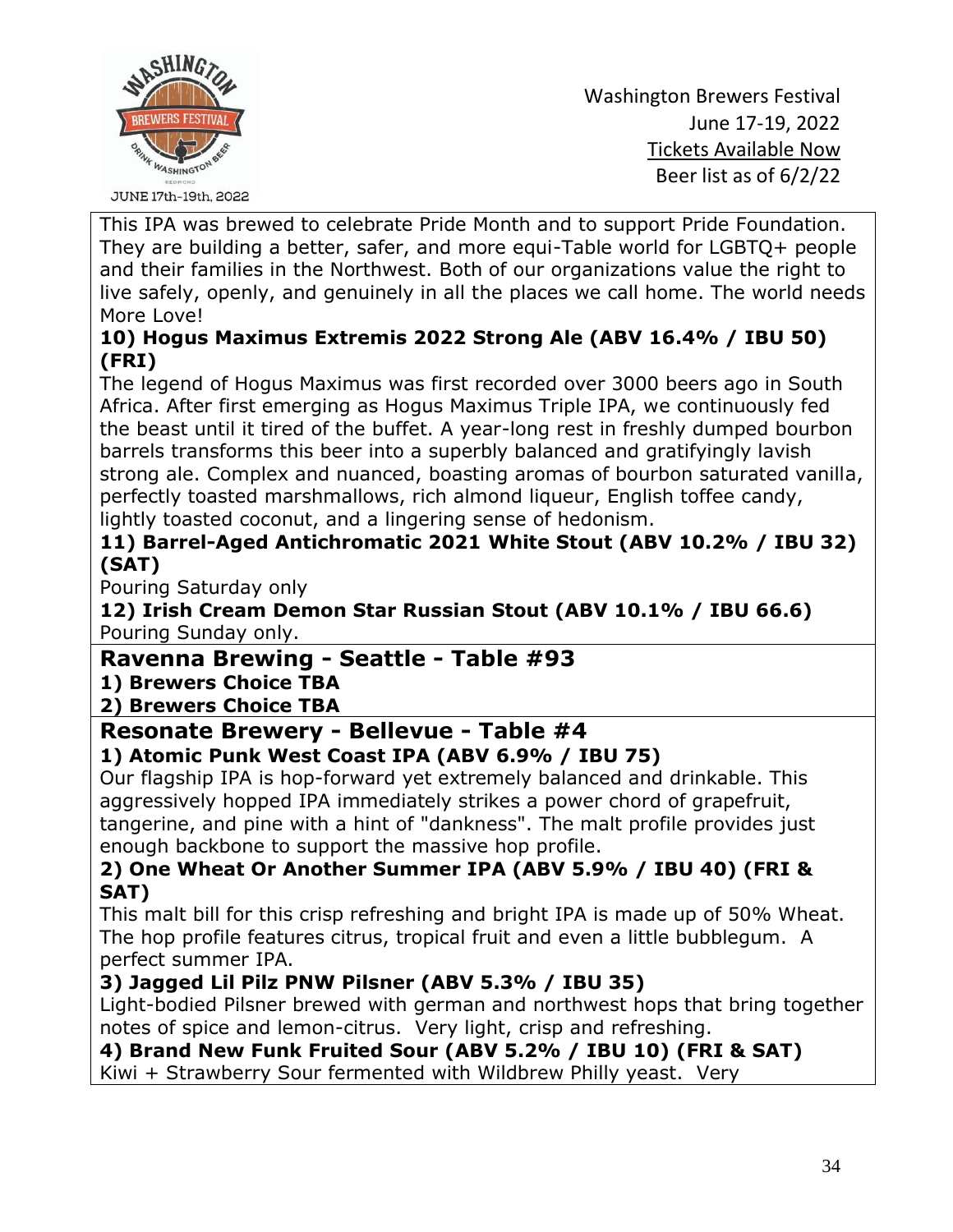

approachable and thirst-quenching!

#### **5) Haywire Juicy-Hazy Pale Ale (ABV 5.5% / IBU 30) (SUN)**

Crisp and refreshing hazy pale ale with layers of citrus and tropical fruit.

#### **6) Simmer Lemon Zested Saison (ABV 8.2% / IBU 35) (SUN)**

A toasty/cracker malt backbone sets the stage for bright citrus, lemon zest, and slightly peppery flavors. Hops play an important role in this Belgian-style ale for the spicy and citrus notes they impart and provide a solid and rounded bitterness. Grains of Paradise and Lemon Zest create a welcome twist to this historic style.

#### **Reuben's Brews - Seattle - Table #36 1) Summer IPA (ABV 6.5% / IBU 50)**

Hop forward with citrus fruit aromas; notes of orange and grapefruit, with a medium light body and slightly bitter finish. Perfect for the long summer days.

#### **2) PNW Crush Hazy IPA (ABV 7.0% / IBU 60)**

This hazy IPA was brewed with entirely Pacific Northwest ingredients. Hopped with loads of the best PNW-grown hops: Azacca, Strata, and Mosaic.

#### **3) Hazealicious Hazy IPA (ABV 6.0% / IBU 45)**

Tropical fruit notes, in particular passion fruit, sit on a soft & pillowy body. The stars of the show are the big, bright hops with restrained bitterness providing balance. Gold Medal at 2022 World Beer Cup!

#### **4) Crikey American IPA (ABV 6.8% / IBU 53)**

The first ever American IPA we brewed, this is still our most popular beer! Crikey IPA ("Cry-key") has a hop profile led by notes of citrus, pine & tropical fruit with a malt backbone providing balance to every sip.

#### **5) Westport Lager (ABV 4.2%)**

This classic American pilsner is simultaneously crisp, light, and refreshing while the flavor is driven by old-world malted barley.

#### **6) Barnacles English-style Barleywine (ABV 11.75%) (FRI)**

Barnacles English-style Barleywine is the sixth release in the Reuben's Brews 10th Anniversary Collaboration Series, brewed with our friend and brewing legend Alan Sprints of Hair of the Dog Brewery. We have a lot to thank Alan for but one of the most memorable occasions was in October 2012. Our brewery had only been open for business for two months and we were planning our very first bourbon-barrel imperial stout. We didn't know where we could get a bourbon barrel, but Alan came to our rescue, giving us two barrels from Hair of the Dog's stash. We thank Alan for all of his leadership and inspiration in the craft beer world, both here in the Pacific Northwest and around the world.

#### **7) Double Barrel Barrel-aged Imperial Stout (ABV 16%) (SAT)**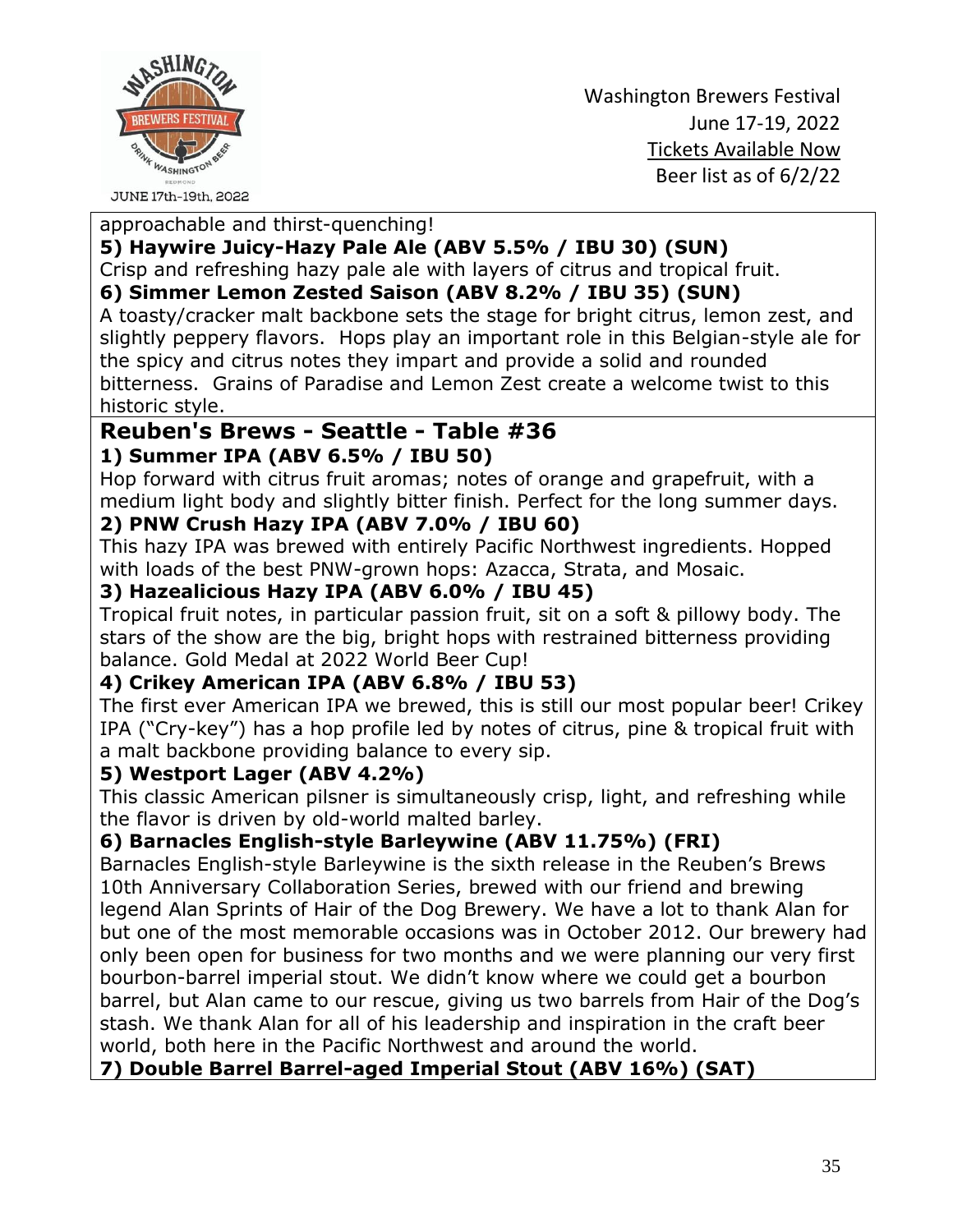

BBIS Double Barrel is an imperial stout aged twice in a blend of bourbon barrels. A nose of rich and decadent vanilla and oak. Body is full of warming bourbon spice, with a honey sweetness and dry finish.

# **River City Brewing - Spokane - Table #8**

#### **1) Huckleberry Dreamzzz BA Sour (ABV 4%) (FRI)**

2 year oak aged mixed culture sour with over 20#'s of hand picked Huckleberries. The beer rested in oak for 1 year and then on the huckleberries for 1 year.

#### **2) Kriek Yo Self BA Sour (ABV 6%)**

2-1/2 year oak aged aged sour. Our Red Ale with Lacto aged in oak for 2 years and then rested on sweet cherries for 6 months.

#### **3) Land Squid IPA (ABV 7%) (SAT & SUN)**

Our take on a Northwest Style IPA. Clean, crisp and uber drinkable. Cascade, Centennial, and Chinook for heavy grapefruit, pine resin, and a touch of dank.

#### **4) Kung Fu Death Monkey DBL Hazy IPA (ABV 8.1%)**

Our version of a hazy double IPA. Tropical, dank, fruity,with a nice bitter back end. Guaranteed to punch you in the mouth

#### **5) A Midnight Murder BA IMP Stout (ABV 14.5%)**

2 year Dry Fly Bourbon BA Imperial Stout. Smooth as the midnight sky is dark. Notes of coffee, dark chocolate, raisins, and booze. Careful folks!

#### **6) Better Off Red (ABV 10%) (SUN)**

Our River City Red, doubled down, and aged in Dry Fly Bourbon Barrels. Notes of brown sugar, dark fruit, oak and a touch of booze.

#### **7) Inconceivable IMP Pilsner (ABV 7%) (FRI & SAT)**

A nice crisp, clean, refreshing pilsner that packs a sneaky punch at 7% ABV. So drinkable it's INCONCEIVABLE!

#### **Riverport Brewing - Clarkston - Table #27**

**1) River Rat Red (ABV 4.3% / IBU 21)**

Amber ale, malty and mildly hopped.

#### **2) 5/5 Pepper Beer (ABV 5% / IBU 27)**

English pale ale infused with Jalapeno and Serrano peppers.

#### **3) Clearwater Haze Hazy IPA (ABV 6.7% / IBU 51)**

Classic New England style hazy IPA

#### **4) Riverport Kolsch**

Classic Kolsch style brewed with 100% German ingredients

#### **Rooftop Brewing - Seattle - Table #11**

**1) Glorious Basker Blood Orange Wheat (ABV 5.0% / IBU 11)**

Glorious Basker Blood Orange Wheat Beer is just as quenching and quaffable as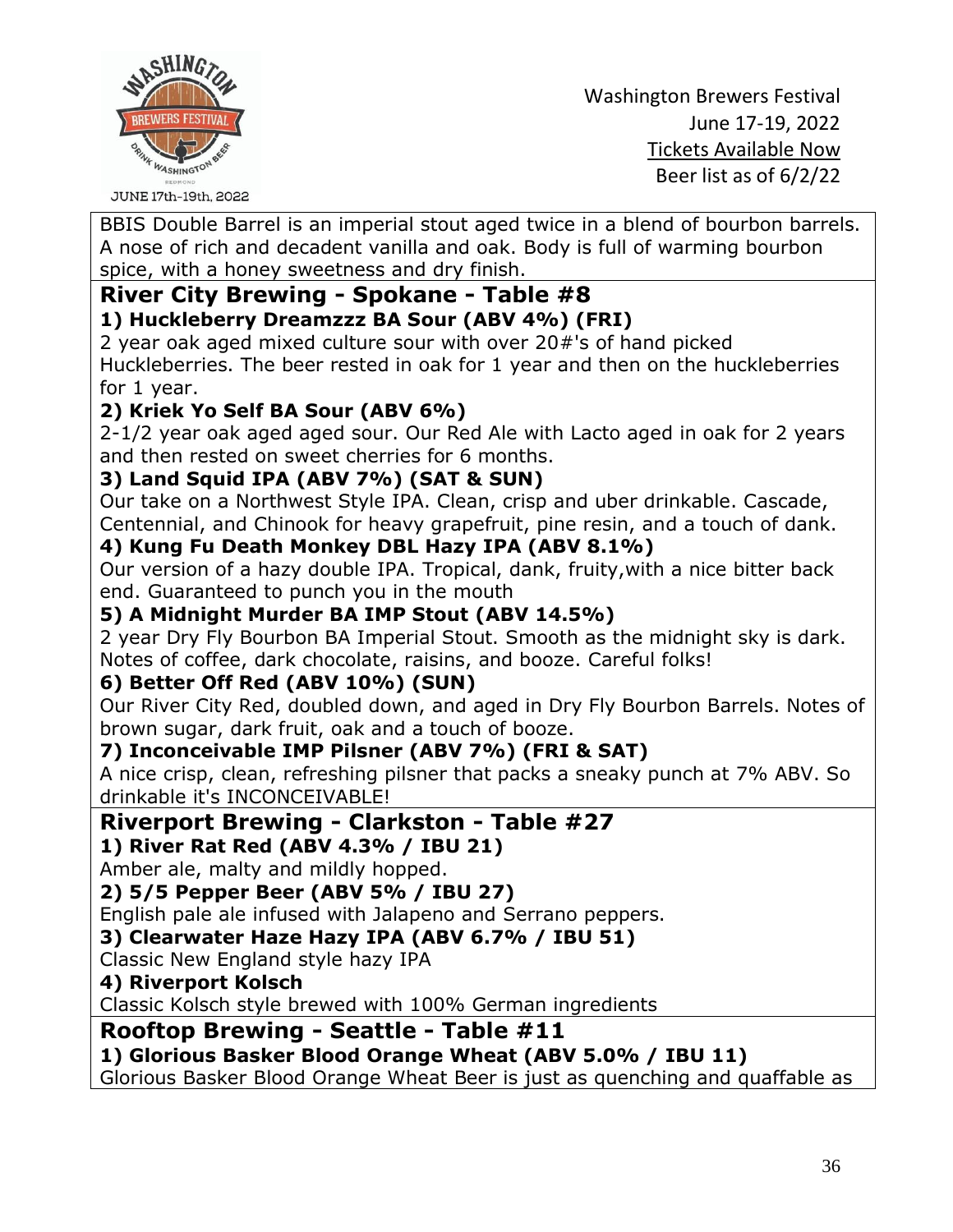

it sounds. We brewed it for soaking up the precious rays on our Rooftop deck...or wherever else you bask, beer in hand.

# **2) La Azotea Mexi Lager (ABV 4.5% / IBU 23)**

Escape en la Azotea! La Azotea Mexican Lager was brewed to be enjoyed on a sunny Rooftop, or any other place that screams for a crisp, refreshing lager. Brewed with real lime juice!

#### **3) Dog Days IPA (ABV 5.5% / IBU 58)**

What should you drink in the heat of Summer that won't knock you sideways but is still hoppy and full flavored? Dog Days is your jam. Dog Days IPA is brewed with flavorful Citra, El Dorado, Mosaic and Summit hops, perfectly light and crisp for day drinking with friends. Sit! Stay! Chill.

## **4) Tropical Staycation Hazy IPA (ABV 7.0% / IBU 56)**

Vacationing in your backyard this year? Let the fruit-forward all-star trio of Citra, El Dorado and Mosaic Hops transport you to that dream staycation.

#### **Cask Conditioned Beer #1 (FRI)**

Come see what the brewer's came up with as a special brew for Friday only! **Cask Conditioned Beer #2 (SAT)**

Come see what the brewer's came up with as a special brew for Saturday only!

# **San Juan Island Brewing – San Juan Island - Table #88**

**1) Bull Kelp ESB (ABV 5.7% / IBU 30)**

Biscuity, Toffee, Highly Drinkable

**2) San Juan Czech Pilsner (ABV 5.0% / IBU 33)**

Crisp, Gentle Bitterness, Highly Drinkable

#### **3) Black Boar English Porter (ABV 4.5% / IBU 20)**

Chocolate & Coffee, Slight Caramel

**3) Westcott Bay Belgian Summer Ale (ABV 6.4% / IBU 22)**

Refreshing/ Light Sweetness/ Dry Finish

#### **4) Marine Layer IPA (ABV 6.4% / IBU 40)**

Clean, Hoppy, Crush Worthy

# **Savage Brewing - Kirkland - Table #13**

#### **1) Multiplayer Collab IPA (ABV 6.7%) (FRI & SAT)**

This 2022 version of our Multiplayer Collab is 6.7% in ABV and is a single hop variety of locally grown Belma hops. Offering notes of sweet fruit, berry currant and citrus.

**2) Blushing Blonde Raspberry Ale (ABV 5.4%) (FRI & SAT)**

Beautiful light and semi sweet blonde ale made with fresh raspberries.

#### **3) Velvet Hammer Fruit Sour (ABV 5.2%) (SAT & SUN)**

This fruited sour includes Acai, Mango, Raspberry and Pineapple.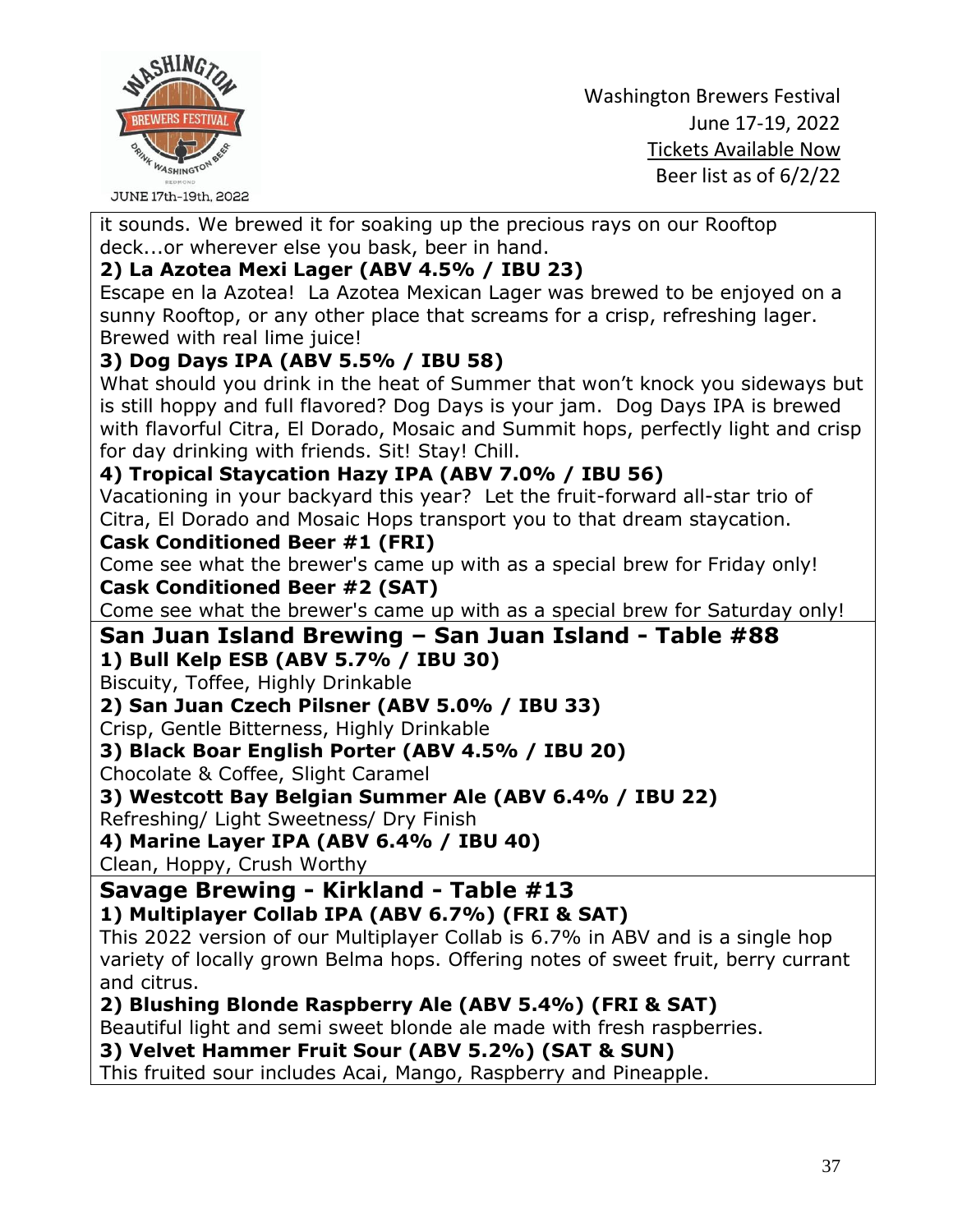

# **4) Queen Anne Stout (ABV 5.6%) (SAT & SUN)**

Our award winning stout is lightly roasted, rich body with flavors of chocolate, espresso, vanilla, coconut and tart cherries.

#### **5) IPAs Never Say Die (ABV 7.9%) (SAT & SUN)**

West coast style double IPA double dry hopped with Citra, Simcoe and Strata.

#### **Silver City Brewing – Bremerton – Table #1**

#### **1) Tropic Haze IPA (ABV 6.4%)**

A seemingly magical reaction between a specialized yeast strain, oats, wheat, and a special hop blend, helmed by Strata, results in a blossom of rich, tropical fruit flavor that is a feast for the eyes, with a silky-smooth texture and clean finish.

#### **2) Ride the Spiral Pineapple Orange IPA (ABV 8%)**

Aggressive, yet approachable, Ride the Spiral Double IPA packs a tropical punch of fruit flavor, with the addition of natural pineapple and orange essences within an intensely hopped, hazy IPA. Spiral out.

#### **3) Tropic Chronic Terpene Infused IPA (ABV 6.4%)**

Tropic Chronic exudes extremely dank aroma and flavor components resulting from the use of terpenes-- aromatic compounds found in many plants, though most commonly associated with MJ.

#### **4) Alive & Amplified IPA (ABV 7%)**

Incorporating Citra, Mosaic, Chinook, Centennial, and Galaxy hops, bold pine and citrus flavors pleasantly overwhelm the palate with an electrifying bitterness and a sweet, juicy dankness on the nose.

#### **5) Ziggy Zoggy Party Beer (ABV 5%)**

Ziggy Zoggy is here for you and your summertime party squadron. While still paying homage to its German Lager heritage, Ziggy Zoggy is now lighter-bodied, crisper, and more refreshing than ever before.

#### **6) Freak King Imperial IPA (ABV 9.5%)**

Freak King is an all-new, brilliantly badass Imperial India Pale Ale that packs a tremendous punch of earthy, dank Columbus and Amarillo hop aromas and flavors. Fermented with an experimental yeast strain that yields a crisp, clean texture along side some darker stone fruit notes, this 9.5% ABV beer is your magic portal to weirdness.

#### **7) Loud Love Hard Iced Tea Tropic Breeze (ABV 5%)**

Loud Love is an excessively refreshing and easy-to-drink beverage that is first and foremost an Iced Tea, despite having a boozy soul.

#### **8) Loud Love Hard Iced Tea Blue Berry Butterfly (ABV 5%)**

Loud Love is an excessively refreshing and easy-to-drink beverage that is first and foremost an Iced Tea, despite having a boozy soul.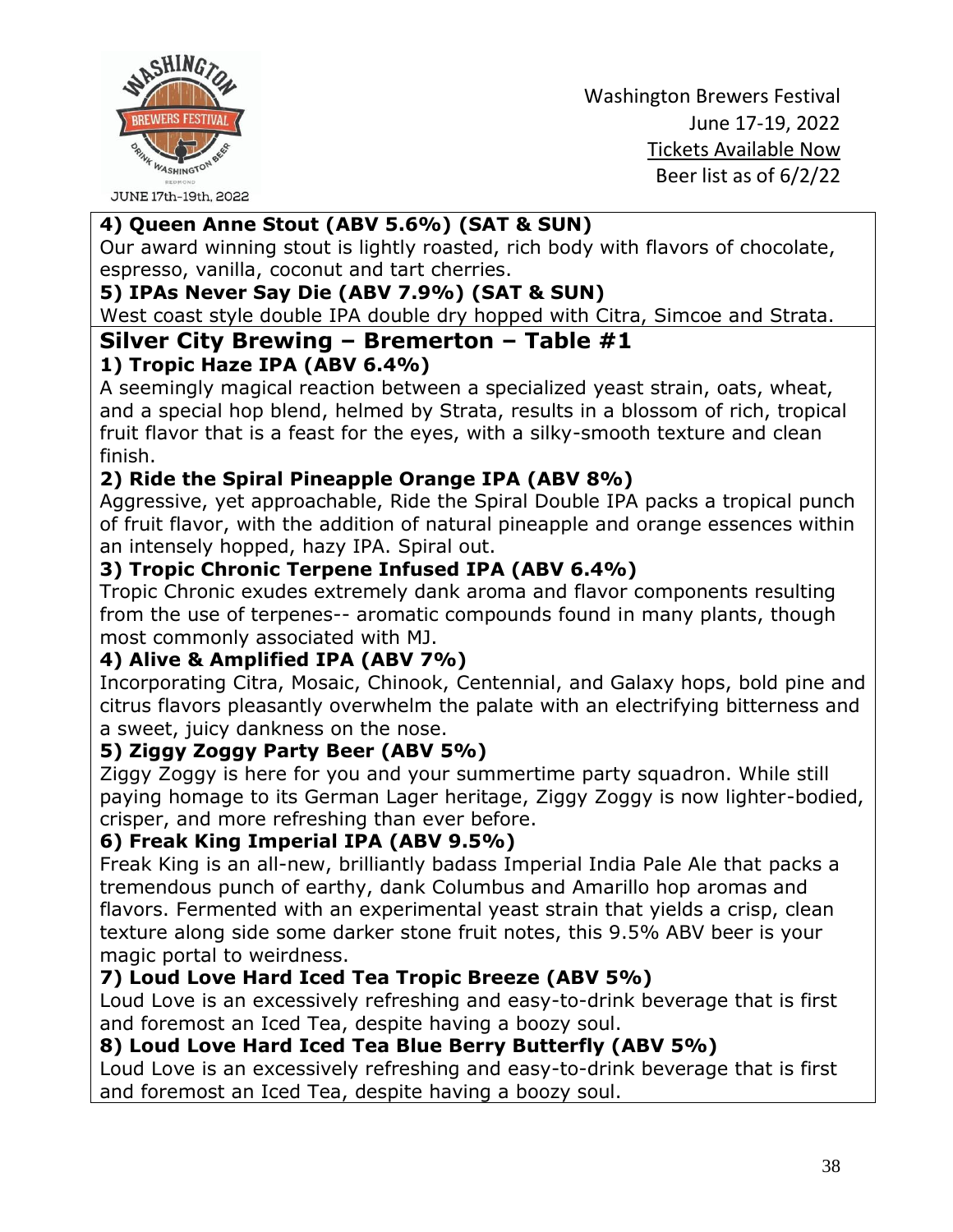

#### **Single Hill Brewing - Yakima - Table #2 1) Adams Pilsner (ABV 4.6% / IBU 35)**

Naturally brewed from the finest Northwest malts and Yakima Valley hops, Adams is a refreshing, every-day drinker. Best paired with the great outdoors.

# **2) Sightglass Hazy Pale (ABV 6.1% / IBU 35)**

Sessionable Hazy Pale Ale dripping with fresh orange rind and pineapple flavors. This hazy finishes light and fruity, inviting sip after sip.

## **3) Lateral A IPA (ABV 7% / IBU 45)**

Brewed in collaboration with Zeeks Pizza, this IPA is a delicious daydream of tangerine and orange creamsicle experimental hop flavor. Lateral A road leads to the heart of the Yakima Valley's hop growing region.

**4) Raz Rocketship Fruited Berliner Weisse (ABV 4.3% / IBU 10)** This Rocketship carries a massive payload of raspberries aboard a German-style tart wheat base. Jammy, tart, and refreshing.

## **Sound2Summit Brewery – Snohomish – Table #95 1) Hawaiin POG Kolsch (ABV 5.7% / IBU 25)**

Our refreshing Kiteboard Kölsch with a Hawaiian twist. Hawaiian POG Kölsch is brewed with sweet orange peel and is transferred to the brite tank where more than 100lbs of Pink Guava and Passion Fruit are added. It pours hazy with a slight pink hue. Aromas of ripe orange and tropical fruit juice invite you in while guava and passion fruit flavors carry the spirit of Aloha in this beer. Grab a seat in the sun, close your eyes and sip the sweet nectar of the tropics.

# **2) Talus Slope Hazy IPA (ABV 6.7% / IBU 35)**

Features Azacca, Mosaic, Idaho 7, and Talus hops piled high, just like that slope. Sweet aromas of orange peel, pineapple, and kiwi jump out of this beer. Flavors of ruby red grapefruit and star fruit dance on your tongue.

# **3) Sound to Cerveza Mexican Lager (ABV 5.6% / IBU 25)**

A light and smooth lager brewed with pilsner malt, Vienna and a touch of flaked corn to round out the style. A small amount of Mandarina Bavaria hops are added to the tail end of the boil to bring forward a hint of citrus. This beer was born for the sun, the beach and the sand with the lime built right in.

# **Stoup Brewing – Seattle – Table #96**

#### **1) Bavarian Style Hefeweizen**

Close your eyes, take a sip of this beer and you're sure to be transported to a tree-lined, sun-speckled biergarten in Munich. We honor tradition by brewing this beer using decoction mashing techniques and fermenting with a German yeast strain that imparts prominent banana and clove notes. The wheat gives this beer a crisp, slightly tart, refreshing finish.

AWARDS: 2019 Gold Medal-North American Brewers Association, 2016 Gold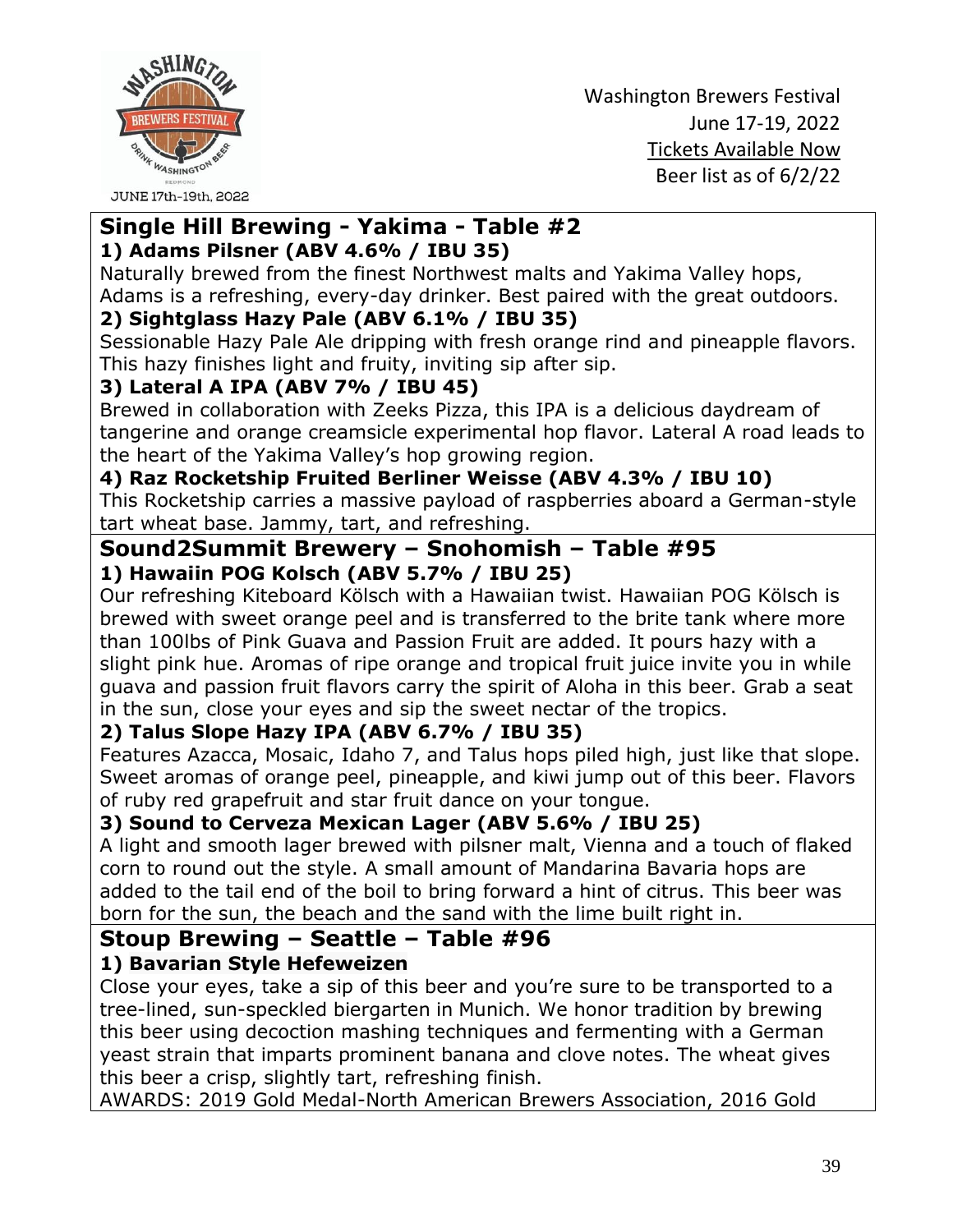

Medal-WA Beer Awards, 2015 Silver Medal-WA Beer Awards, 2014 Gold

# Medal- WA Beer Awards

#### **2) Sir Dank Alot IPA**

Hoping to hit on a hop profile that would shoot this beer to Seattle stardom and eternal cameo appearances on local fundraising television specials, we brought a posse of Sabro,Vic Secret, Mosaic Cryo and Columbus Cryo hops for a tropical and earthy dankness (with a little pine and citrus, also). This is Seattle after all. Gotta keep it dank as hell, but, you know, approachable.

#### **3) Rainbow Bubbles IPA**

Our Stoup Pride month IPA is simply joy in a glass. Feast your eyes on a giddy dance of bubbles in every color of the rainbow while enjoying the aromas of Hallertau Blanc, Nelson Sauvin and HBC 630. So as not to overpower delicate aromas, we kept the malt bill soft with additions of wheat and pilsner malt. It's moderately dry and extremely crushable. We raise a glass of Rainbow Bubbles IPA to equality, compassion, and the incredible gift of loving people for who they are. (Disclaimer: the bubbles are NOT rainbow colored. That's impossible, silly). Proceeds from this year's beer support the GSBA Youth Scholarship Fund.

### **4) Brewers Choice (FRI & SAT)**

# **Sumerian Brewing - Woodinville - Table #83**

# **1) Issolation Peach Sour (ABV 5.5% / IBU 5) (FRI**)

18 Month barrel aged in French Oak. Soured with Pedio & Lato in a secondary fermentation. Blende with White Peach post aging.

#### **2) Issolation Raspberry Sour (ABV 5.5% / IBU 5) (FRI)**

18 Month barrel aged in French Oak. Soured with Pedio & Lato in a secondary fermentation. Blende with Raspberry post aging.

#### **3) Hopruption Double IPA (ABV 8.0% / IBU 80) (FRI & SAT)**

Double IPA, Double Dry Hopped with Yakima Valley Citra, Mosaic, and Simcoe hops. Crowd pleasing, award winning hoppy goodness!

#### **4) Mexi Lager (ABV 4.8% / IBU 15) (SAT & SUN)**

Traditional style Vienna Lager made with Mexican yeast strain. Light and smooth, with a creamy mouthfeel. Produced in Summer only!

#### **5) Hysteria Hazy IPA (ABV 5.8% / IBU 38) (SAT & SUN)**

Hazy IPA loaded with late addition hops making an explosion of hops on the pallet. Tropical citrus notes with no bitter aftertaste.

# **Terramar Brewstillery - Edison - Table #90**

#### **1) Frau Hefeweizen/Bavarian Hefeweizen (ABV 5.0% / IBU 17)**

Brewed as a collaboration with Pravda brewing in L'viv, Ukraine as part of their 'Brew for Ukraine' series with proceeds donated directly to humanitarian relief efforts inside Ukraine. we tweaked Pravda's Frau German wheat beer to produce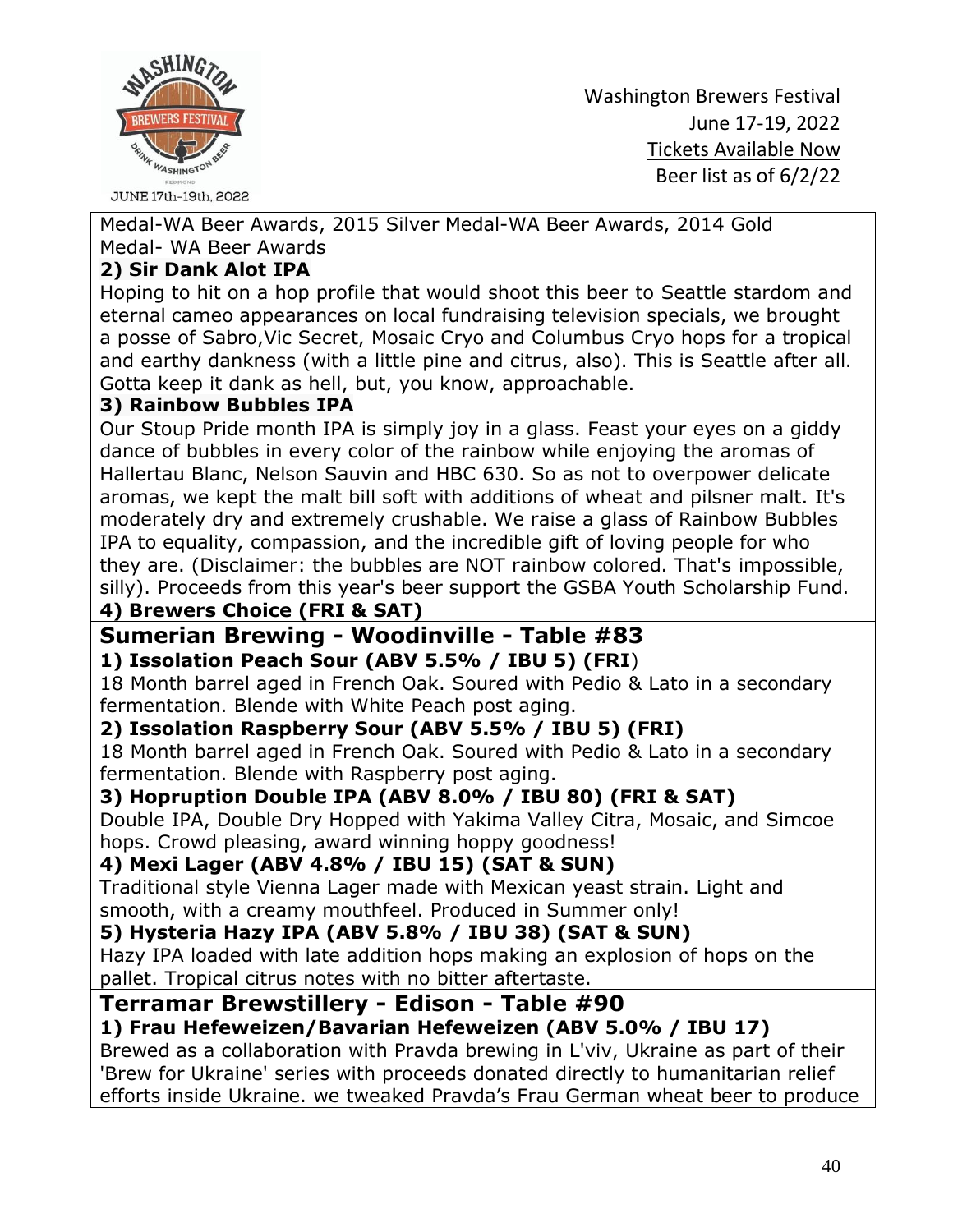

our take on the classic Bavarian Weissbier, featuring Skagit white wheat and Francin pilsner from Skagit valley malting as well as German Huell Mellon hops. Multi-step mashing and a unique fermentation profile with an iconic Bavarian wheat beer strain yield a full bodied and highly refreshing hefeweizen with rounded notes of clove, banana, and vanilla.

## **2) Lost City West Coast IPA**

A slightly dry, juicy, citrusy west coast IPA featuring Belma, Cashmere, Citra Cryo and El Dorado Hops

#### **3) Inari Rice Lager**

Very light, crisp and dry lager brewed with a significant portion of rice with no bitterness and Japanese hop Sorachi Ace (delicate notes of lime, dill and Japanese cedar) and German hop huell mellon (delicate melon and cantelope notes) Very mellow hop notes. It is a very crushable, easy drinking light lager.

# **The Good Society Brewery - Seattle - Table #38**

## **1) Neon Puppy Eyes Hazy IPA (ABV 6.9%)**

A hazy IPA with tropical, stone fruit, and slight coconut notes.

#### **2) First to Fall Grisette (ABV 4.8%)**

A session farmhouse ale, highly effervescent and refreshing notes of white wine grape, hay, and white pepper.

#### **3) Hausbier Kolsch (ABV 5.3%)**

A hybrid lager/ale with light pear notes and a slight hoppy bitterness.

# **Three Bull Brewing - Snohomish - Table #78**

#### **1) Racked Blackberry IPA (ABV 6.2% / IBU 65)**

An easy drinking IPA with a subtle blackberry finish!

#### **2) Nock It Back Hazy IPA (ABV 6% / IBU 4)**

A juicy , big hop citrus beer without the bitterness. Mashed with malted and unmalted wheat for a smooth mouth feel.

#### **3) Aught 6 Double Imperial IPA (ABV 7.2% / IBU 95) (FRI & SUN)**

F different malts and 5 different hops. Brewed with the renowned Tomahawk hops, makes this a well bodied, malt forward big beer!

#### **4) Bambi Blonde (ABV 5.2% / IBU 15) (SAT & SUN)**

Smooth but crisp, this beer hits the spot. Brewed with no bittering hops. Just the right amount of lemon zest added to make this a perfect refreshing all day drinkable beer.

#### **5) Toasted Marshmallow Porter (ABV 5.6% / IBU 34)**

It's campfire time with our famous Toasted marshmallow porter. Brewed with chocolate, roasted and smoked malts combined with the infused marshmallow makes you feel like your a kid again sitting around the campfire making smores!

# **6) Blood Orange Red X (ABV 6.3% / IBU 57) (FRI & SAT)**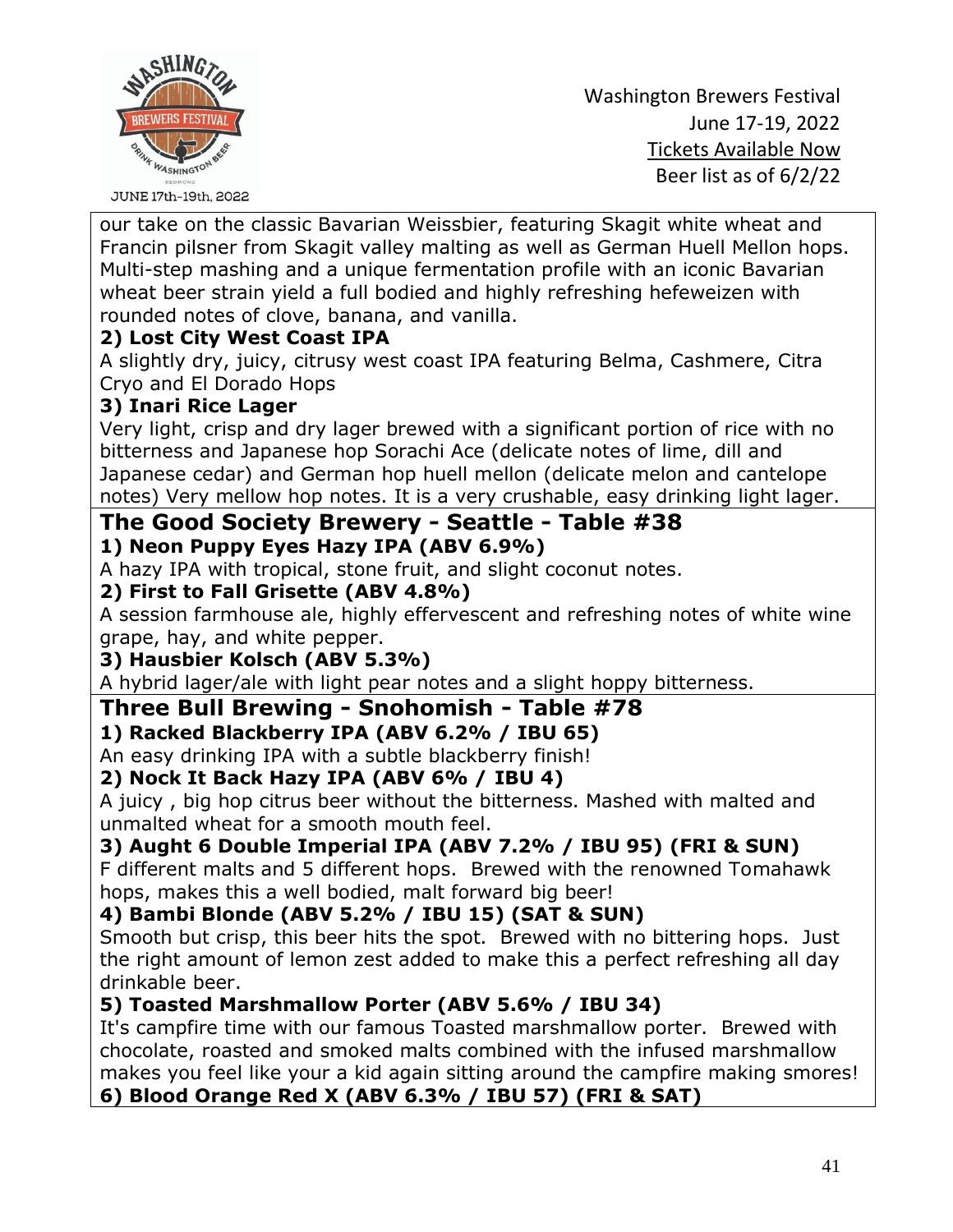

The star of our Spring release! The ruby colored flesh of the blood orange is a perfect compliment to the RED X malt used to brew this beer, with real fruit infusion. Go big or go home!

# **Triceratops Brewing - Tumwater - Table #32**

#### **1) Triceratown IPA (ABV 6.5% / IBU 23) (SAT)**

This is our Colab with Georgetown brewing, This NW IPA is hopped with Simcoe, Citra, and Mosaic

#### **2) Strawberry Golden Ale (ABV 5.8% / IBU 13)**

Strawberry golden ale just in time for spring/early summer

#### **3) Pennsyltucky lager (ABV 4.8% / IBU 22) (FRI)**

Our Flagship beer, Pennsyltucky lager is inspired by the brewing practices of central Pennsylvania...

## **4) Bert's Pale (FRI)**

This nicely hopped pale ale is perfect for a nice day. Hopped with El Dorado and Azacca this beer delivers citrus and tropical goodness.

#### **5) Shogun Assassin IPA (SUN)**

This IPA is brewed with Idaho 7 and Citra hops. Choose the sword.

#### **6) One Pilsner (SUN)**

Our Colab with One manufacturing. This Light and crushable pilsner is perfect for the slopes or on the patio with friends.

# **Triplehorn Brewing - Woodinville - Table #42**

**1) FALCON CLOAK BLONDE (ABV 6.9% / IBU 14)** HONEY MALT AND NOTES OF SWEET CLOVER. VERY LOW BITTERNESS. IF

YOU'RE LOOKING FOR A BITTER BLONDE, MOVE TO LA.

#### **2) BRINK 182 HOPPY PUNK ROCK IPA (ABV 6% / IBU 50)**

THE ALTERNATIVE IPA. A BIT PUNKISH. AMAZING RIFFS OF TROPICAL HOPS THAT JOG WITH NAKED MALTS. A REAL CROWD PLEASER. IT'S ALL THE SMALL THINGS.

#### **3) CERVESA CERVANTES MEXICAN LAGER (ABV 4.8% / IBU 8)**

SOFT MAIZE CORN AND BARLEY. MILD HOPS. A PERFECT SUMMER BEACH BEER. VIVA LA PLAYA! (JOUSTING WINDMILLS NOT RECOMMENDED)

#### **4) WRECKLESS ABANDON / IIPA (ABV 8.2% / IBU 93)**

\*WA BEER AWARDS 2021 GOLD\* WINNING AN IPA MEDAL IN WA IS A TOUGH TASK. THIS IMPERIAL IPA HITS JUST THE RIGHT NOTES. WE LEFT A SCAR SIZE EXTRA LARGE!

#### **5) TWEE PEACH SOUR (ABV 3.8% / IBU 10) (FRI & SAT)**

COLLABORATION WITH VALLEY HOUSE BREWING.

ANDY SURE KNOWS HOW TO SOUR! VERY REFRESHING SOUR ALE WITH SUBTLE NOTES OF STONE FRUIT.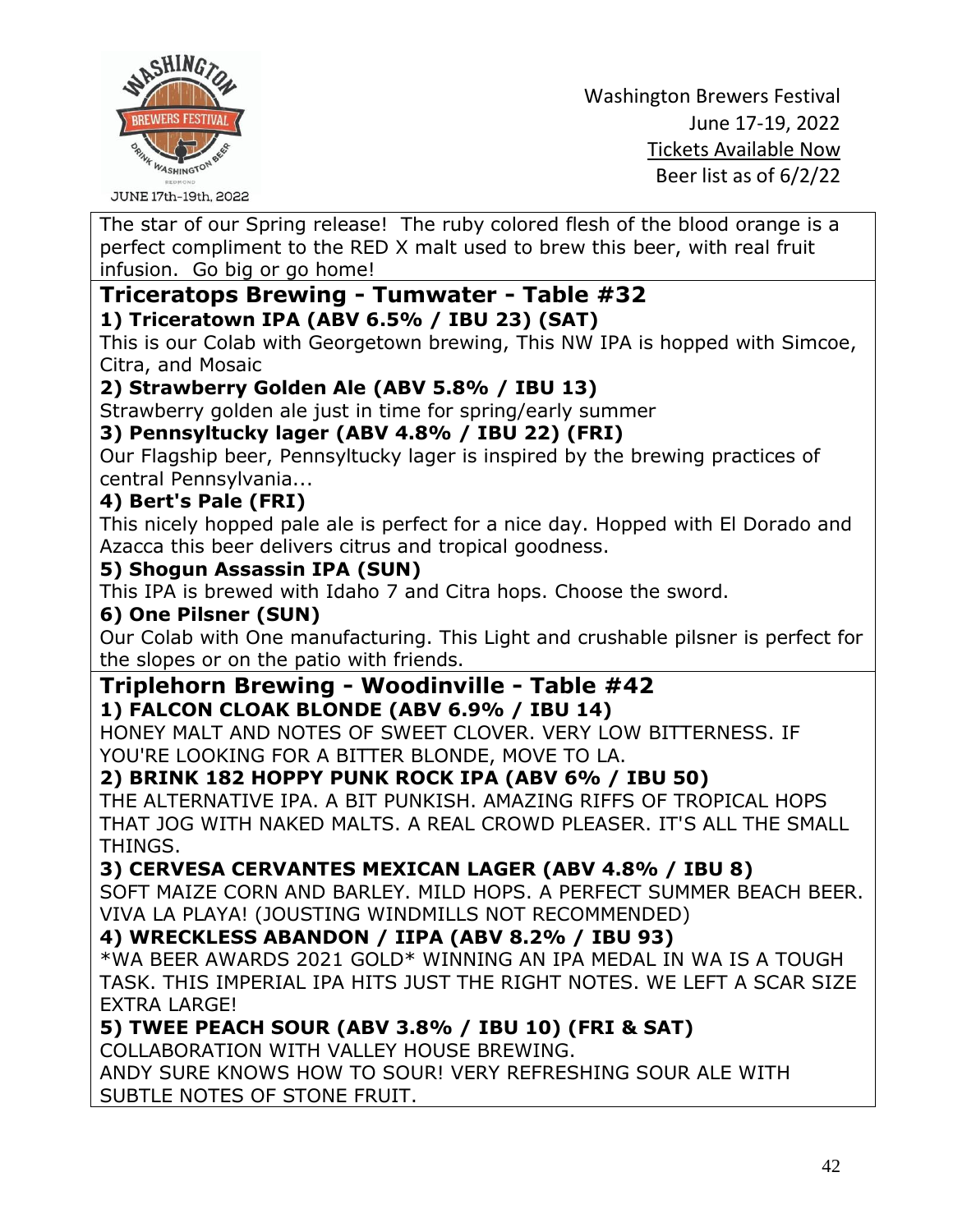

**6) ERDBEERE STRAWBERRY HEF (ABV 4.7% / IBU 9) (SUN)**

LIKE STRAWBERRIES ON A CRACKER, NOT THAT WE JUDGE. THE SOFT FLAVORS OF FRUIT WILL HAVING YOU YEARNING FOR AN EXTENDED SUMMER IN GERMANY.

#### **7) ØL DU VIN HYBRID BEER AND WINE (ABV 8.5% / IBU 30) (FRI & SAT)**

MANY HAVE TRIED. WE CO-FERMENTED OUR COMMON ALE WORT AND LATE-HARVEST ROUSANNE JUICE TOGETHER IN HARMONY, THEN PUT IN WHITE WINE BARRELS FOR A YEAR. THE NUANCE AND COMPLEXITY ARE AMAZING.

## **8) WICKED PISSAH NEIPA (ABV 7% / IBU 44) (SUN)**

DRIZZLY HAZE, (JUST LIKE BOSTON), THIS NEIPA HITS ALL THE BASES AND BOUNCES ONE OFF THE GREEN MONSTAH!

## **9) SUM-R-FRESH WET HOP IPA (ABV 4.7% / IBU 9.4)**

FLASH FROZE OUR FRESH HOPS FROM SEPTEMBER LAST. WOKE THESE LIL GUYS UP IN MAY TO SAY HELLO TO ANOTHER ROUND OF CHELAN VALLEY HOP GOODNESS! LIGHT ALCOHOL AND BIG JUICY FLAVOR!

#### **10) BLOODGEON BLOOD ORANGE WHEAT (ABV 4.7% / IBU 14) (SAT & SUN)**

BLOOD ORANGE TANGY WITH SOFT WHITE WHEAT. OUR MOST POPULAR SUMMER ALE. LOW ALCOHOL AND BITTERNESS WITH A GRAPEFRUIT-TANGERINE NOTE.

#### **11) BBL AGED MYSTIC BELGIAN QUAD (ABV 10% / IBU 33) (FRI & SAT)** BIG TENNESSEE BARREL ON THE NOSE. PLUM AND CHERRY NOTES WITH BARREL CHAR AND CHARACTER.

#### **12) BBA SHERRY BABY BARREL AGED STOUT (ABV 10%/ IBU 62) (FRI & SUN)**

BLENDED MILK STOUT AND ROBUST PORTER. AGED IN TENNESSEE BARRELS FOR 12 MONTHS. DARK CHOCOLATE AND MOLASSES FLAVORS ENHANCED BY WHISKEY NOTES.

#### **Twin Sisters Brewing - Bellingham - Table #84 1) Kölsch German Style Ale (ABV 4.5% / IBU 18)**

A traditional German Style Ale that has a light bready malt character with aromas of fresh pear, lilac, and has an effervescent finish.

# **2) Pilsner From Now On (ABV 5.1% / IBU 38)**

A bright gold pilsner with spicy noble hop notes, light floral aromatics, and a crisp bitter finish.

#### **3) Strawberry Zwickelbier (ABV 4.7% / IBU 15)**

Like drinking a strawberry shortcake in a glass! Our 2020 GABF Gold medal winning unfiltered lager with over 500lbs of Spotted Owl Farms strawberries.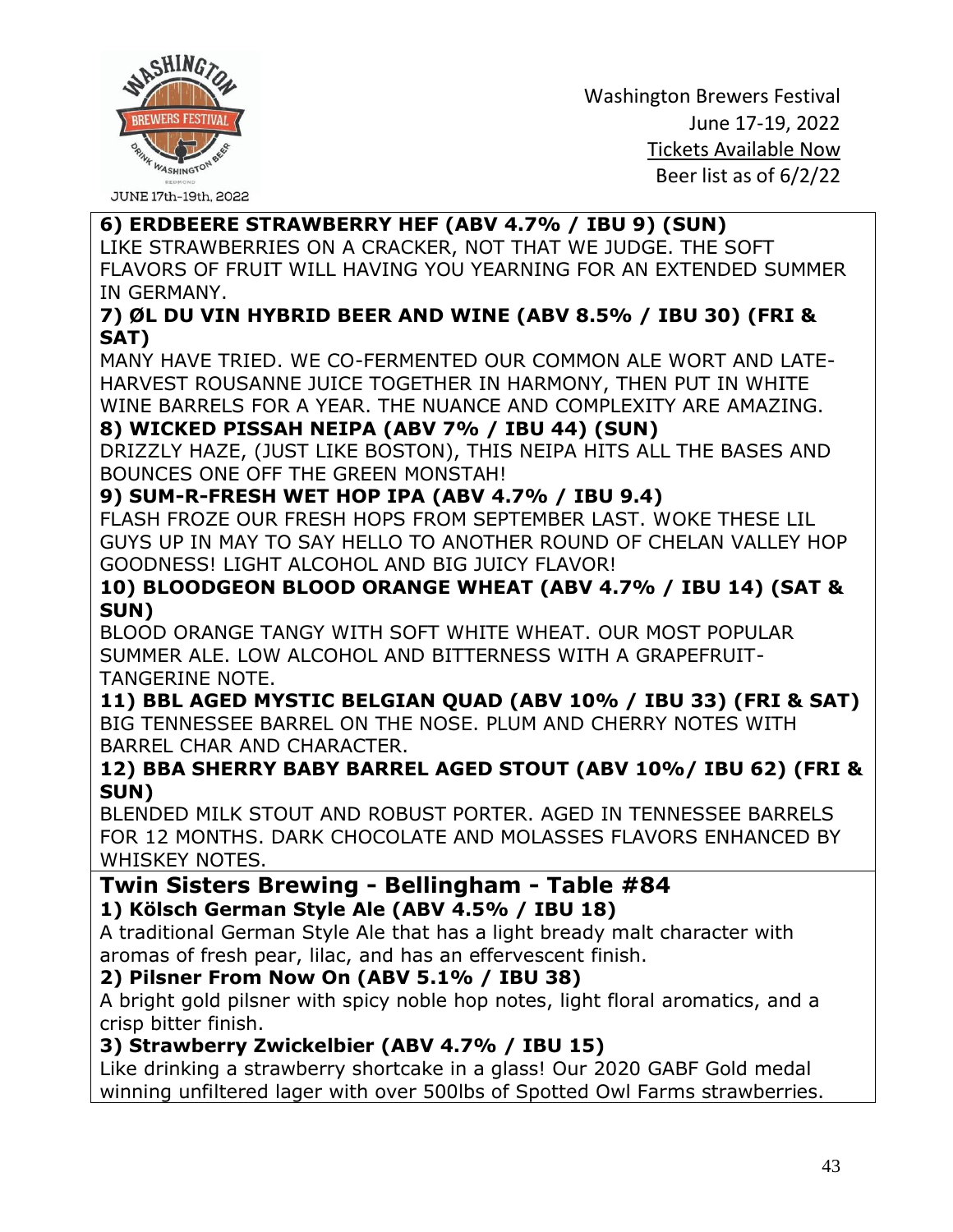

# **4) Bellingham Green IPA (ABV 6.6% / IBU 60)**

A classic American IPA with firm bitterness, notes of citrus, pine, resin. Crisp clean finish

#### **5) Successor IPA (ABV 6.1% / IBU 22)**

Our year round hazy IPA is fruit forward with notes of citrus, pineapple and stone fruit. Highly aromatic with balanced low bitterness

#### **6) Solstice IPA (ABV 6.6% / IBU 35)**

A new hazy IPA to celebrate the Summer Solstice. This beer has notes of papaya, and passion fruit, for a juicy, smooth IPA.

#### **7) Me Gustas Tú (ABV 5.5 % / IBU 26)**

Our Amber Mexican Lager collaboration brew with our friends at Chuckanut Brewery. With notes of toast, light toffee, and biscuit, this refreshingly malty beer has a clean, crisp finish.

#### **8) Some things are scary peach sour (ABV 4.8%) (SAT)**

A balance of tart and candy peach notes, finishes effervescent with a light funk.

## **Two Beers Brewing - Seattle -Table #81**

#### **1) Wonderland Trail IPA (ABV 7.2% / IBU 79)**

Inspired by the Wonderland Trail, an exhilarating 93-mile trek around Mount Rainier, this beer honors the treasures of the Pacific Northwest. Blending Washington-grown Amarillo, Citra, Mosaic and Cascade hops, the sweet aroma of tangerine is followed by a wave of citrus and passionfruit.

#### **2) Southern Resident Hazy IPA (ABV 6.4% / IBU 25)**

Southern Resident Killer Whales are the only killer whale population in north america to be classified as endangered. With this IPA, hopped with salmon-safe Chinook hops, we hope to support the recovery of these incredible whales and encourage stewardship of the Salish Sea.

#### **3) Pilsner (ABV 4.7% / IBU 20)**

Our award-winning Pilsner— based on a traditional Czech pale lager recipea—is hopped with the classic Saaz hops and our own addition of Perle hops. With a lightly sweet aroma and mild hop spiciness on the tongue, it's a refreshing take on an old style.

#### **4) Deception Pass Summer Ale (ABV 5.2% ABV / IBU 18)**

Easy drinking and crisp. Flavor and Aroma is citrus and pineapple. Light golden color. Base malts are 2-row and Pure Idaho. Hops are Centennial, Cashmere, Idaho 7, and Citra.

# **Urban Family Brewing - Seattle -Table #39**

**1) Moonstone/Mango Pineapple Orange Zest Sour (ABV 6.5%) (FRI & SAT)**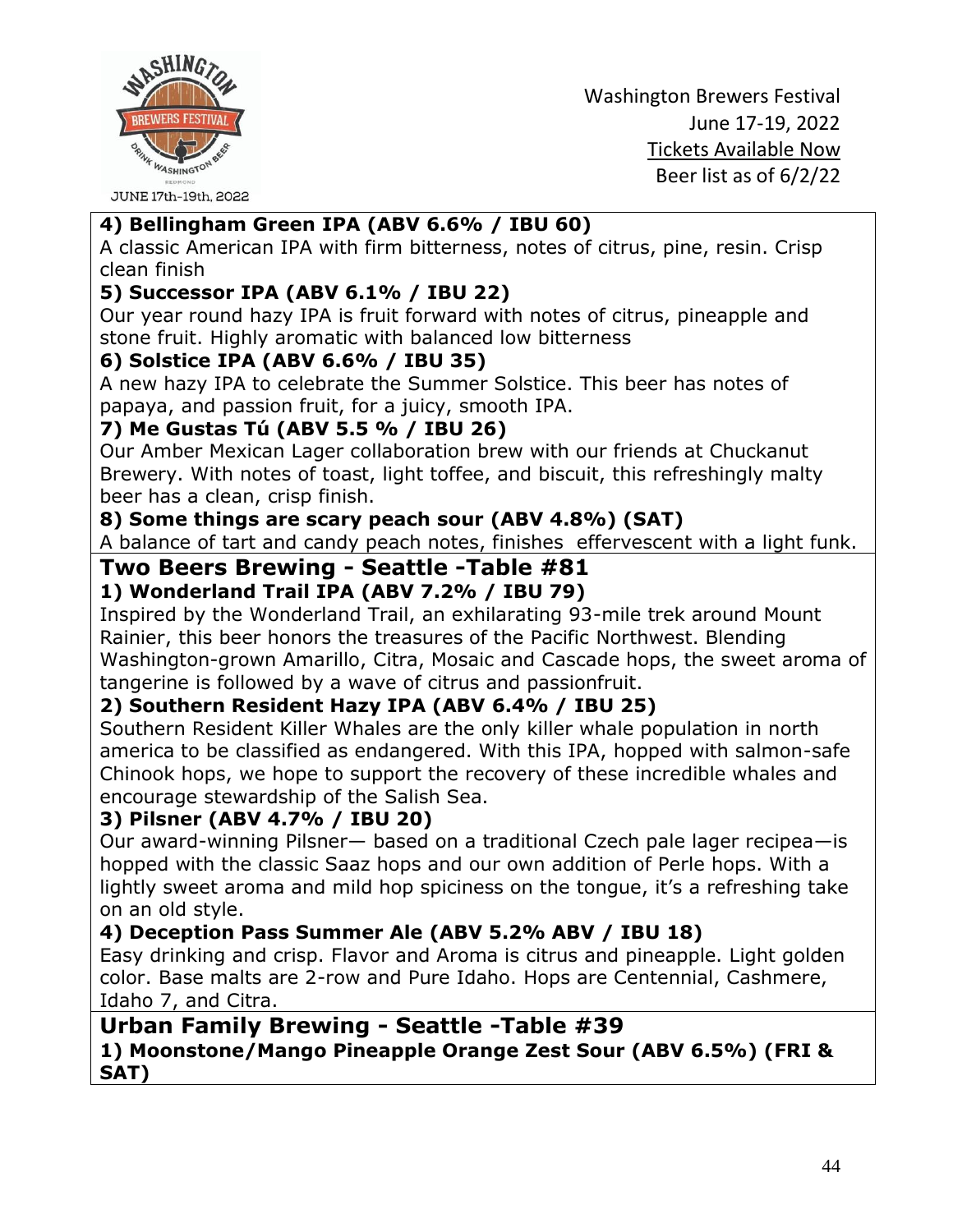

Bright orange in color and full of juicy Alphonso mango and ripe pineapple notes, rounded out by a touch of orange zest.

**2) Whichever freshest hazy IPA we just kegged (ABV 7%) (FRI & SAT)** Our freshest hazy IPA we haven't named yet, but can promise will be juicy and pillowy.

#### **3) Foeder Light Foeder-Fermented American Light Lager (ABV 4%) (SAT & SUN)**

Next up in our Foeder Lager series inspired by oak-aged farmhouse style saisons and sours yet also a crushable, bright lager our brewers can't get enough of.

## **4) Blueberry Lemon Sour (ABV 6%) (SAT & SUN)**

Tangy blueberry notes brightened up with lemon zest and balanced acidity.

#### **5) Nautical Dusk/Passionfruit Sour (ABV 4.5%) (SAT)**

A tropical summer sour with heaps of passionfruit. Light and drinkable.

#### **Vice Beer - Vancouver - Table #56**

## **1) Y'all Ready for This? Double Hazy IPA (ABV 8.5% / IBU 40)**

A mega juice bomb explosion of ripe tangerine notes, zesty citrus and sunsoaked berries that'll have you movin' up and down, dancin' on the ground. Brewed at Threshold with a gorgeous grist of Pilsner malt and flaked oats and liberally dry-hopped with Mandarina Bavaria and Strata. Cheers to Vice Brewing and its summer '22 debut! Are you ready to rumble?!

#### **2) Movin' to the Country Stonefruit Smoothie Sour (ABV 6.5%)**

Vice Beer x Stemma Brewing collab! You're gonna hate yourself for loving this beer. Jamba Juice called; they want their steez back...but we side-buttoned that ish. Peaches, apricots, peaches, mangoes, and peaches collide in an interstellar accident with graham cracker, cinnamon, and vanilla. What?! Shut up and drink it - we'll see ya back here in 5 mins.

#### **2) Stay Classy San Diego style IPA (ABV 7.5% / IBU 70)**

Vice Beer x Trap Door Brewing collab! I have an important and terrifying news bulletin: CANNONBALL! It's a cannonball of of Citra, Chinook, and Columbus in this San Diego IPA with strong notes of citrus, pineapple and sweet, dank cannabis. Don't act like you're not impressed.

#### **3) Act Like Ya Know Hazy IPA (ABV 7.5% / IBU 20)**

Vice Beer x Fortside Brewing collab! Absolutely and irresponsibly loaded with lupulinity. Mash hops? You already know.Whirlpool? We gotchu bro. Biotransformation plus grape skin integration resulting in a wonderous thiol creation. Goin' deep with the tropical, magnificently illogical; hittin' yer mouth like ten types of wonderful. Bo knows this, and Bo knows that, but Bo don't know jack 'cause Bo can't rap!

**4) Breakfast Club Fruited Sour Ale (ABV 4.5%)**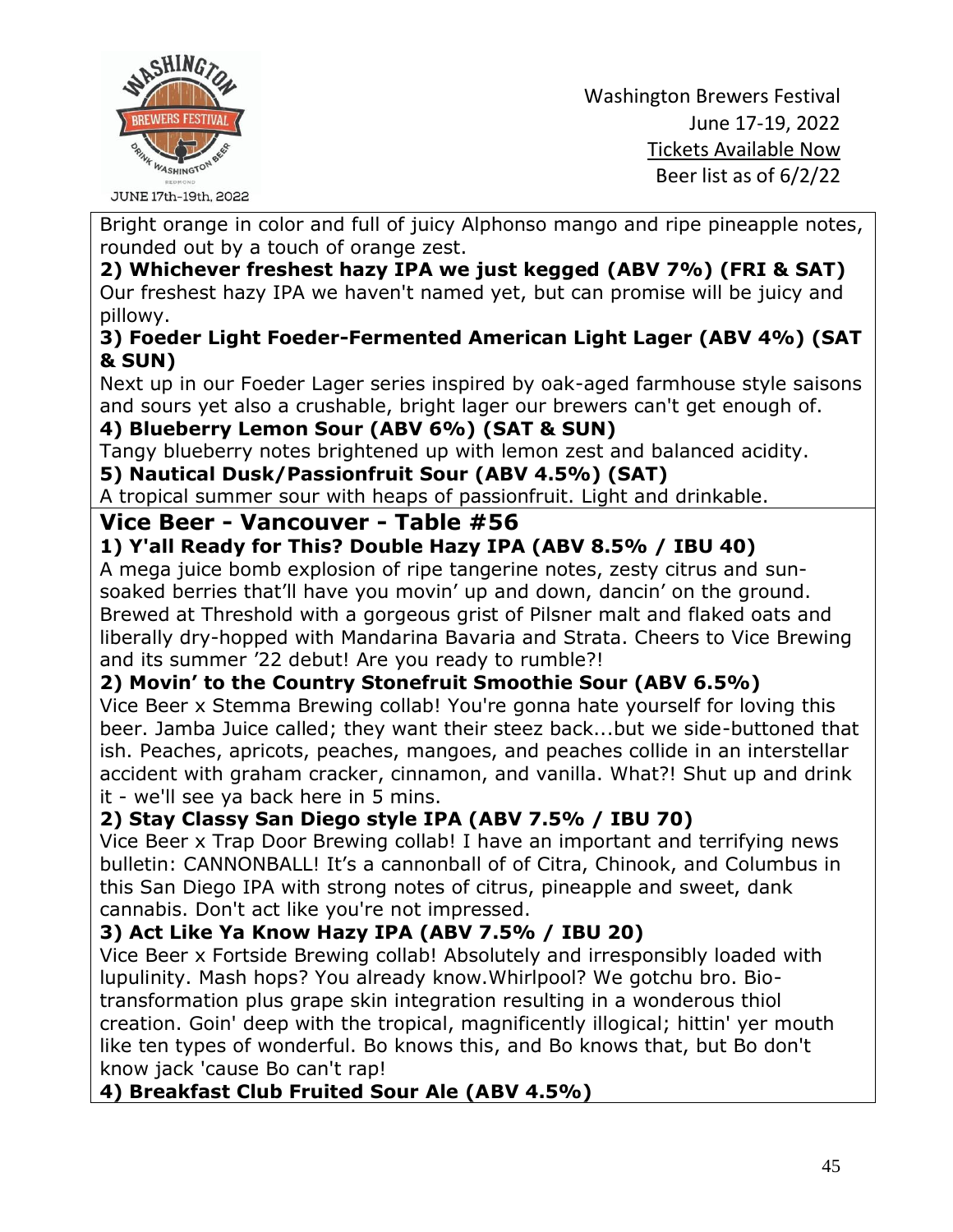

A brunchy twist on the classic Gose. Brewed with Himalayan pink salt and Indian coriander, then punched up with fresh-squeezed orange juice. All the fun of a morning Mimosa, but light and refreshing enough to get away with drinking all day!

# **Volition Brewing - North Bend - Table #97**

#### **1) Brewers Choice TBA**

#### **2) Brewers Choice TBA**

# **Watts Brewing - Bothell - Table #55**

# **1) The Leafcutter Kölsch (ABV 5.1%)**

A bright, crisp beer inspired by the ales of Köln, Germany. We took the precision of this classic German style and adapted it to the American palate with PNWgrown hops, producing a beer of surprising depth and nuance for such a refreshing style.

#### **2) Xylocopa Stout (ABV 6.0%)**

An intense, pitch-black stout with bold coffee- and dark cocoa-like flavors from the dark roasted malts. This beer takes its name from the jet-black carpenter bees, genus Xylocopa.

#### **3) Apian West Coast IPA (ABV 6.0%)**

Our rotating line of IPAs is all about hops. Each release showcases a different blend of hops over a crisp, dry bed of pale malt. Join us on this hop odyssey as we explore new varieties from the PNW and from around the globe!

# **Wenatchee Valley Brewing - Wenatchee - Table #79**

#### **1) Raspberry Wheat Ale**

Don't be fooled by the fruit, this raspberry wheat packs a punch! This modern take on a wheat beer serves up the perfect balance of fruit, sweet crystal malt, and smooth wheat. This beer is best enjoyed in the sun, having fun with friends. WVBC's raspberry wheat.

#### **2) Overlord Amber Ale**

This is the beer that started it all for us. The Overlord Amber Ale is a bold, rich beer balanced by late edition flavoring hops that add notes of citrus and pine. This robust malt bodied beer is easy to drink and will please malt and hop lovers alike.

#### **3) Mission Ridge IPA**

A beautiful mountain and a beautiful beer. Mission Ridge is a popular winter recreational area and offers beautiful viewpoints for hikers in the summer and this beer is the drink of choice for them all. A hop forward IPA packing a punch of citrus fruits like orange and tangerine, this beer is delicious all year round.

#### **4) Trout Stout**

Our stout is brewed in the Irish style with five different grains. Dark roasted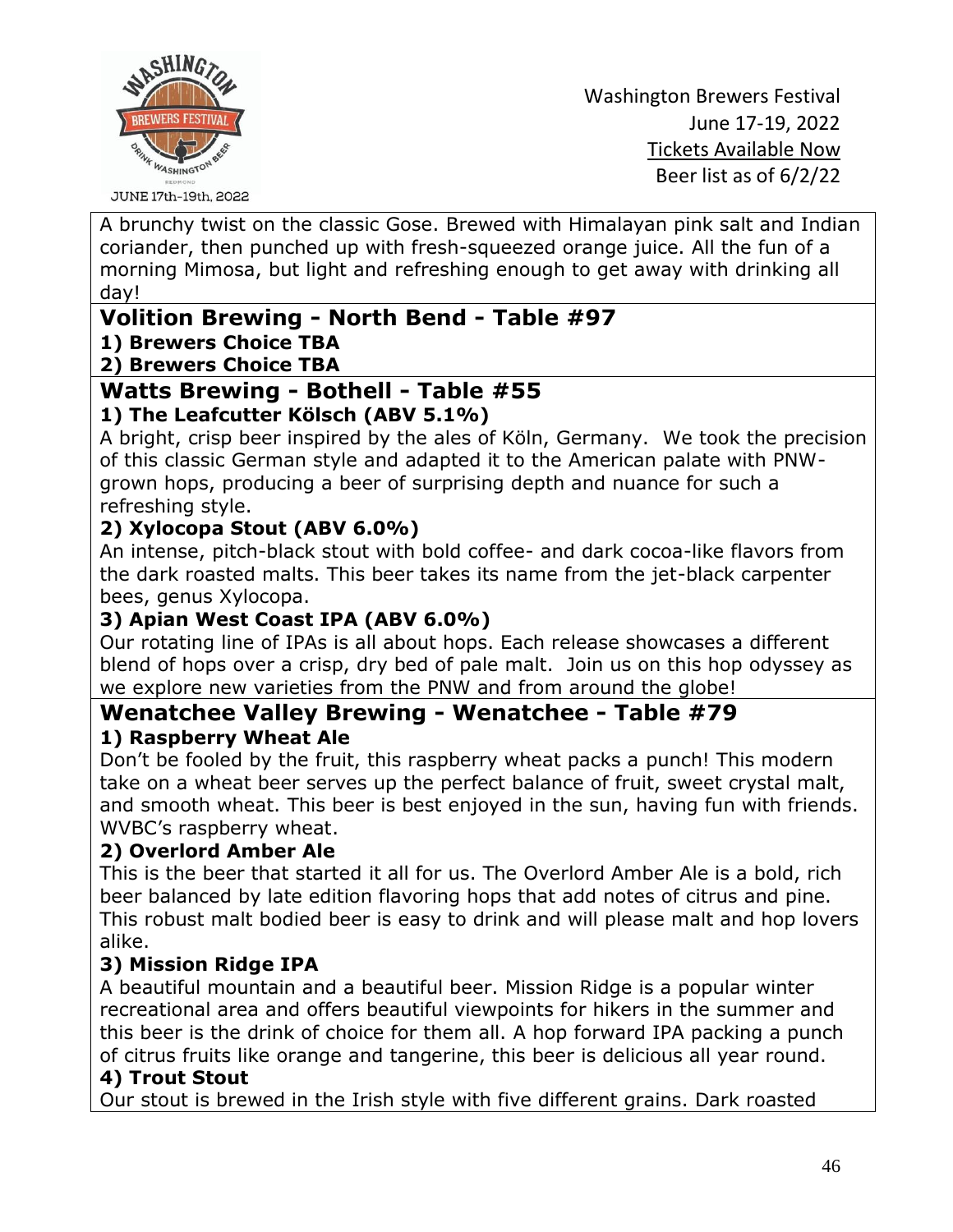

malts add flavors of coffee and dark chocolate. Don't let the color fool you, this beer is big on malty flavor. There's nothing fishy about this stout!

# **Wet Coast Brewing - Gig Harbor - Table #75**

## **1) Whisper Sister Hazy Pale (ABV 5.5% / IBU 38)**

An easy drinking pale brewed with a hefty dose of oats. Bolstered by the tropical and citrus notes of El Dorado and Falconer's Flight hops.

## **2) Costa Húmeda Dark Mexican Lager (ABV 4.9%)**

Arguably just as fun to say as it is to quaff! Costa Húmeda brings Vienna, Pilsner, and Chocolate malts together with just a touch of flaked corn to create an easy drinking Lager that is full of character. Notes of sweet malt and chocolate.

## **3) 7th Anniversary Hazy IPA (ABV 7.0% / IBU 60)**

In celebration of our 7th Anniversary. This hazed up IPA is brewed with oat malt and Citra, Sultana, Galaxy and Triumph Hops.

## **4) Wet Coast Cream Ale (ABV 5.0% / IBU 28)**

Light, Crisp and Refreshing; Our cream ale is smooth on the palate thanks to a malt bill featuring Flaked Corn and Honey Malt. This extremely quaffable ale is then finished with Willamette hops.

# **Wheelie Pop Brewing - Seattle - Table #7**

# **1) Veloce Italian Pilsner (ABV 5.4% / IBU 33)**

Light, refreshing, and mildly hoppy pilsner featuring 100% Skagit Valley Malting Francin Bohemian pilsner malt as well as German Tradition and Perle hops.

#### **2) Rabbit Ear IPA (ABV 6.4% / IBU 46)**

A light to medium bodied IPA using both Pilsner and wheat malts. Citra and Strata hops bring loads of citrus and grapefruit aroma and flavor. Not quite a west coast, but not quite a hazy either!

# **3) Schikane Vienna Lager (ABV 5.5% / IBU 33) (FRI)**

A rich, bready, and flavorful Vienna-style lager that we then dry-hopped with New Zealand grown Nelson Sauvin hops. It's definitely not a traditional Vienna lager but it satisfies our Pacific Northwest love of hops!

#### **4) Parabolica IPA (ABV 6.7% / IBU 46)**

A west coast IPA with a simple malt bill of pilsner and pale malts. Hops (lots of them) include Chinook, Mosaic, Nelson, and Idaho 7 for big flavors of berries, citrus, and tropical fruit. If you want to steer clear of the haze this one is for you!

# **5) Mt. Crushmore Cold IPA (ABV 6.5% / IBU 43) (SAT & SUN)**

A light malt body of pilsner and flaked rice bombarded by Mosaic, Nelson, and Idaho 7 hops creates a refreshing yet very hoppy experience with only moderate bitterness.